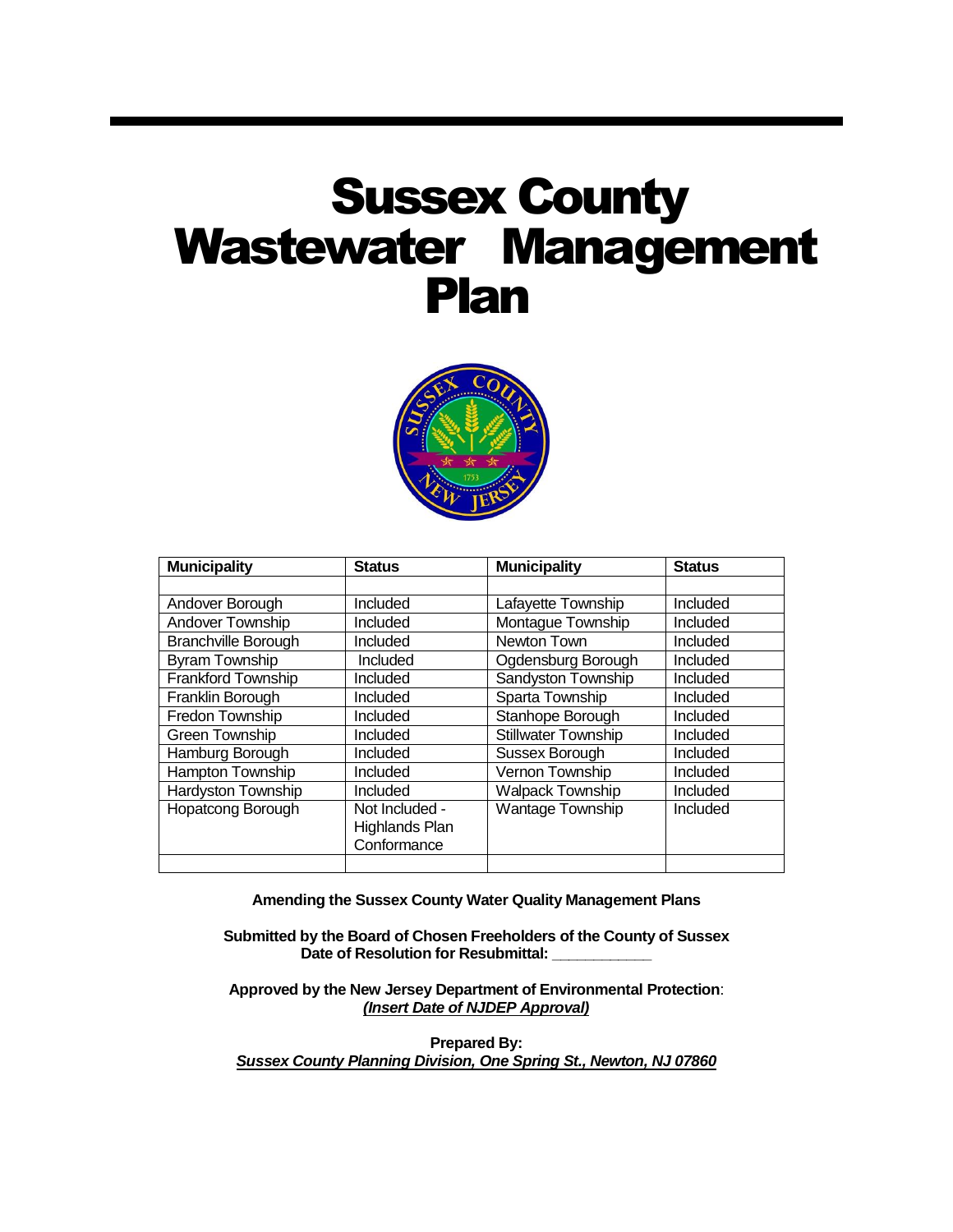# <span id="page-1-0"></span>Table of Contents

| STATUS OF PREVIOUS APPROVED LOCAL AND REGIONAL WMPS AFFECTED BY THE COUNTY WMP 6       |  |
|----------------------------------------------------------------------------------------|--|
|                                                                                        |  |
|                                                                                        |  |
|                                                                                        |  |
| OVERVIEW OF ENVIRONMENTAL, REGIONAL AND LOCAL CONSIDERATIONS FOR WASTEWATER SERVICES 8 |  |
|                                                                                        |  |
|                                                                                        |  |
|                                                                                        |  |
|                                                                                        |  |
|                                                                                        |  |
|                                                                                        |  |
|                                                                                        |  |
|                                                                                        |  |
|                                                                                        |  |
|                                                                                        |  |
| IV. DELINEATION OF SEWER SERVICE AREAS AND PLANNING INTEGRATION  21                    |  |
|                                                                                        |  |
|                                                                                        |  |
|                                                                                        |  |
|                                                                                        |  |
|                                                                                        |  |
|                                                                                        |  |
|                                                                                        |  |
|                                                                                        |  |
|                                                                                        |  |
| V. FUTURE COUNTY WASTEWATER DEMAND AND FACILITIES  26                                  |  |
|                                                                                        |  |
|                                                                                        |  |
|                                                                                        |  |
|                                                                                        |  |
|                                                                                        |  |
|                                                                                        |  |
|                                                                                        |  |
|                                                                                        |  |
|                                                                                        |  |
|                                                                                        |  |
|                                                                                        |  |

## **VII. MAPS**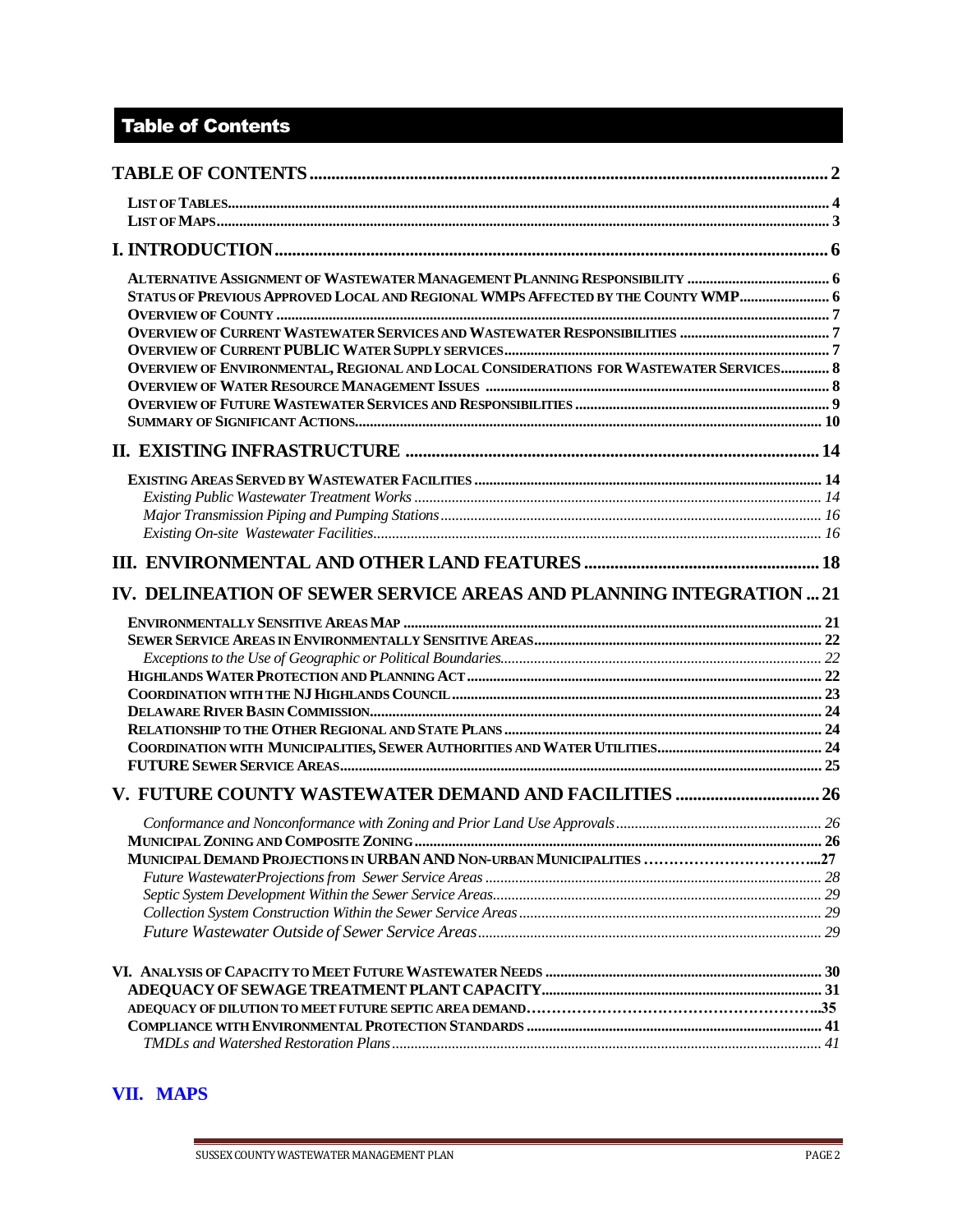## <span id="page-2-0"></span>**LIST OF MAPS**

| <b>Maps</b> | <b>Title</b>                                                                                                           | Print/<br><b>Digital</b> |
|-------------|------------------------------------------------------------------------------------------------------------------------|--------------------------|
| 1.          | <b>Wastewater Districts and Franchise Areas</b>                                                                        | Page 42-A                |
| 2.          | Watersheds (HUC-11) and Municipal Boundaries                                                                           | Page 42-B                |
|             | Wastewater Service Areas and Facilities County (Map 3)                                                                 |                          |
| 3.          | and Municipal Maps (Map 3-M)                                                                                           | CD                       |
| 4           | County Composite Zoning Map                                                                                            | CD                       |
| 5           | <b>Environmental Features:</b>                                                                                         | <b>CD</b>                |
|             | Highlands Preservation and Planning Areas, Public Open Space<br>А.<br>and Recreation, Conservation and Preserved Farms |                          |
|             | Stream Classifications, Stream Buffers, FEMA Flood Areas<br>В.                                                         |                          |
|             | C.<br>Watershed Boundaries, Freshwater Wetlands                                                                        |                          |
|             | Natural Heritage Priority Sites<br>D.                                                                                  |                          |
|             | F.<br>Suitable Habitat for Threatened and Endangered<br><b>Species</b><br>(Landscape Map Areas, Rank 3, 4 and 5)       |                          |
| 6           | Wild and Scenic River and Corridor, Special Protection Waters for Delaware<br>River                                    | Page 42-C                |
| 7           | NJ Septic Densities based on DEP HUC-11 Watershed Analysis                                                             | Page 42-D                |
|             |                                                                                                                        |                          |
|             |                                                                                                                        |                          |

**Note: All Maps are posted on County websit[e www.sussex.nj.us](http://www.sussex.nj.us/)**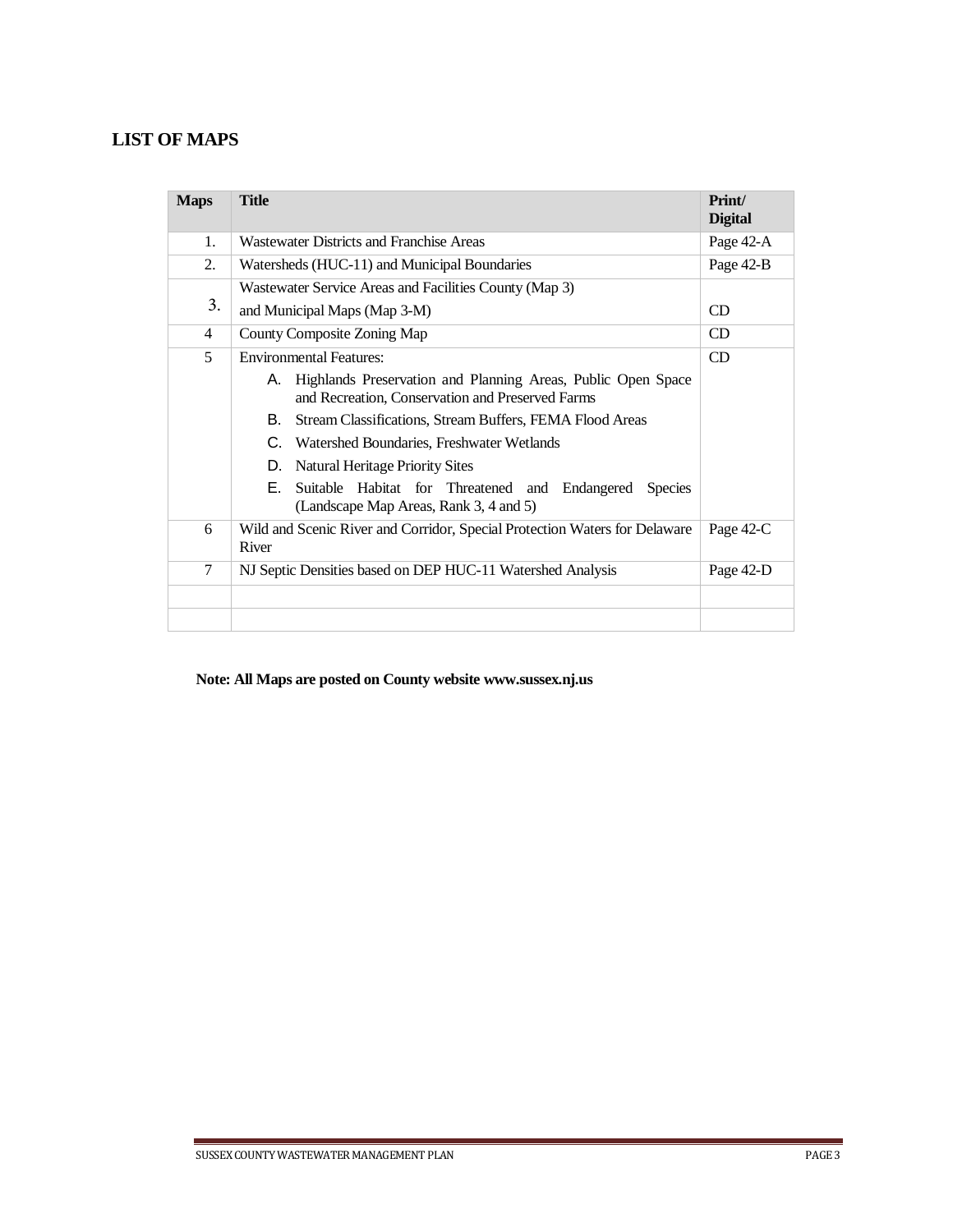## <span id="page-3-0"></span>**LIST OF TABLES**

| <b>Table</b> | <b>Title</b>                                                     | Page |
|--------------|------------------------------------------------------------------|------|
| 1.           | Wastewater Districts, Franchise Areas and Municipalities Served  | 14   |
| 2.           | Regional Wastewater Treatment Facilities and Allocations – SCMUA | 15   |
| 3.           | Regional Wastewater Treatment Facilities and Allocations – MSA   | 15   |
| 4.           | Summary of Sussex County Composite Zones                         | 27   |
| 5.           | Future Wastewater Planning Flows by Facility                     | 31   |
| 6.           | Future Wastewater Planning Flows by Facility and Municipality    | 32   |
| 7.           | DEP Capacity Analysis: Facilities at 80% of Permitted Flow       | 33   |
| 8.           | New and Expanded Wastewater Treatment Facilities                 | 34   |
| 9.           | DEP Septic Densities and Build-out Comparison                    | 37   |
|              | by HUC-11 Watershed and Municipality                             |      |
|              |                                                                  |      |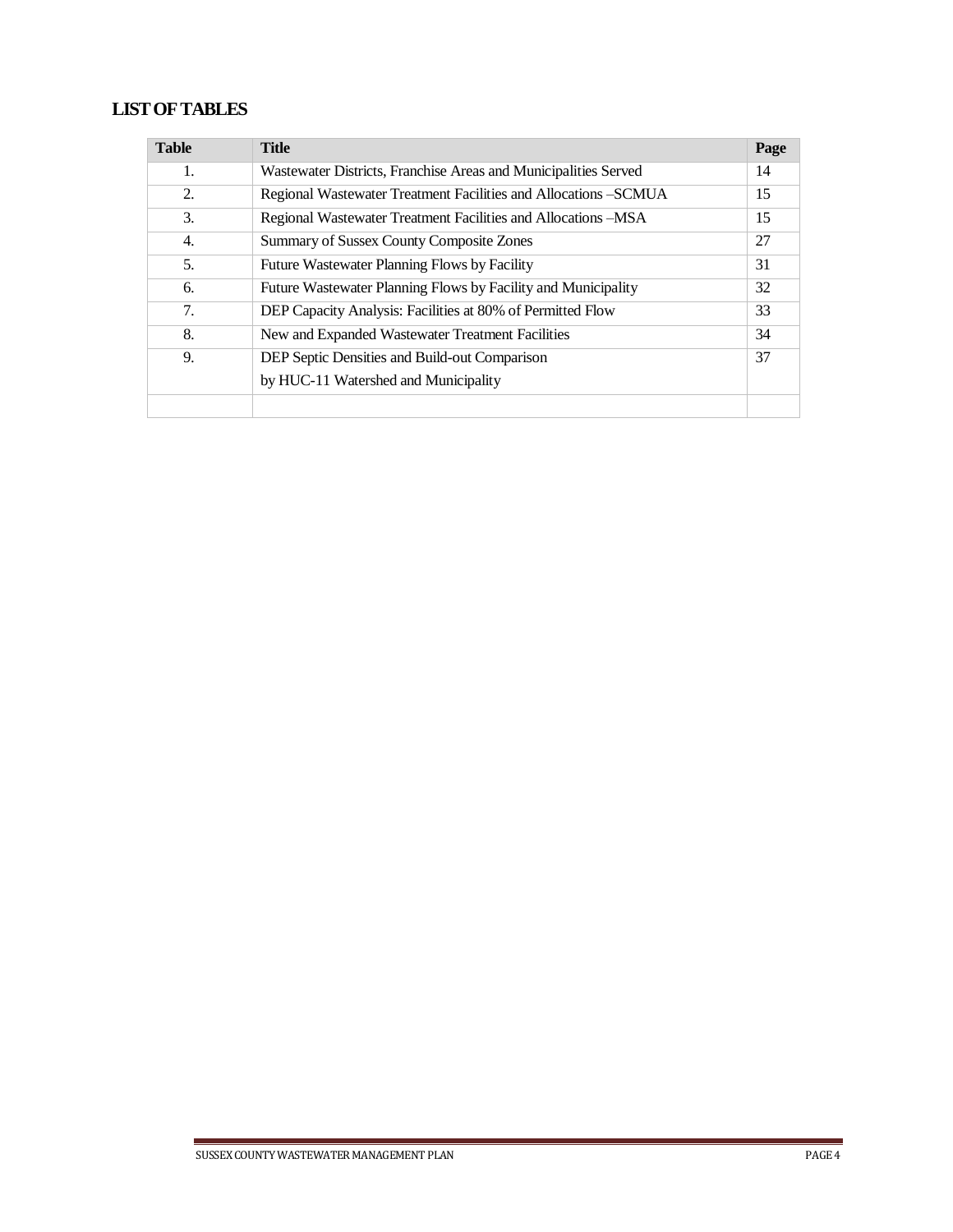**APPENDICES** 

**APPENDIX A – HABITAT SUITABILITY DETERMINATIONS/WETLANDS LETTERS OF INTERPRETATION**

- **APPENDIX B WMP AMENDMENTS APPROVED BY DEP SINCE SEPT. 2001**
- **APPENDIX C WASTEWATER FACILITIES SUMMARY TABLES**
- **APPENDIX D PLAN APPROVAL PROCESS, PUBLIC NOTICE AND COMMENTS**
- **APPENDIX E ORDINANCES FOR SEWER SERVICE AREAS: SEPTIC SYSTEM CONNECTIONS, DRY CONVEYANCES**
- **APPENDIX F PUBLIC COMMUNITY WATER SUPPLY PURVEYORS**
- **APPENDIX G -SEPTIC SYSTEM MAINTENANCE**
- **APPENDIX H COUNTY CERTIFICATION OF MUNICIPAL STORMWATER PLANS, ORDINANCES**
- **APPENDIX I MUNICIPAL ZONING ORDINANCES AND ZONING MAPS STATUS**
- **APPENDIX J –NJDEP OVERVIEW OF BUILD-OUT MODEL TO ESTIMATE NEW SEWER FLOWS AND SEPTIC YIELDS**
- **APPENDIX K -POPULATION, HOUSING UNITS AND DENSITY FOR MUNICIPALITIES IN SUSSEX COUNTY, 2010**
- **APPENDIX L POPULATION PROJECTIONS FOR N. J. COUNTIES, 2015 2030**
- **APPENDIX M WATERSHED RESTORATION PLAN SUMMARIES FOR PAPAKATING CREEK & CLOVE ACRES LAKE/ CLOVE BROOK WATERSHED AND UPPER PAULINS KILL WATERSHED**
- **APPENDIX N RESOLUTIONS WITH PRELIMINARY APPROVAL FOR PLAN AMENDMENTS, "SIGNIFICANT ACTIONS"**
- **APPENDIX O WATER USE AND CONSERVATION MANAGEMENT PLANS: SCOPE OF WORK FOR FOUR HIGHLANDS MUNICIPALITIES**
- **APPENDIX P CHANGES TO MAP 3 SINCE DEP APPROVAL IN JUNE 2013**

**…………………………............................................................................................................................**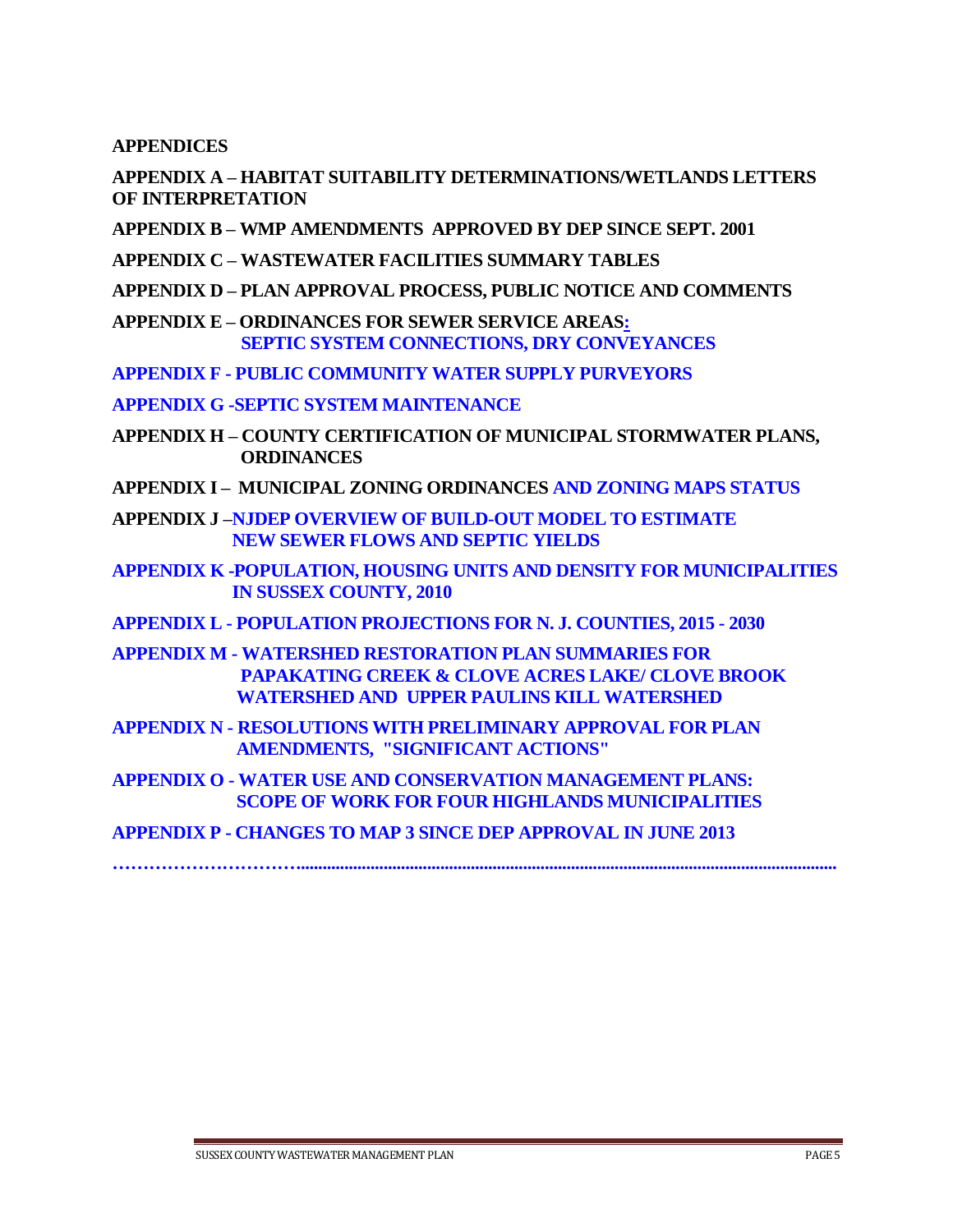## <span id="page-5-0"></span>I. Introduction

The purpose of this document is to provide a comprehensive Wastewater Management Plan (WMP) for Sussex County. Upon approval by the New Jersey Department of Environmental Protection (DEP) via the WQMP amendment procedures (N.J.A.C. 7:l5), it will be incorporated into the Sussex County Water Quality Management Plan.

#### <span id="page-5-1"></span>Alternative Assignment of Wastewater Management Planning Responsibility

As of the date of submittal, wastewater management planning responsibility for 24 municipalities in Sussex County remains with the Sussex County Board of Chosen Freeholders and no alternative assignments have occurred pursuant to NJAC 7:15-5. The Musconetcong Watershed portion of the Sussex County Water Quality Management Planning Area includes four municipalities in Morris County. Since the adoption of DEP Water Quality Rules in July 2008, Morris County is now a Wastewater Management Planning (WMP) agency and is responsible for WMP preparation and amendment for those four municipalities (Netcong, Mt. Arlington, Roxbury and Jefferson Twp.)

In a Resolution dated December 11, 2013, the Sussex County Board of Chosen Freeholders has recognized Morris County as the county agency charged with WMP preparation and maintenance for those municipalities in the Sussex County Water Quality Management Plan lying in Morris County. All twenty-four Sussex County municipalities remain the responsibility of the Sussex County Board of Chosen Freeholders. Any proposed revisions or amendments to the Sussex County WQM Plan shall be submitted to the appropriate County planning agency.

#### <span id="page-5-2"></span>Status of Previous Approved Local and Regional WMPs Affected by the County WMP

The most recent Sussex County WMP was approved in September 2001. Since that time, there have been numerous WMP Amendments and Revisions that modified the 2001 WMP that went through the Plan Amendment Procedure and obtained DEP approval. These are listed in **Appendix B,** and include Site-Specific Amendments**.** All approved amendments have been incorporated into this current County WMP document.

The County WMP incorporates previously approved WMPs prepared by municipalities, wastewater authorities, or the county itself. The County WMP includes the wastewater service areas and facility tables from the approved Byram Township WMP adopted by the DEP on July 24, 2012 as part of the Highlands Conformance process. No modifications were made to the Byram Twp. Highlands Conforming sewer service area as originally approved and adopted by DEP and it has been incorporated into the County mapping.Three existing DEP T-1 Permits have been added to the sewer service area map for Frankie's Lakeside Tavern, Wild West City, and Jefferson Lake Day Camp, and are included in Appendix C - NJPDES Permit Summary Table.

The Byram Twp. WMP was approved by the New Jersey DEP and all build-out data and mapping information was incorporated. It is anticipated that the Byram Twp. WMP shall assume the same ten-year WMP update schedule as the County-wide WMP. In addition, this County WMP includes chapters for each municipality, with the exception of **Hopatcong Borough which has agreed to Highlands Plan Conformance, and as a result their Municipal WMP Chapter with build-out analysis will be developed later in conjunction the Highlands Council.**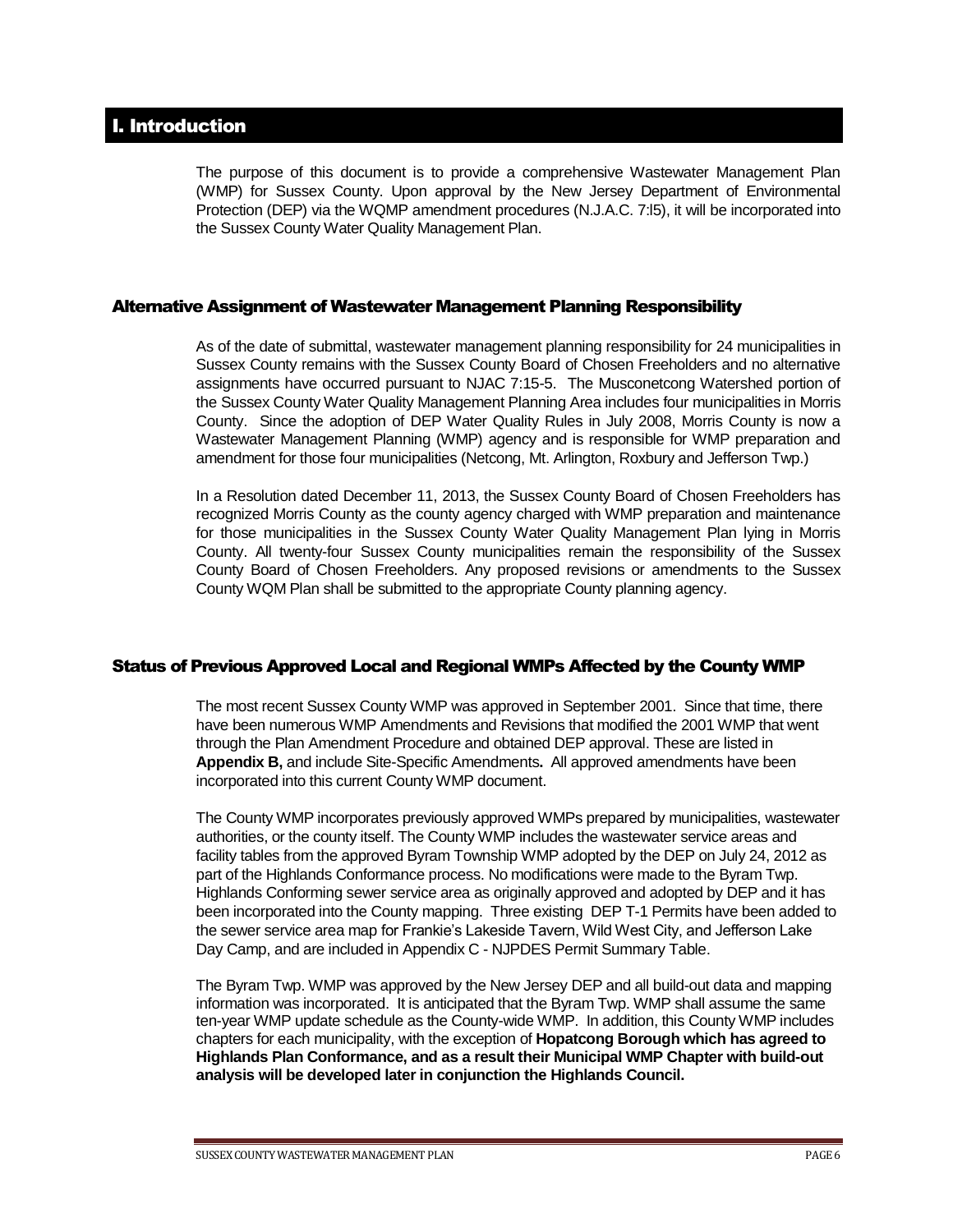Development that relies on discharges to ground water of less than 2,000 gallons per day (gpd) will be required to comply with the relevant NJDEP rule, N.J.A.C. 7:9A that regulates construction and local approval of these systems.

## <span id="page-6-0"></span>Overview of County

Sussex County has historically been a scenic, rural county with small towns, plenty of open space and agriculture. There are Interstate Highways located outside of Sussex County to the north and south, but within the County, the highways are primarily two-lane roads. Many towns are bedroom communities, where the majority of residents commute outside the County to work. Sussex County is known for its lake communities and offers other types of resort housing near its ski areas and golf courses. There are traditional centers that grew over time at crossroads and near former rail stations. Some communities developed with substantial large-lot subdivisions over recent decades. Currently there has been a significant reduction in development activity due both to the Recession and Highlands restrictions.

The year-round population was 149,265 as reported by the 2010 Census with an overall population density of 287 persons/ square miles. According to U.S. Census Bureau, the 2016 population estimate for Sussex County is 142,522, a -4.5% decrease since the 2010 Census. This follows a regional trend in New Jersey of population declines in outlying suburban areas and higher demand for cities and mixed-use communities with access to transit.

#### <span id="page-6-1"></span>Overview of Current Wastewater Services and Wastewater Responsibilities

The Sussex County Municipal Utilities Authority (SCMUA) operates the largest sewer treatment plant in Sussex County, located in Hardyston Twp. The "Upper Wallkill Water Pollution Control Plant" has the design capacity to treat up to 3.265 MGD of wastewater and its sewer service area extends into Franklin, Hamburg, Hardyston, Vernon, Sussex, Wantage, and Sparta. The current NJDEP Permit (NJ0053350) for Discharge to Surface Water currently allows for the discharge of up to 3 Million Gallons per Day (MGD) of treated wastewater (MGD) into the Wallkill River. In 2005, the DEP approved an amendment to the Sussex County WMP which provided for the auxiliary treatment of up to 0.265 MGD at the SCMUA facility for Discharge to Ground Water to disposal beds located in Vernon Twp. (Permit NJ0145688). SCMUA also operates other wastewater facilities in the County, including the Hampton Commons facility in Hampton Twp.

The Town of Newton is the owner and operator of its own wastewater treatment plant (Permit NJ0020184). It has a permitted wastewater flow of 1.4 MGD Discharge to Surface Water to Moore's Brook. The Musconetcong Sewer Authority owns and operates a wastewater treatment plant (Permit NJ0027821) located in Mount Olive, Morris County, with a current permitted flow value of 4.31 million gallons per day (MGD) with a future staged flow of 5.79 MGD with Discharge to Surface Water into the Musconetcong River. Its sewer service area extends into portions of Morris County and Stanhope, Byram and Hopatcong in Sussex County. There are also numerous smaller package treatment plants located throughout Sussex County that serve schools, commercial and industrial sites. There are no combined sewers within Sussex County.

#### <span id="page-6-2"></span>Overview of Current Public Water Supply Services

The County includes community water supply systems that serve towns and places with higher density development, and some lake communities. Out of 24 municipalities, 21 of them are partially or fully served by public water as listed in **Appendix F**. Lafayette, Sandyston and Walpack Townships do not have public water supply systems.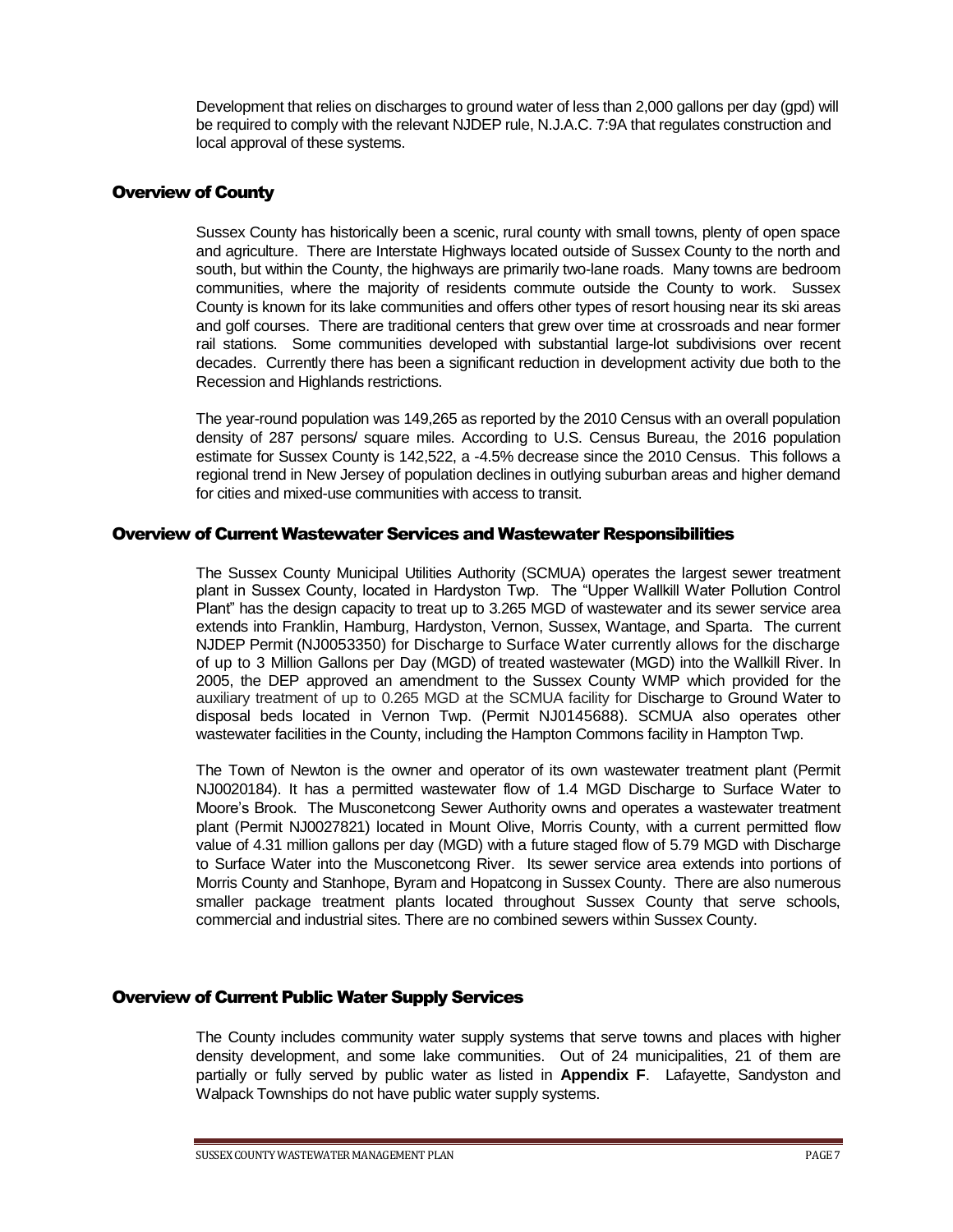#### <span id="page-7-0"></span>Overview of Environmental, Regional and Local Considerations to Wastewater Services

Wastewater Management Planning is part of the continuing planning process required by the New Jersey Water Quality Planning Act (N.J.S.A. 58:11A-1 et seq.) and Section 208 of the federal Clean Water Act. The intent of the continuing planning process is to align federal, State, regional and local land use planning to ensure that these land use plans do not conflict with each other.

The provision of environmental infrastructure, in particular centralized sewer service, has a profound influence on development patterns and intensity. The wastewater management planning process is intended to assign an appropriate wastewater management treatment alternative to geographic areas based on environmental sensitivity and other land use planning objectives such as the movement from large lot subdivision sprawl to regional center-based development or farmland preservation. The extension of public sewers for these purposes has been demonstrated to advance the public health, safety and welfare. Areas properly designated for protection by federal, State, regional or local land use plans should be avoided unless mitigation would provide an equal or greater benefit.

The adopted Water Quality Management Planning Rules (N.J.A.C. 7:15) generally exclude the extension of sewer service into large contiguous areas, defined as 25 acres or more, of wetlands, category one water buffers, Natural Heritage Priority Sites and/or documented, occupied endangered and threatened species habitat. The extension of sewer service into these areas would encourage their development and, unless offset by appropriate mitigation, conflict with the Department of Environmental Protection's statutory mandate to protect these resources.

It should be noted that environmentally sensitive areas that meet the 25 acre threshold may be included in the sewer service area as necessary to preserve the investment in projects having already received certain local and State approvals and permits, to relate sewer service areas to recognizable geographic features, or to accomplish center based development proposed by the local land use planning authority and approved by the Department of Environmental Protection through the plan amendment process.

Additional regional and local land use planning objectives used in delineating appropriate areas for public sewer service are discussed in the Highlands and Delaware River Basin Section and municipal chapters of this WMP. One of the principal concerns outlined in the Sussex County Strategic Growth Plan, endorsed by NJ State Planning Commission, is that scattered, large- lot development be de-emphasized in favor of compact, mixed- use development. The objectives of reduced habitat fragmentation, increased groundwater recharge and creation of economically viable, walkable neighborhoods are all advanced by this approach.

#### <span id="page-7-1"></span>Overview of Water Resource Management Issues

Water quality in Sussex County is generally very good. With the vast majority of the County relying on ground water supplies for drinking water and other potable water uses, land use regulations and methods of detecting pollution must be as advanced as possible.

The Clean Water Act requires that existing and potential water quality problems within the planning area be assessed. This assessment shall include identification of the type and degree of problems and the sources of pollutants contributing to the problems. Sussex County has been very fortunate in benefiting from the research and resource protection efforts of the Wallkill Watershed Management Group, which has received DEP grants for work in the Upper Delaware and Wallkill watersheds. Portions of two other watersheds in the Passaic Basin (Rockaway, Pequannock) occupy the remainder. Local watershed management efforts have contributed to better management of land use and its associated stormwater and wastewater effects.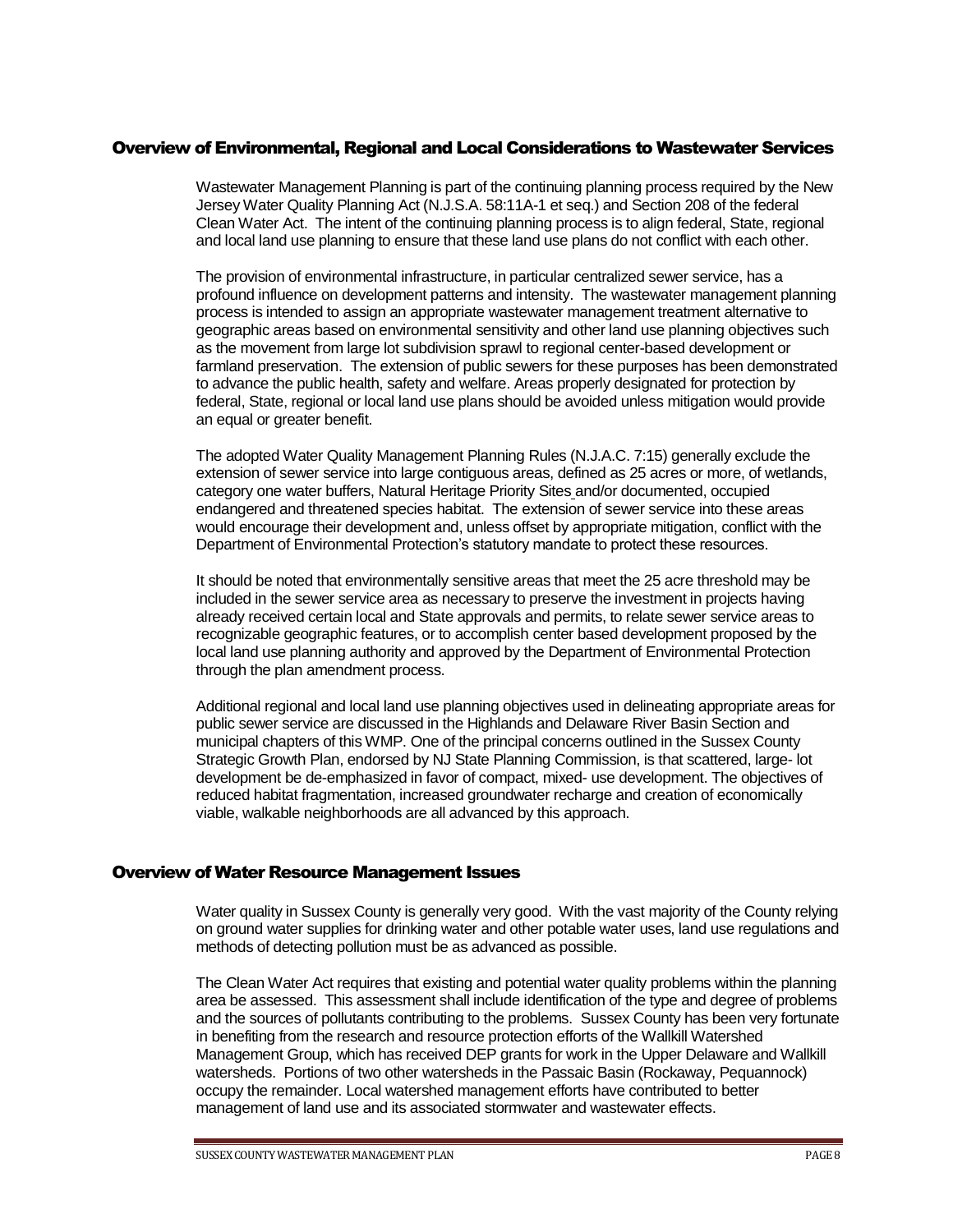Since 2001, construction of new sewers in Sparta and Hopatcong have allowed for abandonment of septic systems, thereby improving the water quality of streams and lakes. Vernon Township also has new sewer connections occurring in their sewer service area and Town Center, and the Vernon Twp. MUA was established. The SCMUA facility operates a Discharge to Ground Water of up to 0.265 MGD. After treatment at the SCMUA facility in Hardyston, the wastewater is piped back to Vernon for groundwater discharge and maintains ground water quantity in Black Creek watershed. Branchville and SCMUA recently moved forward with construction of a new sewer system to serve the town, which will allow for the abandonment of existing septic systems on small lots and improve water quality. Development that was built prior to the environmental regulations of the 1970s is often on small lots, especially in lake communities, and surpasses the capacity of the soils to accept septic effluent. In lake communities such as Lake Hopatcong, many cottages that were originally built for seasonal use have been converted to year-round housing. Protecting and restoring the water quality in these areas is a critical issue in Sussex County

#### **Alternative Septic Systems and Septic Management**

In Sussex County, some areas have environmental constraints such as shallow depth to bedrock or seasonal high water table. Alternative septic system design, with features such as peat biofilters, have been approved by the NJDEP since 2006. Installation by certified contractors and a Maintenance Contract is regulated under NJDEP Treatments Works Approval. Where applicable, use of these systems is encouraged and will provide higher quality water discharge, including reduced nitrates. Their use is increasing, and in 2016, there were 136 alternative septic systems permitted in Sussex County, according to County Health Dept. records.

As part of the County Wastewater Plan, **Septic System Maintenance** will be discussedin **Appendix G.** DEP is looking for a septic system inventory, list of current activities for public education and outreach regarding septic system maintenance, and future plans to address it. Septic system maintenance involves ongoing pump-outs every 3-5 years or when needed in order to protect ground water quality and the environment. Septic system maintenance is especially important for existing development on small lots, such as lake communities, where protecting water resources is important. The issue is also highlighted in the Highlands Preservation Areas, in accordance with Plan Conformance by the Highlands Council.

#### <span id="page-8-0"></span>Overview of Future Wastewater Service and Capacity

Based on the environmental, regional and local land use planning objectives, the "Wastewater Service Area Map" (Map 3) identifies areas served by central sewers now and in the future. This map also identifies sites that are served by an on-site treatment works regulated under a New Jersey Pollutant Discharge Elimination System (NJPDES) permit. Each sewer service area is keyed to a specific wastewater treatment plant authorized under this plan to accept and treat wastewater from that sewer service area. Each treatment plant identified in this plan has an accompanying Facility Table that provides information concerning the facility owner, operator, permitted flow, existing flow, and projected build-out flow. There are new and expanded wastewater facilities (shown on Table 8) that have not been built yet, so there is growth potential and approved infrastructure for proposed development in Sussex County.

Based on the build-out analysis of the wastewater service areas, the permitted capacity of the sewage treatment plants identified in this plan are compared to the potential future wastewater generation needs. For the SCMUA Upper Wallkill facility, the total permitted Discharge to Surface Water is 3.0 MGD and Discharge to Ground Water permitted amount in Vernon is 0.265 MGD.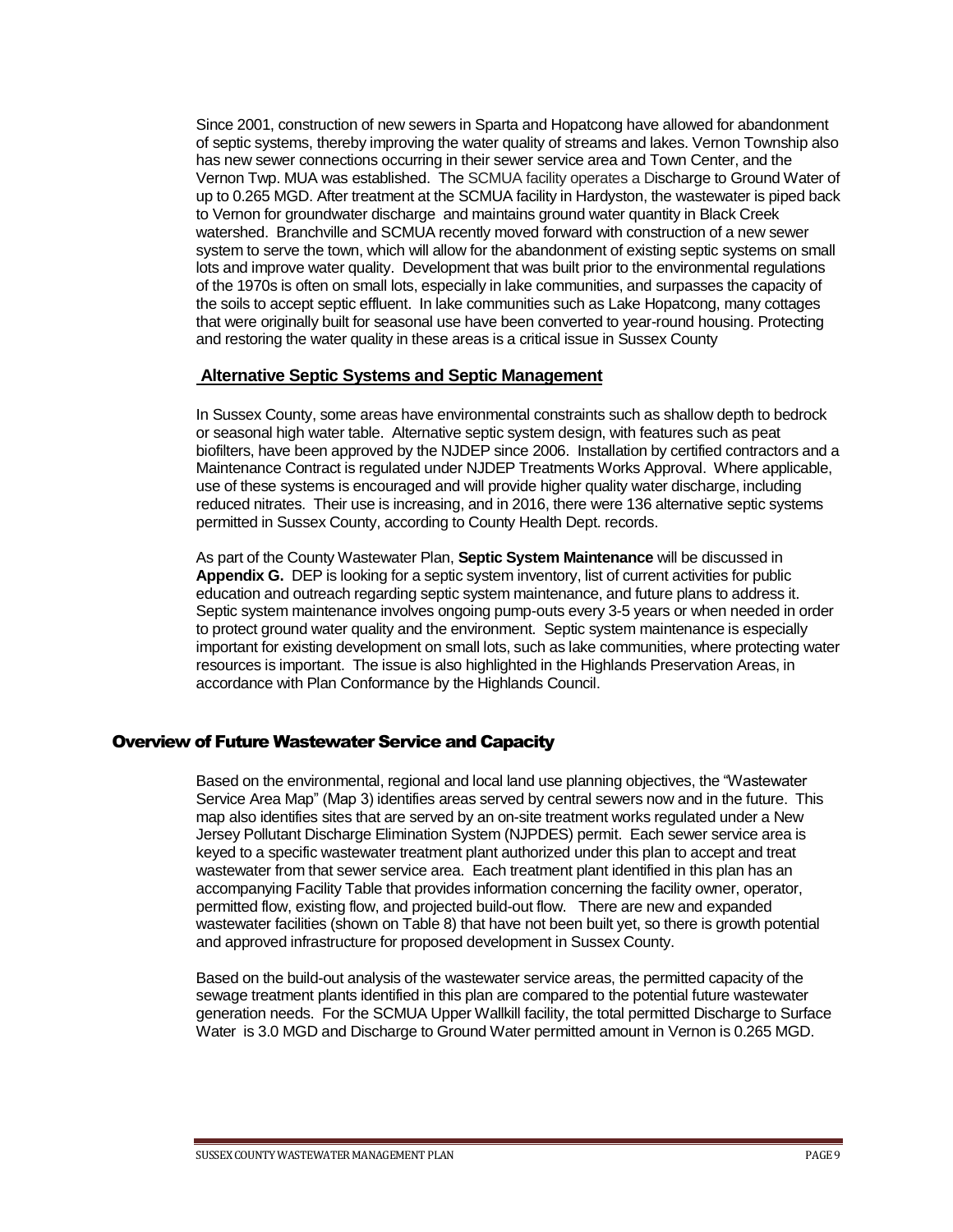There is allocation for municipalities within its sewer service area, and allocation may transferred between municipalities by contractual agreements. In this way, build-out is balanced throughout the Wallkill Basin based upon existing and future sewer needs. There is permitted and approved sewer capacity in both SCMUA and MSA facilities and individual NJPDES Permits to accommodate population growth in Sussex County, and additional development.

#### <span id="page-9-0"></span>Summary of Significant Actions

#### **Since the last approved Sussex County WMP in 2001, the following changes occurred with DEP approval and are included in the current WMP submittal:**

**Modification of the Wastewater Planning Area Jurisdiction –** In accordance with DEP Water Quality Rules, and as indicated above, this wastewater plan now includes only Sussex County municipalities. Portions of the following four municipalities located in Morris County were part of the Sussex County 2001 WMP, but were removed and are now included in the Morris County WMP: Mt. Arlington, Jefferson, Roxbury and Netcong.

**Highlands Preservation Area -** The Sussex County WMP is revised in accordance with Highlands Regulations, which included removal of Future Sewer Service Areas in the Highlands Preservation Areas where wastewater infrastructure was not constructed as of August 10, 2004.Any future development in the Highlands Preservation Area is subject to DEP regulations

**Removal of General Sewer Service Area Less Than 20,000 GPD** – In accordance with DEP regulations the Future Sewer Service Area Map as adopted by the Department, removed all areas previously designated "General Service Area for Wastewater Facilities with Planning Flows of Less Than 20,000 gallons per day that Discharge to Ground Water" that were identified on the Future Sewer Service Areas map of the 2001 WMP. In the past, this general designation of <20,000 gpd was mostly used for commercial zones designated in municipal ordinances. As part of this WMP, locations where a WQMP Amendment has been adopted and/or a NJPDES discharge to groundwater permit has been issued the associated sewer service has been included as an Individual Groundwater Discharge Area (GWIND) .

**Removal of Environmentally Sensitive Areas -** Amendments to the DEP Water Quality Management Planning Rules adopted on July 7, 2008 required a modification to certain sewer service areas based on environmental sensitivity. In accordance with the requlatory requirement and DEP review, the previously approved sewer service area was reduced and the revised Future Sewer Service Area Map for Sussex County was approved by DEP in June 2013.

**Municipal Plan Endorsement** - Overlap between large environmentally sensitive areas and the previously approved sewer service area existed in the Town of Newton. Newton went through the Plan Endorsement process and was approved by the State Planning Commission and the Department of Environmental Protection in May 2013 as a Regional Center with environs protection outside of the designated center. This wastewater management plan and the approved sewer service area are deemed necessary to accomplish the center-based development and environs protection objectives of that plan.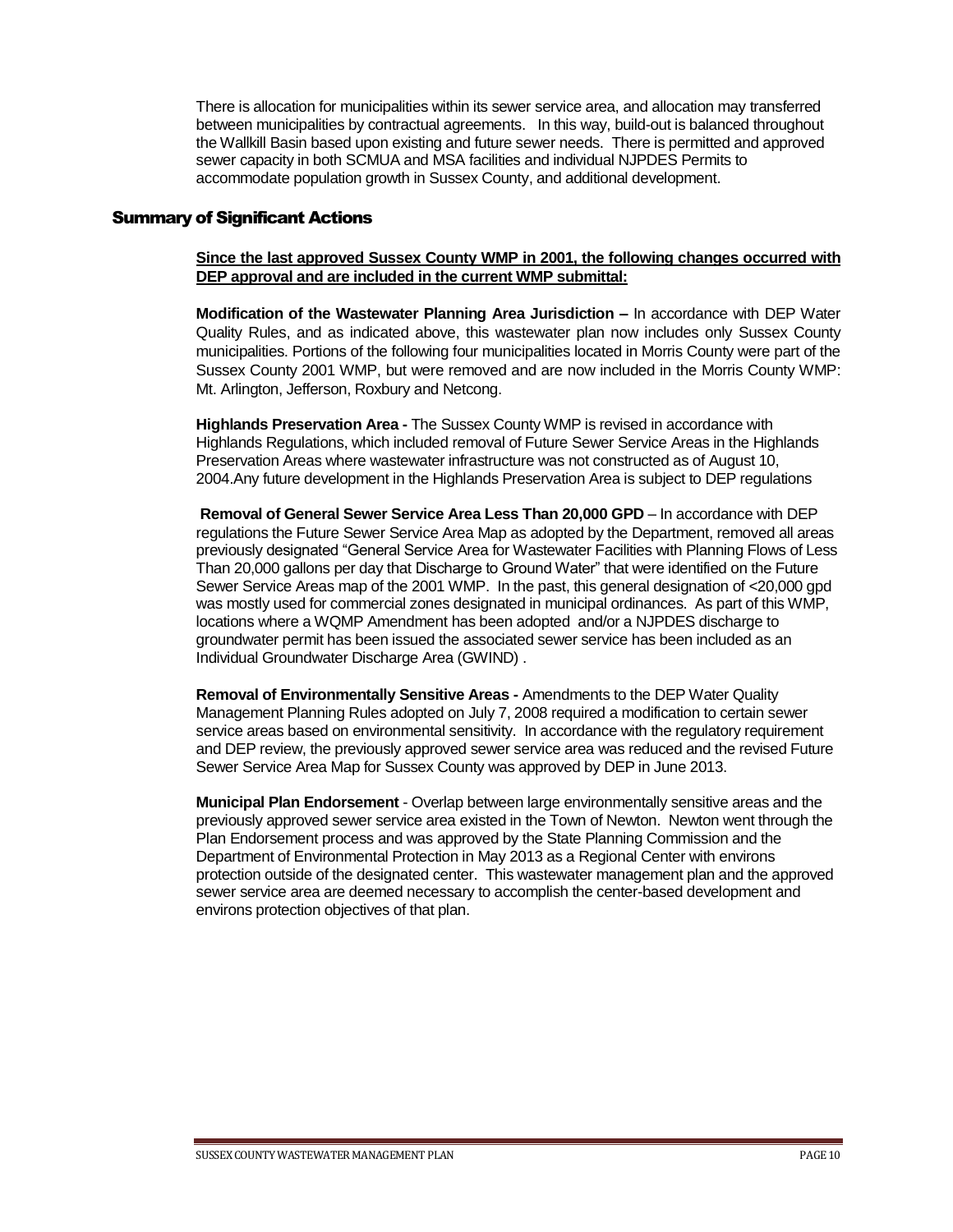**With the NJDEP approval of the Future Sewer Service Area (FWSA) Map in June 2013, the following are proposed new or expanded facilities that were deemed consistent with the Sussex Water Quality Management Plan (WQMP) as they were delineated as sewer areas on the FWSA map. applicants/ owners notified that they were eligible to apply for a NJDEP permit:**

#### **Proposed Wastewater Treatment Facility – North Village, Route 15, Sparta**

The proposed mixed-use development would be located on Route 15 and White Lake Road (Block 26 Lot 42; Block 31 Lots 1 and 1.01). The new wastewater facility has a proposed Discharge to Ground Water of 120,000 GPD that would serve up to 238 residential units, retail and office space, restaurant, hotel, and athletic club. Affected parties were identified as Sparta Township and Sussex County MUA in a Freeholder Resolution dated September 28, 2011. The DEP Letter of Consistency Determination was issued on February 10, 2014.

#### **Expanded Wastewater Treatment Facility – St. Paul's Abbey, Route 206, Andover Twp.**

To serve up to 80 units of proposed affordable housing, the existing wastewater facility at St. Paul's Abbey (NJ0235075) is proposed to be upgraded and expanded from the current permitted designed flow of 20,000 gpd to 40,000gpd. This is a Discharge to Ground Water Facility that already serves the abbey and Willow Glen School.

#### **Expanded Wastewater Treatment Facility – (NEMSA) Martin Property, Route 206, Hampton**

Proposed to serve additional commercial/ retail development on lots along both sides of Route 206, the Martin wastewater facility (NJ0135160) has a current permitted design flow for up to 102,552 GPD Discharge to Ground Water. The lots included in the sewer service area are listed in the Freeholder Resolution dated November 7, 2007.

#### **Proposed New Wastewater Treatment Facility – Nouvelle Associates, Route 15, Lafayette**

For proposed commercial/ retail development on property (Block 9 Lots 21.07 and 21.08) located on Route 15. The new wastewater facility has a proposed Discharge to Ground Water of 14,900 GPD that would serve proposed retail (65,000 sq.ft.) and a restaurant. Since the project proposed to connect with the Sparta Township water supply, Sparta Township was identified as an affected party, along with Lafayette Township and the Sussex County Municipal Utilities Authority in a Freeholder Resolution dated June 9, 2010.

**Proposed Wastewater Treatment Facility – Wantage Heights, Route 23, Wantage Twp.**  Rachel Manor Properties has proposed a residential and commercial project "Wantage Heights" .

The approved sewer service area on a portion of Block 11 Lots 6.02 and 7 is located on State Route 23 and Cemetery Road. The new wastewater treatment facility has a proposed Discharge to Ground Water of 19,945 GPD and would serve 72 residential units, retail use (10,350 square feet), and gas station.

#### **Withdrawal of Future Sewer Service Area, High Point Country Club, Montague**

The 2001 Sussex County WMP included a proposed wastewater treatment facility to serve High Point Country Club and proposed development with over 3,000 housing units. The facility would have had a proposed discharge to groundwater of 720,000 gallons per day. However, the approved 2013 Sussex County Future Sewer Area Map does not show this future sewer service area, as it was removed during DEP review due to environmental constraints. Instead, there is an existing wastewater treatment facility (NJG0139866) owned by Montague Sewer Company / High Point County Club Community that serves 303 specific lots within High Point Country Club, and their sewer service area is shown on the approved County Future Sewer Area Map.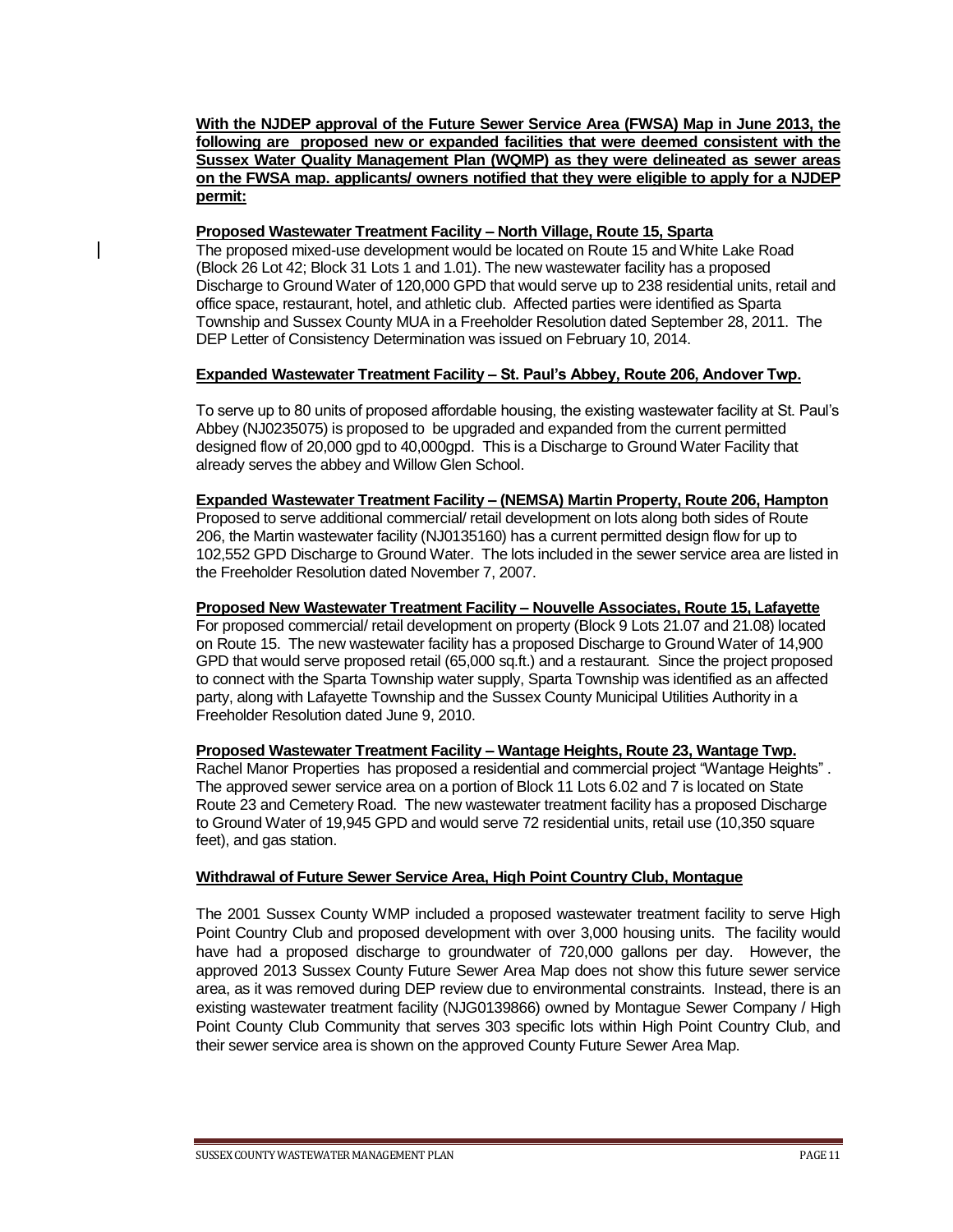**Based on the NJDEP permit actions listed below, related to NJPES Permits, changes have been made to the proposed wastewater facility and service areas shown on the Map 3, Wastewater Service Area Map (previously titled "Future Sewer Service Area Map" in 2013):**

**Proposed Wastewater Treatment Facility – Highview Estates, Rt. 94, Fredon Twp.** Based on a 2001 County WMP map designation for Block 104 Lot 19 and Block 801 Lot 1.01, DEP issued a NJPDES Permit in 2014 for 19,950 gallons per day discharge to groundwater. This would serve 69 residential units, and for any increased wastewater discharge, a Plan Amendment is required.

#### **Revised Sewer Service Area for Maione Property, Route 23, Wantage Township. AKA Mountain View Manor at Wantage (Map #77)**

DEP issued a letter dated December 2012 that authorized septic systems on nine subdivided lots located on Boulder Hills Boulevard, and those lots have been removed from the sewer service area. A solar farm was constructed on Lots 1.01 and 1.06 in Block 4, and those lots were also removed from the sewer service area. The Future Sewer Service Area map now includes the following lots: Lot 1.05 in Block 4; Lots 5, 1.07, 1.08, 1.09 and 1.10 in Block 4.01, and Lots 1 and 2 in Block 4.02 are located on Route 23 and Boulder Hills Boulevard with proposed commercial and residential uses. The development is to be served by an onsite discharge to ground water facility; for 16 apartments there is a permitted facility (NJ0227536) with an approved design flow of 4,600 gpd for Lots 1 and 2 in Block 4.02. There is commercial development that will be served by an onsite discharge to ground water facility for Lot 1.05 in Block 4.

#### **Withdrawal of Sewer Service Area, Sussex Properties, Andover Borough**

With the purchase of over 230 acres as preserved open space in 2013, the proposed sewer service area in Andover Borough is withdrawn. With the preservation of open space, led by Trust for Public Land, 220 acres will be added to Kittatinny Valley State Park. The County Future Sewer Area Map dated June 2013 showed a proposed Discharge to Surface Water (Permit NJ0134490) which is being removed and the NJPDES permit has been revoked by DEP. The proposed facility was to have served a proposed mixed-use residential and commercial development.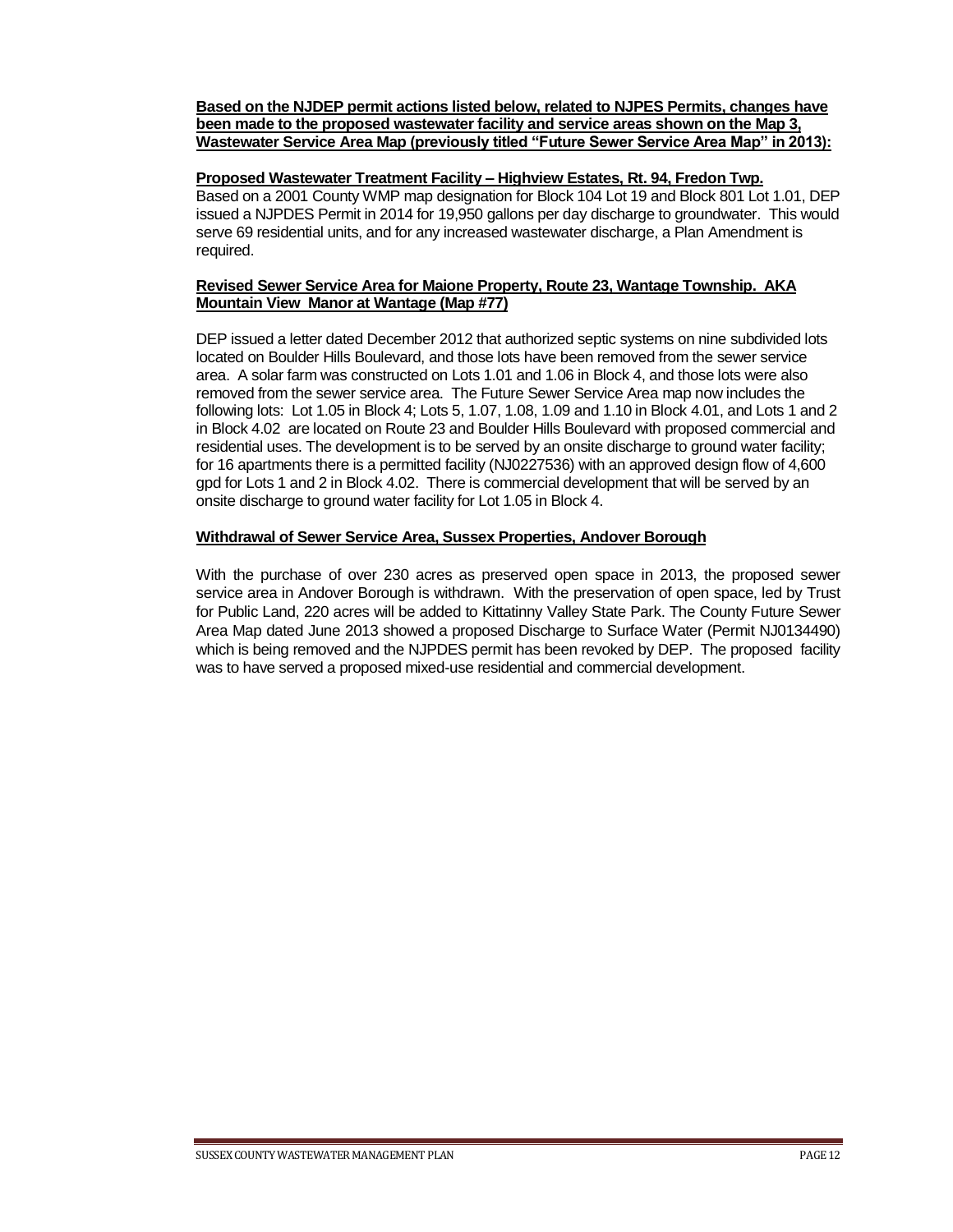**"Significant Actions" also include proposed Plan Amendments that have received Preliminary Approval by the Sussex County Board of Chosen Freeholders, and their sewer service areas are shown on Map 3, Wastewater Service Areas Map:**

#### **Proposed Abandonment of Wastewater Treatment Facility – Big 'N' Plant, Martin Property, Route 206, Hampton Twp.**

Subject to agreement between both wastewater treatment facility owners, the expanded Martin facility (described above) could accept the transfer of wastewater flow from the older Big 'N' plant (NJ0024163) owned by Kere Associates, which has a Discharge to Surface Water permitted to up to 20,000 GPD. This would allow for the abandonment of the older Big 'N' treatment plant. The proposed action was granted Preliminary Approval by Freeholder Resolution dated November 7, 2007, and endorsed by Hampton Township Resolution.

#### **Expanded Sewer Service Area for Sussex County MUA – Hampshire Co. property, Route 23, Wantage**

To expand the existing SCMUA sewer service area adjoining the A & P shopping center in Wantage to include 2 vacant lots (Block 2 Lots 36.01 and 36.02) for commercial development, using 3,000 GPD wastewater allocation. This Plan Amendment was granted Preliminary Approval by Freeholder Resolution dated August 15, 2012.

#### **Expanded Sewer Service Area for Sussex County MUA – "Wantage Plaza" property, Route 23, Wantage Township.**

To expand the SCMUA sewer service area and use the existing force main along Route 23 (owned by Sussex Borough) to serve the existing shopping center "Wantage Plaza" (Block 7 Lots 12 and 13.02 and 13.01) located on Route 23 in Wantage. There were failed septic systems at the site, and holding tanks are currently being pumped out regularly. For the shopping center, 19,950 GPD of allocation would serve a restaurant and 119,500 square feet of retail space. This Plan Amendment was granted Preliminary Approval by Freeholder Resolution dated June 11, 2014.

#### **Expanded Sewer Service Area for Sussex County MUA – Bicsak Brothers property, Route 23 and Blair Road, Wantage Township.**

To expand the SCMUA sewer service area and use the existing force main along Route 23 (owned by Sussex Borough),and SCMUA allocation of 49,000 GPD to serve the proposed "Quarry Crossroads" mixed-use project located on Block 11 , Lot 5 and portions of Block 10, Lot 1.01 will consist of 310,000 square feet of office and retail space and 80 apartments. This Plan Amendment was granted Preliminary Approval by Freeholder Resolution dated June 11, 2014.

#### **Expanded Sewer Service Area to serve Wantage Ridge project, Rt. 628, Wantage Twp.**

The proposed Wantage Village mixed-use development (Block 116 Lot 10.01) has a NJPDES Permit for 19,867 gallons per day. To serve the adjacent Wantage Ridge development ( Block 116 Lot 10.06) the Wantage Village wastewater treatment facility is proposed for expansion to 39,817 gpd and the discharge to groundwater will be sent to two separate disposal fields, on Lot 10.01 and 10.06. The proposed development consists of 211 residential units (including affordable and agerestricted units) and over 10,000 sq.ft. commercial space. There is an agreement for the Borough of Sussex to supply water to the site.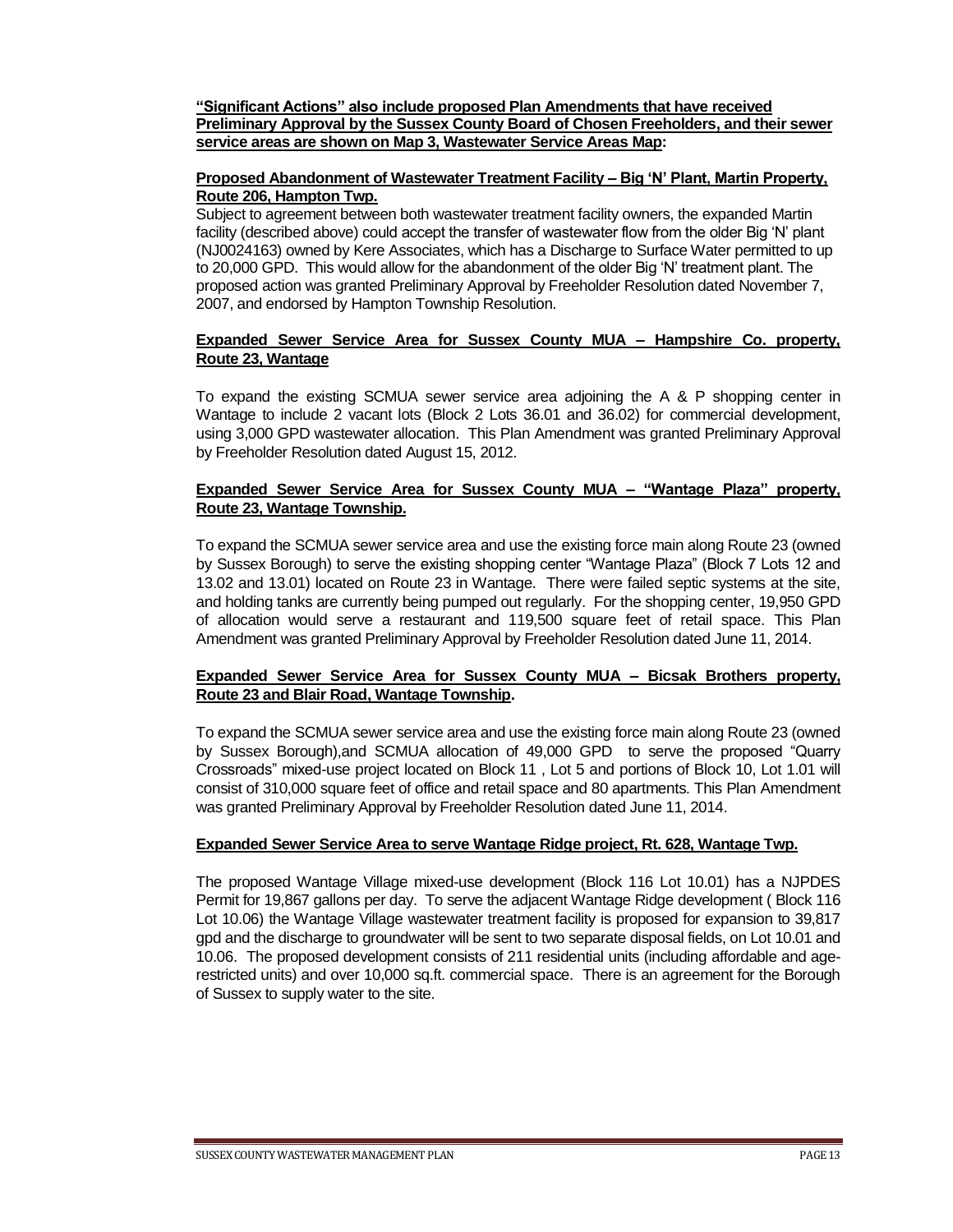## <span id="page-13-0"></span>II. Existing Infrastructure

This section addresses wastewater treatment facilities utilized by development within Sussex County, whether the facilities are located within or outside of the County.

#### <span id="page-13-1"></span>Existing Areas Served by Wastewater Facilities

The Summary Table and detailed Facility Tables in Appendix C provide detailed information on each existing wastewater facility. For an area to be "actively served" means that the collection lines exist and that the property either is connected or has all regulatory approvals necessary to be connected. Sewer service areas can also include industrial businesses that discharge process wastewater to the collection system for treatment by a facility not owned by that business.

#### <span id="page-13-2"></span>Existing Public Wastewater Treatment Works

The districts, franchise areas and sewer service area and the associated treatment works, are depicted on **Table 2** below and on **Map 1**. The three private utilities listed, Aqua NJ, Andover Utility Co. and Montague Sewer Company are regulated by the NJ Board of Public Utilities.

| Table 1. Wastewater Districts, Franchise Areas and Municipal Utilities                |                                                                                                                                                                                                       |  |  |  |  |
|---------------------------------------------------------------------------------------|-------------------------------------------------------------------------------------------------------------------------------------------------------------------------------------------------------|--|--|--|--|
| <b>Wastewater Utility</b>                                                             | <b>Municipalities</b>                                                                                                                                                                                 |  |  |  |  |
| Municipal<br>Sussex<br>County<br>Authority<br>(SCMUA)<br>Utilities<br><b>District</b> | Andover Borough, Andover Twp., Branchville, Frankford,<br>Franklin, Green, Hamburg, Hardyston, Lafayette, Montague,<br>Ogdensburg, Sandyston, Sparta, Stillwater, Sussex, Vernon,<br>Walpack, Wantage |  |  |  |  |
| Musconetcong Sewer Authority<br>(MSA) District                                        | Byram, Hopatcong, Stanhope (Sussex County)<br>Netcong, Mt. Arlington, Mt. Olive, Roxbury (Morris County)                                                                                              |  |  |  |  |
| *Hardyston Twp. Municipal<br><b>Utilities Authority /District</b>                     | Maintains Collection system for Hardyston Twp., except<br>Aqua NJ area (Served primarily by SCMUA)                                                                                                    |  |  |  |  |
| Town of Newton                                                                        | <b>Newton</b>                                                                                                                                                                                         |  |  |  |  |
| Aqua NJ -Wallkill                                                                     | Portion of Hardyston Twp.                                                                                                                                                                             |  |  |  |  |
| Andover Utility Co. Inc.                                                              | Serves Franchise Area in Andover Twp. For Andover Nursing<br>Home/ Intermediate Care Center and Rolling Hills<br>condominiums.                                                                        |  |  |  |  |
| Sewer<br>Company<br>Montague<br>(owned by Utilities Inc.)                             | Serves Franchise Area in Montague Twp. located in High<br>Point County Club                                                                                                                           |  |  |  |  |
| Vernon Twp. Municipal Utilities<br>Authority                                          | Portion of Vernon Twp.                                                                                                                                                                                |  |  |  |  |

\*Hardyston Twp. Municipal Utilities Authority is responsible for providing a potable water supply and public sewage collection and conveyance for its customers only.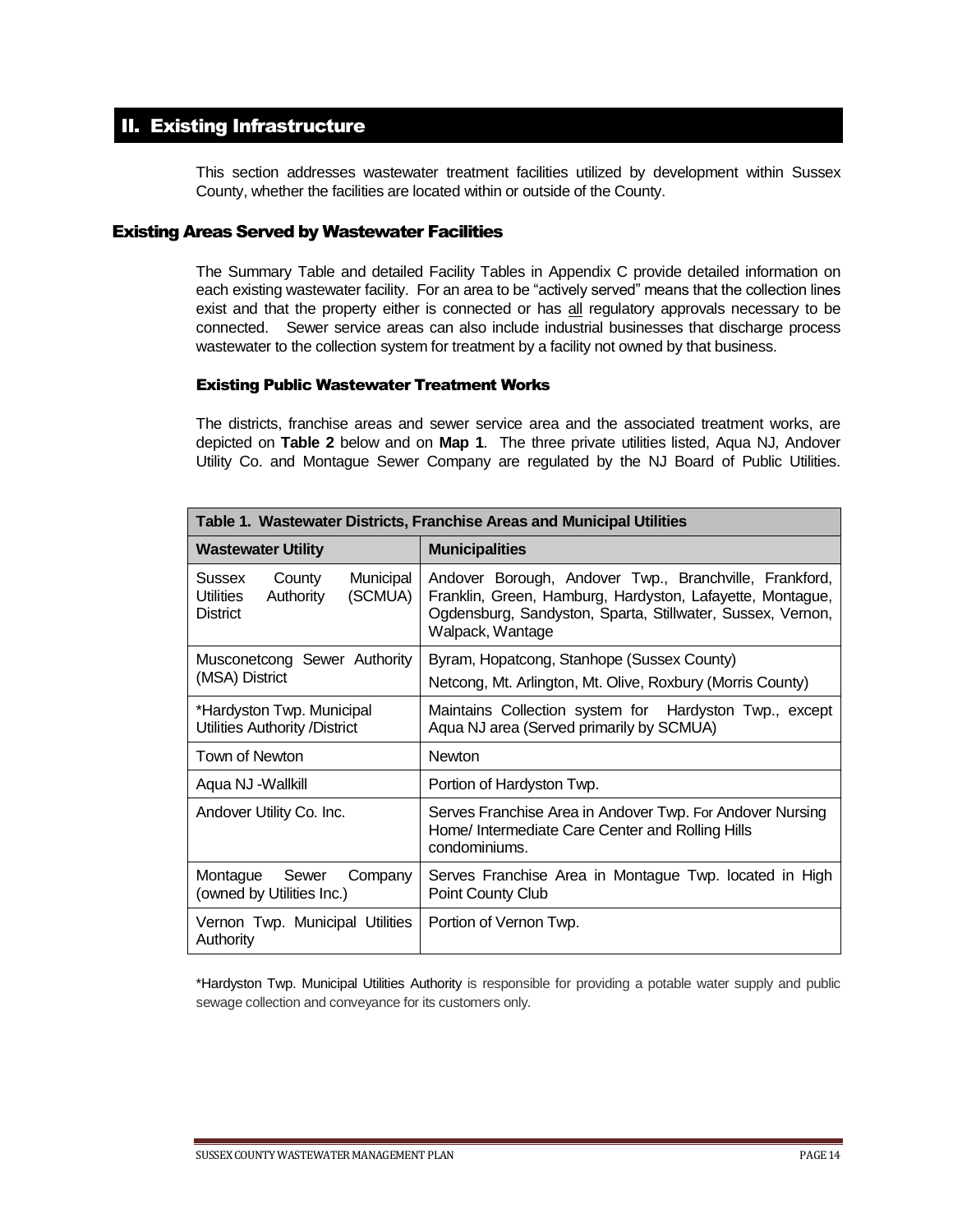<span id="page-14-0"></span>**Table** 2 lists the regional wastewater treatment facility of Sussex County Municipal Utilities Authority (SCMUA) and the municipalities served*.* **Table 3 list** the 3 municipalities in Sussex County served by the Musconetcong Sewerage Authority. Allocations identified in this document are neither determined nor enforced by NJDEP. They are contractual agreements between the regional facility and its member communities. The NJDEP does not establish these allocations and is not involved in any agreements to set them.

| <b>Municipality or</b><br><b>Utility</b>                                                       | <b>SCMUA</b><br><b>Allocation</b><br>(Gallons Per<br>Day, GPD) | <b>Existing Flow</b><br>2014-Apr 2015<br>(Monthly<br>Average, GPD) |
|------------------------------------------------------------------------------------------------|----------------------------------------------------------------|--------------------------------------------------------------------|
| Franklin Borough                                                                               | 785,000                                                        | 409,000                                                            |
| Hamburg Borough                                                                                | 420,000                                                        | 219,000                                                            |
| Hardyston Township<br>(Hardyston Township<br>MUA/)                                             | 452,000                                                        | 220,000                                                            |
| Hardyston Township<br>(Aqua-Wallkill)                                                          | 155,000                                                        | 74,000                                                             |
| Vernon Township*                                                                               | 380,000 (DSW)                                                  | 186,000                                                            |
| (Vernon Twp. MUA.)                                                                             | 265,000 (DGW)<br>Total = $645,000$                             | 8,000                                                              |
| Sussex Borough                                                                                 | 464,000                                                        | 222,000                                                            |
| Sparta Township                                                                                | 210,000                                                        | 76,000                                                             |
| <b>SCMUA Landfill</b><br>Leachate                                                              | 35,000                                                         | 29,000                                                             |
| <b>SCMUA</b><br>Sludge/Septage<br>Recycle                                                      | 36,000                                                         | 36,000                                                             |
| Wantage Township                                                                               | 63,000                                                         | 5,000                                                              |
| <b>SCMUA TOTAL</b><br><b>Discharge to</b><br><b>Surface Water Flow</b><br>(DSW) Wallkill River | 3,000,000 GPD                                                  | 1,421,000                                                          |
| Discharge to<br><b>Ground Water Flow</b><br>(DGW) in Vernon                                    | $*265,000$ GPD                                                 | 8,000                                                              |

#### **Table 2 – Regional Wastewater Treatment Facilities and Allocations Sussex County Municipal Utilities Authority (SCMUA) Upper Wallkill Valley Pollution Control Plant**

#### **Table 3 - Musconetcong Sewerage Authority Water Pollution Control Plant Allocations for Sussex County Municipalities**

| <b>Municipality</b>                 | *Allocation<br>(Gallons Per Day)       | <b>Existing Flow</b><br>2014-Apr 2015<br>(Monthly Average<br><b>Gallons Per Day)</b> |
|-------------------------------------|----------------------------------------|--------------------------------------------------------------------------------------|
| Byram                               | 100,000                                | 32,000                                                                               |
| Hopatcong                           | 580,000                                | 343,000                                                                              |
| Stanhope                            | 541,000                                | 320,000                                                                              |
| <b>Total Flow</b><br><b>For MSA</b> | 4,310,000 GPD<br><b>Permitted Flow</b> | 2,130,000                                                                            |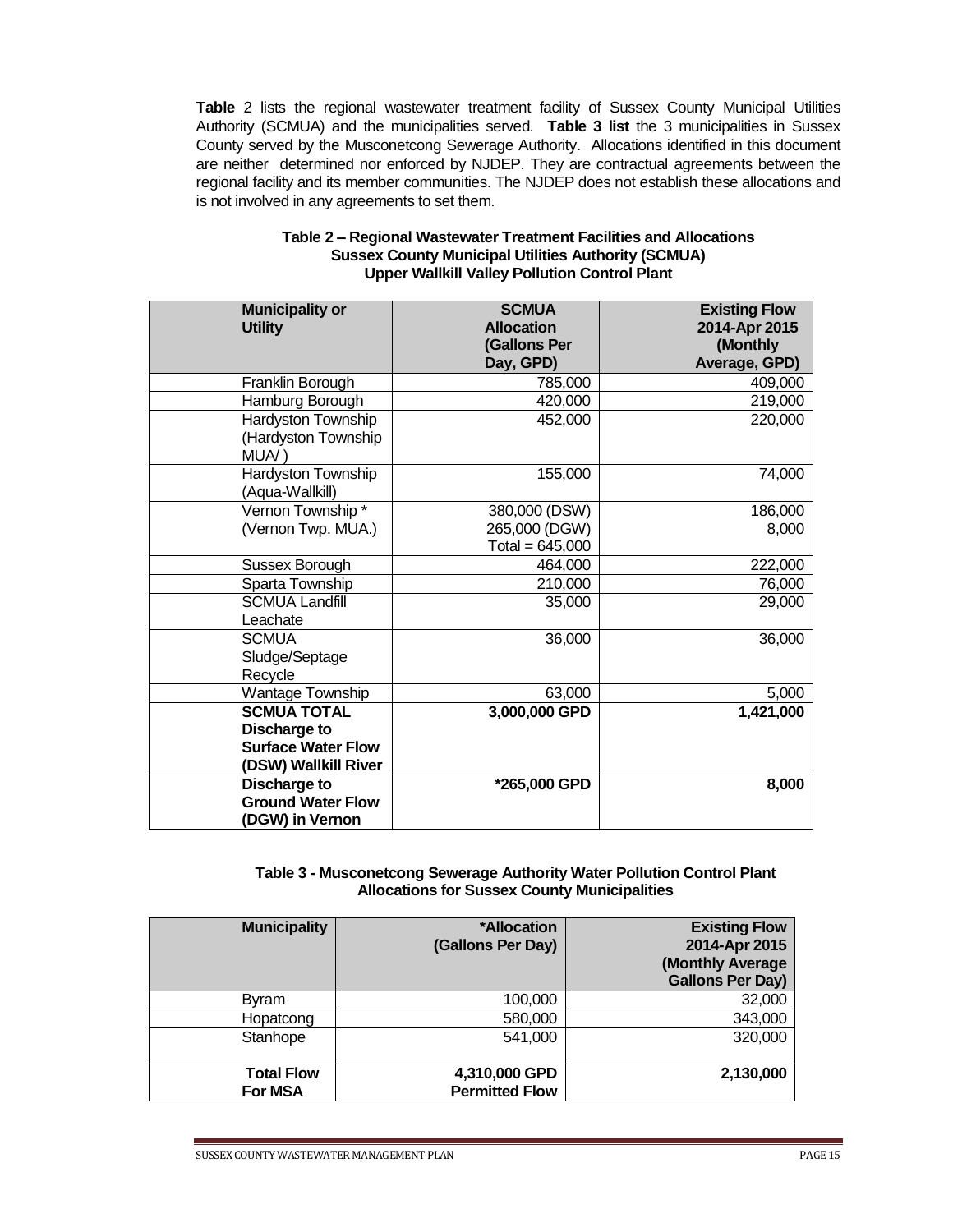Musconetcong Sewage Authority's (MSA) NPDES Permit No. NJ0027821 has two different flows upon which its discharge limitations were based. At this time, the 4.31 MGD flow is operative. However, MSA has received NJDEP approval for staged increase to 5.79 MGD as stated in their permit issued on December 1, 2011. MSA service area also includes four municipalties in Morris County: Mt. Olive, Mt. Arlington, Netcong and Roxbury Twp.

#### Major Transmission Piping and Pumping Stations

There are major interceptors, trunk lines and pumping stations within the various sewer service areas for public wastewater treatment facilities.

There is a 10" force main that extends from Sussex Borough along Route 23 to the SCMUA Upper Wallkill Sewage Treatment Plant (STP). Due to " inflow and infiltration" (I & I) problems in Sussex Borough, the amount of flow spikes upward after heavy rain. The force main is owned by Sussex Borough, and they are working with some property owners on Route 23 in Wantage Township that would like to connect to the force main to be served by SCMUA. The Borough of Sussex continues to make repairs and I & I reductions such that the force main capacity can be certified by an engineer for Sussex Borough. There is an "Effluent Recharge Force Main" that extends from the SCMUA treatment plant in Hardyston to Vernon Township for a permitted Discharge to Ground Water back to the Black Creek Watershed to maintain ground water supply there.

A Plan Amendment was approved by DEP in 2015 for expansion of the sewer area of SCMUA Upper Wallkill treatment plant to serve the SCMUA landfill located in Lafayette. A force main will be constructed for the direct conveyance of landfill leachate from SCMUA landfill to SCMUA Upper Wallkill facility in Hardyston.

#### <span id="page-15-0"></span>Existing On-site, Non-industrial Wastewater Facilities

These facilities serve single developments, sites or other properties under single ownership, but do not treat industrial flows. These facilities typically provide wastewater treatment for apartment complexes, commercial properties and businesses where regional sewerage is not available. The **Summary of Wastewater Facilities in Appendix C** lists all existing on-site, non-industrial treatment facilities that discharge to surface water or that discharge more than 2,000 gallons per day to ground water of domestic wastewater and are regulated under a NJPDES permit.

#### Existing Industrial Treatment Works for Process Wastes and Sanitary Sewage

Some industrial land uses have independent wastewater treatment facilities that treat and discharge manufacturing process waste or sanitary sewage, rather than other types of effluent such as non-contact cooling water. They may be discharged to ground water or to surface water. **Appendix C** includes all existing industrial treatment works that discharge to surface water or that discharge more than 2,000 gallons per day to ground water of process or sanitary wastewater and are regulated under a NJPDES permit.

#### **Septic Areas**

Remaining areas of the County, not otherwise designated as service areas for treatment facilities requiring a NJPDES permit, are recognized on Map 3 as within Septic Areas or Areas to be served by individual subsurface sewage disposal systems (ISSDS) with planning flows 2,000 gallons per day or less.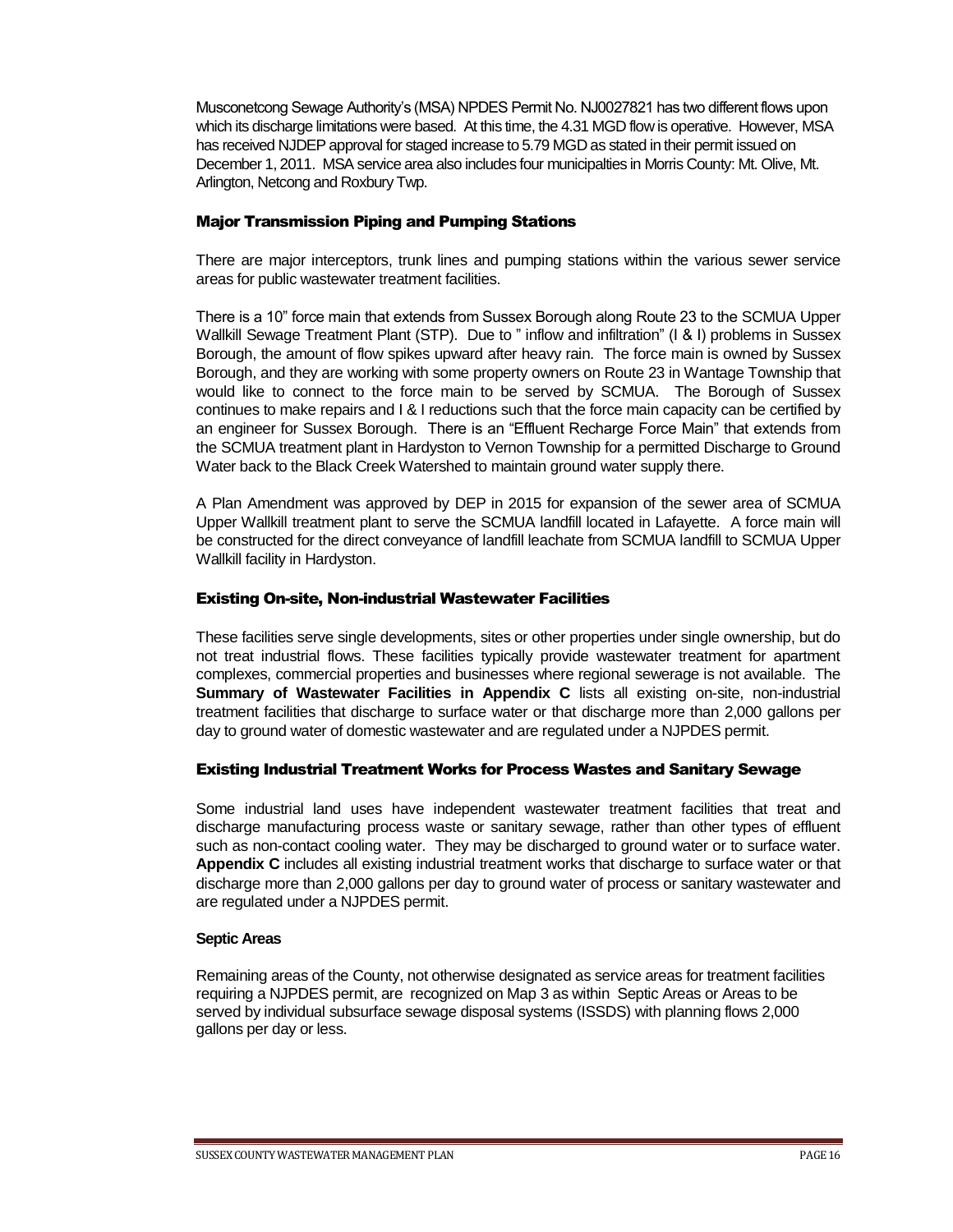#### Septic System Maintenance

With the numerous lake communities in Sussex County, issues of septic system maintenance have been a concern for years. Two municipalities have adopted ordinances to enforce septic system maintenance programs in specific lake communities, including Lake Mohawk in Sparta Township and Cranberry Lake in Byram Township. A **Septic System Management Plan** (Appendix G) will be developed separately and submitted to DEP, as required by the DEP Water Quality Rules**.**

#### Existing Public Water Supply Infrastructure

 The table in **Appendix F** lists the public community water supply facilities and the municipality or municipalities they serve*.*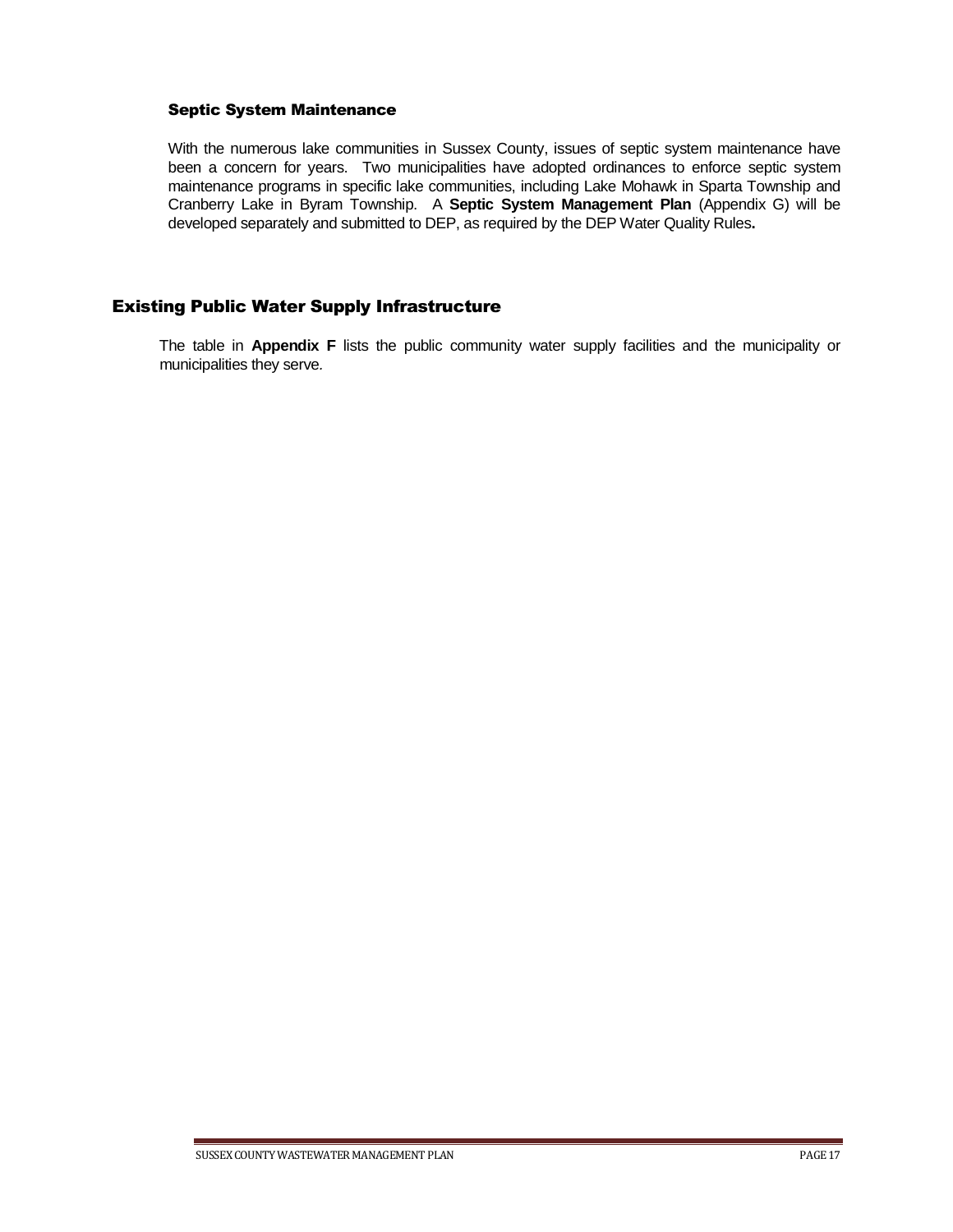## <span id="page-17-0"></span>III. Environmental and Other Land Features

This section includes a description and mapping of environmental features and public open space for the county. These features are significant to wastewater management planning for three reasons: they may influence the delineation of sewer service areas, they may reduce the potential future wastewater generation due to existing regulatory programs, or they may be subject to federal grant limitations that prohibit the extension of sewer service into these areas. Some of this mapping has been used in the development of a map of environmentally sensitive areas where the extension of sewer service areas is restricted (se[e Delineation of Sewer Service Areas,](#page-20-1) below).

Development in areas mapped as wetlands, flood prone areas, designated river areas, or other environmentally sensitive areas may be subject to special regulation under Federal or State statutes or rules. Interested persons should check with the Department of Environmental Protection for the latest information. Depiction of environmental features is for general information purposes only, and shall not be construed to define the legal geographic jurisdiction of such statutes or rules.

**Public Open Space and Recreation Areas** –**Map 5-A** shows the land areas currently protected from development as public open space, and also shows other recreational areas that are owned and operated by land trusts, non-profit associations, and for-profit recreational businesses. Such properties are limited to those of 10 acres or more in size for mapping clarity. These areas are not planned to support additional development, and a majority of the land identified on Map 5-A is permanently preserved.

**Preserved Agricultural Areas and Other Conservation Easements on Private Lands** – **Map 5-A** shows the land areas currently protected from development as agricultural lands from which the development rights have been purchased, mostly thru the Farmland Preservation Program. Other methods for protecting farmland or conservation easements are lot size averaging, open space or conservation development, or non-contiguous transfer of development credits. These areas are considered off-limits for development and are not included in sewer service areas.

**Surface Waters and Classifications**—**Map 5-B** shows the surface waters as mapped by NJDEP based on 1995/97 aerial photography, and within the Highlands Region as modified by the NJ Highlands Council based on NJDEP's 2002 aerial photography. This is the most current mapping of surface waters for which surface water quality standards classifications were available.

**Stream Buffers/ Riparian Zones** -- **Map 5-B** shows riparian zones or buffers that are established along all surface waters under the following of regulations: Flood Hazard Area Control Act Regulations, the Highlands Water Protection and Planning Act Regulations, the Stormwater Management Rules, the Water Quality Management Planning Rules, Freshwater Wetlands Protection Act Rules, Flood Hazard Area Control Rules and through municipal ordinances. FW1 waters are nondegradation waters in which no change from natural quality shall be allowed. Category One (C-1) waters, their tributaries and all Highlands waters are afforded a 300-foot buffer. The regulated riparian zone adjacent to trout production waters and all upstream waters, including tributaries, is 150-feet. The regulated riparian zone adjacent to trout maintenance waters and those that contain documented habitat for threatened and endangered species (that are not C-1 waters), which is critically dependent on the water body for survival and upstream tributaries within one mile is 150-feet. The riparian zone of a segment of water flowing through acid producing soils is 150 feet. The riparian zone adjacent to all other surface waters is 50-feet. Most development within these riparian zones is limited by these regulatory programs.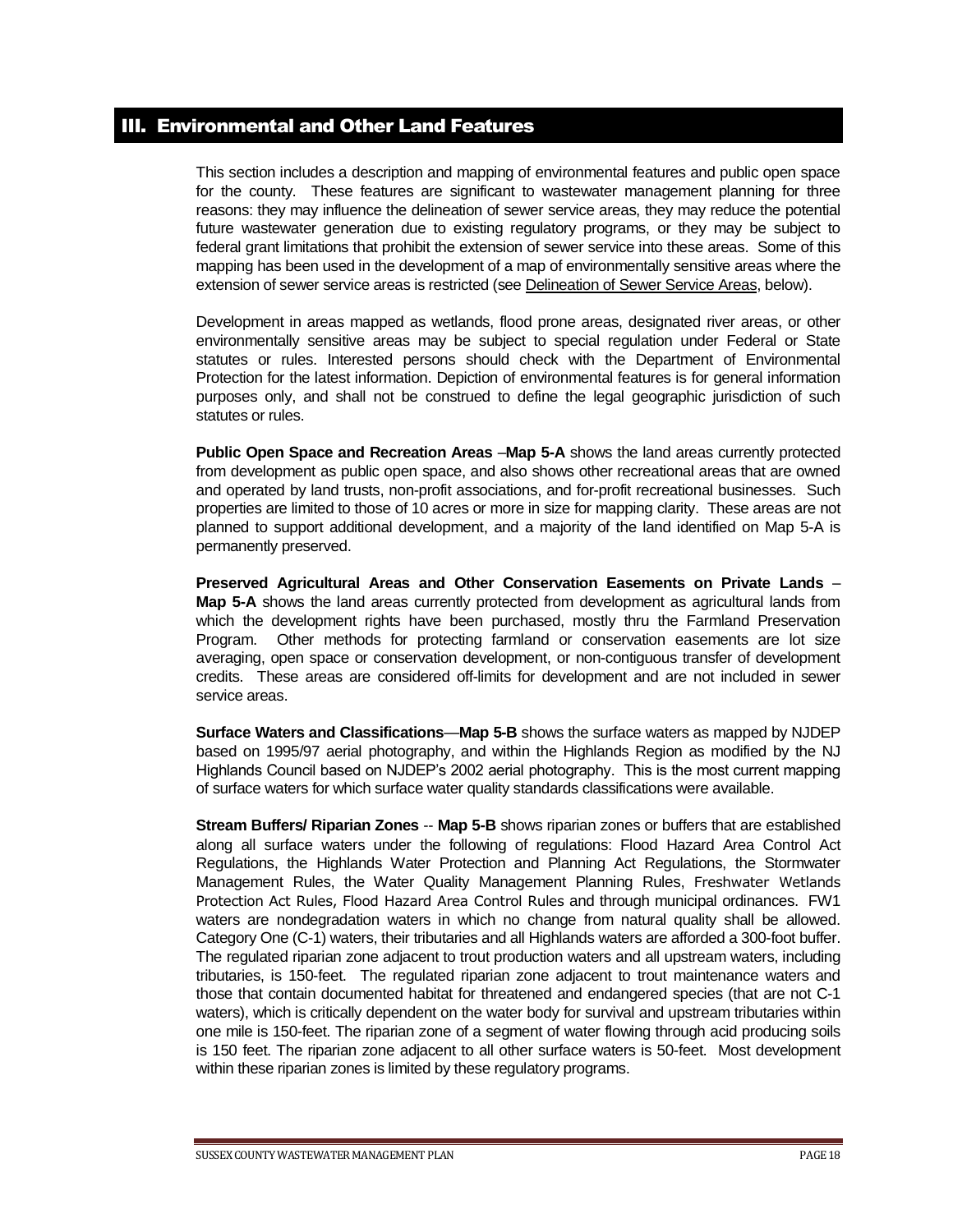**Surface waters that are designated Category One (C-1)** are listed in the Surface Water Quality Standards at N.J.A.C. 7:9B. The Department's "Surface Water Quality Standards" GIS data layer was utilized to determine these waters. The applicable 300 foot buffer has been applied to these waterways and removed from the proposed sewer service areas on the mapping. Lesser width buffers have not been graphically removed from the sewer service area but are not proposed for sewer service. [Counties may map out the lesser with buffers also but the 300' buffers are the minimum. The lesser buffers are removed during the build-out analysis.] Jurisdictional determinations by the Department will be utilized to determine the extent of the sewer service area on individual lots.

**Freshwater Wetlands** -- Freshwater wetlands as mapped by the NJDEP are shown in **Map 5-C.** Freshwater Wetlands are regulated under the Freshwater Wetlands Protection Act Rules, which place stringent limits on development within these areas and associated regulated transition areas.

**Natural Heritage Priority Sites** – **Map 5-D** shows the Natural Heritage Priority Sites mapped by NJDEP as of the date of this WMP. This mapping was primarily used in the delineation of sewer service areas as described in the next section.

**Suitable Habitat for Threatened and Endangered Species** – **Map 5-E** shows the areas identified by the NJDEP as being suitable habitat for threatened and endangered (T & E) species, Ranks 3, 4 and 5, through the Landscape Project. Four of the five available habitat types were used – forests, forested wetlands, emergent wetlands and grasslands. The coastal beaches and dunes habitat type is not applicable to the County. In addition, the bald eagle foraging the wood turtle habitat mapping were used as a species-specific mapped product under Rank 5 and Rank 3, respectively. Based on guidance from NJDEP, urban peregrine falcon habitat mapping was not used. The County has not verified the mapping of these areas. During DEP review of sewer areas as part of the adoption of the approved County FWSA mapping, DEP produced maps that identified "critical habitats" of T & E species for Centers, as described in the DEP Water Quality Rules. This mapping was used by DEP in the delineation of sewer service areas as described in the next section.

**FEMA Flood Areas** – **Map 5-B** shows the 100-year flood zones as mapped by Federal Emergency Management Agency (FEMA) and digitally updated using topographic contours. According to DEP staff, there are no Federal 201 grant limitations in effect for wastewater facilities located in Sussex County.

**Wild and Scenic Rivers and Corridors, Special Protection Waters** –**Map 6** shows the Wild and Scenic River designation for a section of the Delaware River, as mapped by the Delaware River Basin Commission and National Park Service. The Federal designation for the section of Lower Delaware River bordering Sussex County occurred in November 2000. In 2008, the Delaware River Basin Commission designated the Lower Delaware as Special Protection Waters, and antidegradation regulations apply from Hancock, NY south to Trenton, NJ.

Coastal Wetlands – There are neither coastal wetlands as defined pursuant to the Wetlands Act of 1970, nor non-coastal estuarine wetlands, in this WMP area.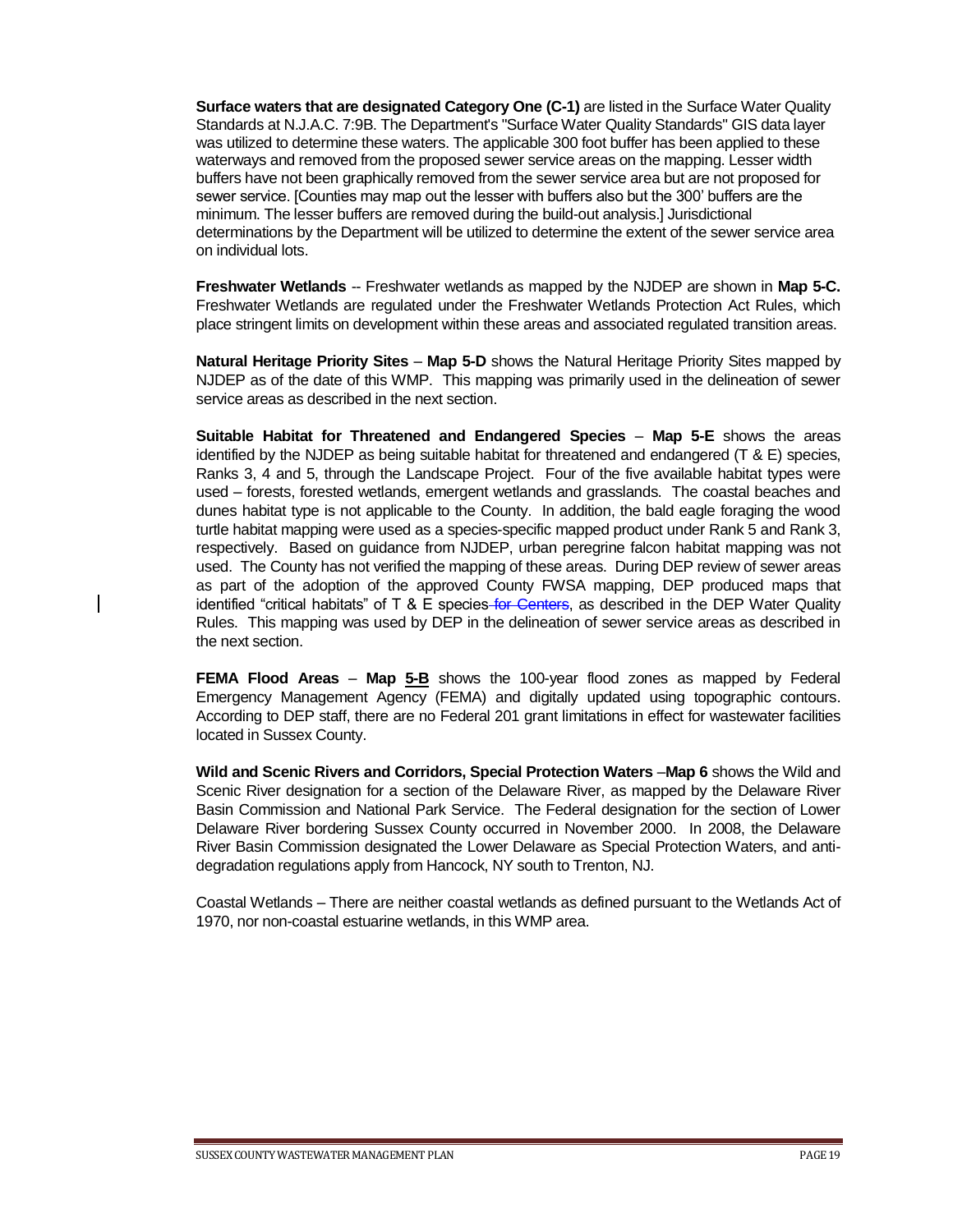#### **Watershed Management Areas**

The streams listed below all originate or have headwaters in Sussex County. Headwaters are characterized by steep gradients, large cobbles and rocks on the stream bed, and narrow floodways. Waters of this type tend to be clear, cool and swiftly flowing, and often provide habitat for trout and other cold water species. The Wallkill River has an unusual characteristic, as it is one of the few rivers that flows North. It flows into New York State and eventually drains into the Hudson River. **Map 2** shows HUC-11 watersheds and municipal boundaries.

#### **WATERSHED MANAGEMENT AREAS (WMA) SUBWATERSHEDS (HUC-11)**

| <b>UPPER DELAWARE</b> | Walpack Bend/ Montague Riverfront<br><b>Shimers Brook</b>                                                                                                                                                     |
|-----------------------|---------------------------------------------------------------------------------------------------------------------------------------------------------------------------------------------------------------|
| (WMA #1)              | Little Flat Brook<br>Big Flat Brook<br>Van Campens Brook/ Dunnfield Creek<br>Trout Brook/ Swartswood Lake<br>Paulins Kill (above Stillwater Village)<br>Pequest River (above Bear Swamp)<br><b>Bear Creek</b> |
|                       | Musconetcong River (above Trout Brook)                                                                                                                                                                        |

| (WMA #2) | Papakating Creek                 |
|----------|----------------------------------|
|          | <b>Pochuck Creek</b>             |
|          | <b>Rutgers Creek tributaries</b> |

**WALLKILL** Wallkill River

#### **UPPER PASSAIC /**

| <b>ROCKAWAY</b> | <b>Rockaway River</b> |
|-----------------|-----------------------|
|                 | Pequannock River      |
|                 |                       |

*(WMA #6)*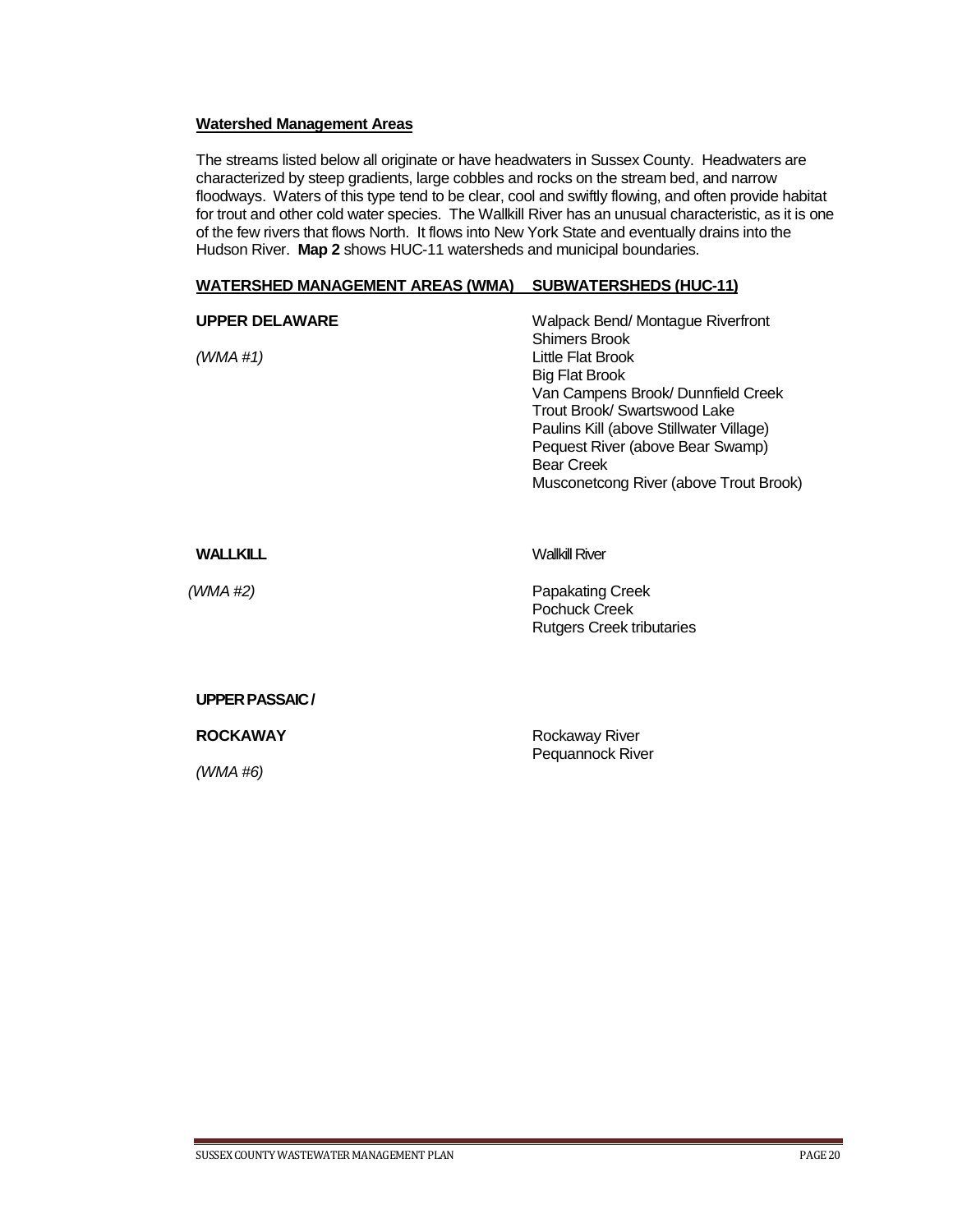## <span id="page-20-0"></span>IV. Delineation of Sewer Service Areas and Planning Integration

The WQMP rules at NJAC 7:15-require coordination with and solicitation of comments or consent from certain agencies, entities and plans, and consistency with other plans. This section addresses those requirements. This chapter provides the method that was used to delineate future sewer service areas based on the mapping of significant environmentally sensitive areas, and consistency with other regional plans. The "Future Sewer Service Area Map" (now called Wastewater Service Area Map) was completed and approved by DEP in June 2013.

#### <span id="page-20-1"></span>Environmentally Sensitive Areas Map

The DEP Water Quality Management Planning Rules define environmentally sensitive areas as "contiguous areas of 25 acres or larger consisting of habitat for threatened and endangered species as identified on the DEP Landscape Project Maps, Natural Heritage Priority Sites, Category One protected waters, alone or in combination". For their map review process, DEP established the composite "ESA-25" map using the following steps:

The GIS layers for wetlands, Category One riparian zones, Natural Heritage Priority Sites, and Threatened and Endangered Species habitats, and any others used by the County were merged into a single composite GIS coverage.

The composite areas were corrected by eliminating areas designated as "urban" in the most recent Land Use/ Land Cover GIS layer to update it for changes since the environmental feature layers were prepared.

Any composite areas less than 25 acres in size were deleted from the map of environmentally constrained areas. The resulting map shows the final environmentally sensitive areas (referred to as ESA-25 map), which is used to remove sewer service areas. There were exceptions (described in the next section) for development that had already secured prior approvals or center- based development approved by the Department through the Plan Endorsement process or the Department determined that the habitat on site was in fact not suitable. It is noted for public information purposes that the excluded areas will be protected through other NJDEP regulatory programs such as the Flood Hazard Area Control Act and Freshwater Wetlands Act rules, and may be protected by municipal ordinances as well.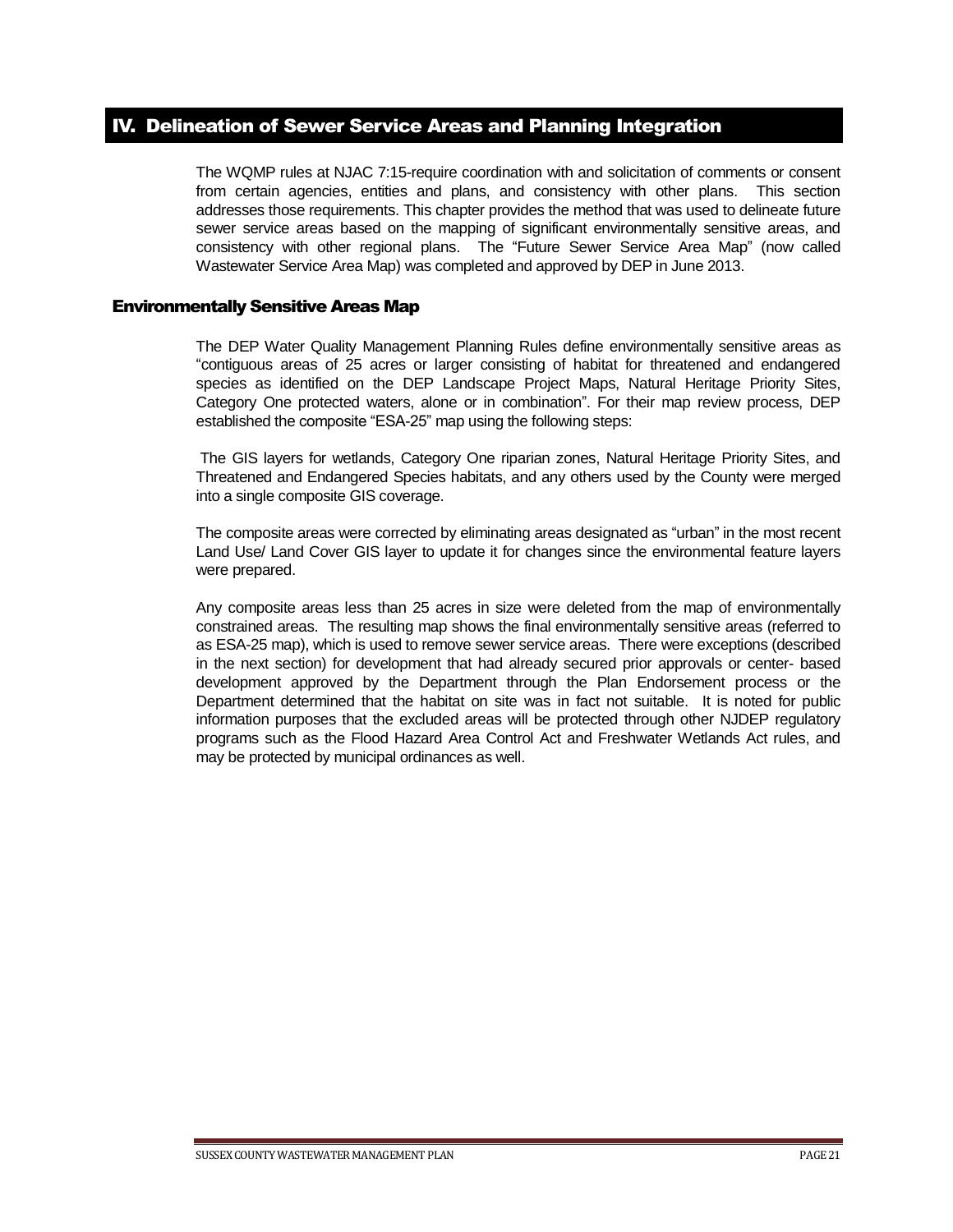#### <span id="page-21-0"></span>Sewer Service Areas in Environmentally Sensitive Areas

The WQMP rules allow for inclusion of environmentally sensitive areas (ESA's) within the sewer service area (SSA) under limited conditions. For a complete description of the conditions and or previsions that allow for SSA within ESA's refer to the adopted WQMP rule. In part, the following modifications were applied, as applicable for the purposes of delineating SSA as adopted on the Sussex County Wastewater Service Area Map:

Where a development has secured approval under the Municipal Land Use Law and possesses a valid wastewater approval, the site may be included in the sewer service area if consistent with that valid wastewater approval. This information was gathered in consultation with municipalities.

Where a project had an adopted site-specific Water Quality Management Plan Amendment from the Department, the project was included on the adopted FWSA map consistent with that approved site specific amendment. The list of WMP Amendments with DEP approval is in Appendix B.

Where environmentally sensitive areas are bordered on either side by areas with existing sewer service, and where the infill development would generate 2,000 gpd or less of sewage based on existing zoning and where the area to be included does not include "critical habitat", defined by DEP as habitat critical to the recovery potential or the survival of a local population of an endangered or threatened species.

Where sewer service is necessary to support center based development under an "endorsed plan" (through the State Planning Commission relative to the State Development and Redevelopment Plan) and would not remove "critical habitat", which is habitat critical to the recovery potential or the survival of a local population of an endangered or threatened species. Where such modifications have been made, they are noted in the individual municipal chapters.

Where necessary to create a linear boundary that related to recognizable geographic features and would not remove "critical habitat", which is habitat critical to the recovery potential or the survival of a local population of an endangered or threatened species.

#### <span id="page-21-1"></span>Exceptions to the Use of Geographic or Political Boundaries

The approved Future Sewer Service Area boundaries for the most part used readily identifiable geographic or political boundaries such as municipal boundaries, roads, lot lines in order to delineate wastewater service areas. In some cases, during the DEP review process, environmentally sensitive area such as riparian buffers or delineated habitat areas were removed and the resulting sewer service area boundary often does not follow an identifiable geographic or political boundary or lot line. Alternately, the sewer boundary also may rely on zoning ordinance delineations that are based on parcel boundaries or other features.

#### <span id="page-21-2"></span>**Highlands Water Protection and Planning Act (Highlands Act)**

The Highlands Act prohibits sewer service area extensions in the Preservation Area, with exceptions only for previously approved projects or for protection of public health and safety. The DEP enforces compliance with the Highlands Act through regulations at NJAC 7:38. In addition, the Highlands Regional Master Plan (RMP) includes recommendations for different zones where sewer service is or is not appropriate within the Highlands Planning Area. These latter requirements are voluntary for adoption by municipalities that wish to "opt in" for conformance with the Regional Master Plan. Pursuant to the Highlands Act, parcels within previously delineated sewer service areas not served or currently connected to the sewer system in the Highlands Preservation Area were not eligible to remain in the SSA and therefore removed as part of the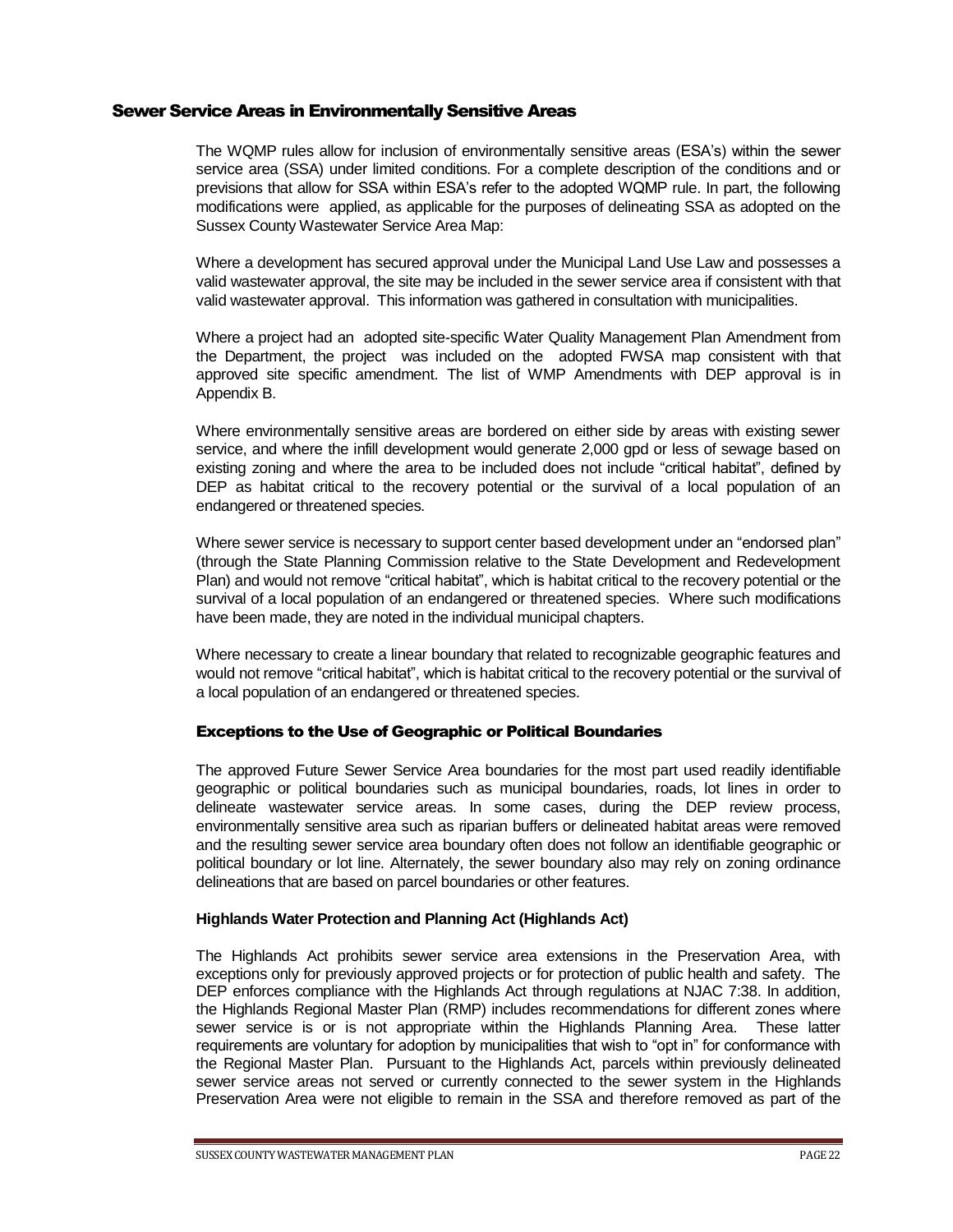2013 Future Sewer Service Area Map approved by DEP. The following rules apply only to areas where the municipality opted in to Highlands Plan Conformance jurisdiction:

New, expanded, or extended public wastewater collection and treatment systems and community on-site treatment facilities within the Protection Zone, the Conservation Zone and the Environmentally-constrained Sub-Zones of the Planning area are prohibited unless they are shown to be necessary for and are approved by the Highlands Council for one or more of the purposes listed below. The project must maximize the protection of sensitive environmental resources such as Highlands Open Waters buffer areas, Riparian Areas, the forested portion of the Forest Resource Area, agricultural lands of Agricultural Resource Areas (ARAs), steep slopes, Prime Ground Water Recharge Areas and Critical Habitat. For approvals regarding purpose 3, the project must avoid disturbance of Highlands Open Waters buffer areas, Riparian Areas, Steep Slopes, and Critical Habitat, and must minimize disturbance of the forested portion of the Forest Resource Area, agricultural Lands of ARAs, and Prime Ground Water Recharge Areas. The choice of extension or creation of systems shall follow the requirements in Objective 2K3d (2 and 3). The applicable purposes are:

1. To address through a waiver under Policy 7G1 or 7G2 a documented existing or imminent threat to public health and safety from a pattern of failing septic systems (where the failing systems cannot reasonably be addressed through rehabilitation or replacement) or highly concentrated septic systems, where the threat is of sufficient scale to justify a public wastewater collection and treatment system or community on-site treatment facility and where no alternative is feasible that would sufficiently assure long-term protection of public health and safety. To address other issues of public health and safety, such needs shall have highest priority for allocation of existing system capacity;

- 2. To address development permitted through a Highlands Redevelopment Area or takings waiver under Policy 7G1 or 7G2; or
- 3. To serve a cluster development that meets all requirements of Objective 2K3d.

#### <span id="page-22-0"></span>Coordination with the NJ Highlands Council

The Sussex County Future Sewer Service Area (SSA) Map was completed first, in accordance with legislation adopted in 2012. The Future SSA Map was submitted to the Highlands Council for review, and they consented to its adoption (in a letter dated April 2013) while noting that a **Water Use and Conservation Management Plan (WUCMP)** would be needed for specific HUC-14 subwatersheds with "water deficits". At that time, 5 municipalities in Sussex County were listed: Franklin, Hamburg, Hardyston, Sparta and Vernon. Since then, a Highlands study of "Net Water Availability" has shown that Hamburg Borough does not have a water deficit area. The remaining four towns will proceed with Scope of Work for WUCMP. Both Sparta and Vernon Townships have started working with the Highlands Council on pilot programs to address water conservation. Hardyston Township has an approved Scope of Work with the Highlands Council to prepare a Water Use and Conservation Management Plan. The information on the Scope of Work for the 4 municipalities is in **Appendix O.**

 Of the two Highlands municipalities that have agreed to Highlands Plan Conformance, Byram Twp. and the Highlands Council prepared a Municipal Chapter for Wastewater Plan that DEP approved in 2012. The Byram Twp. Chapter approval is still current and is included with the County WMP as a Municipal Chapter. Hopatcong Borough will work with the Highlands Council for its WMP Chapter in the future. Both Byram and Hopatcong are recognized as "Highlands Centers" where growth and development are being planned in sewer service areas. For the remaining 8 municipalities in the Highlands region [\(Franklin Borough,](http://www.highlands.state.nj.us/njhighlands/planconformance/franklin_boro.html) [Green Township,](http://www.highlands.state.nj.us/njhighlands/planconformance/green_twp.html) [Hamburg](http://www.highlands.state.nj.us/njhighlands/planconformance/hamburg.html)   [Borough,](http://www.highlands.state.nj.us/njhighlands/planconformance/hamburg.html) [Hardyston Township,](http://www.highlands.state.nj.us/njhighlands/planconformance/hardyston.html) [Ogdensburg, Borough,](http://www.highlands.state.nj.us/njhighlands/planconformance/ogdensburg.html) [Sparta Township,](http://www.highlands.state.nj.us/njhighlands/planconformance/sparta.html) [Stanhope Borough,](http://www.highlands.state.nj.us/njhighlands/planconformance/stanhope.html) [Vernon Township\)](http://www.highlands.state.nj.us/njhighlands/planconformance/vernon_twp.html) the Highlands Council will receive a copy of the County WMP for their review and comment. The 8 municipalities conform within the Highlands Preservation Areas, but opted to not conform within Highlands Planning Areas.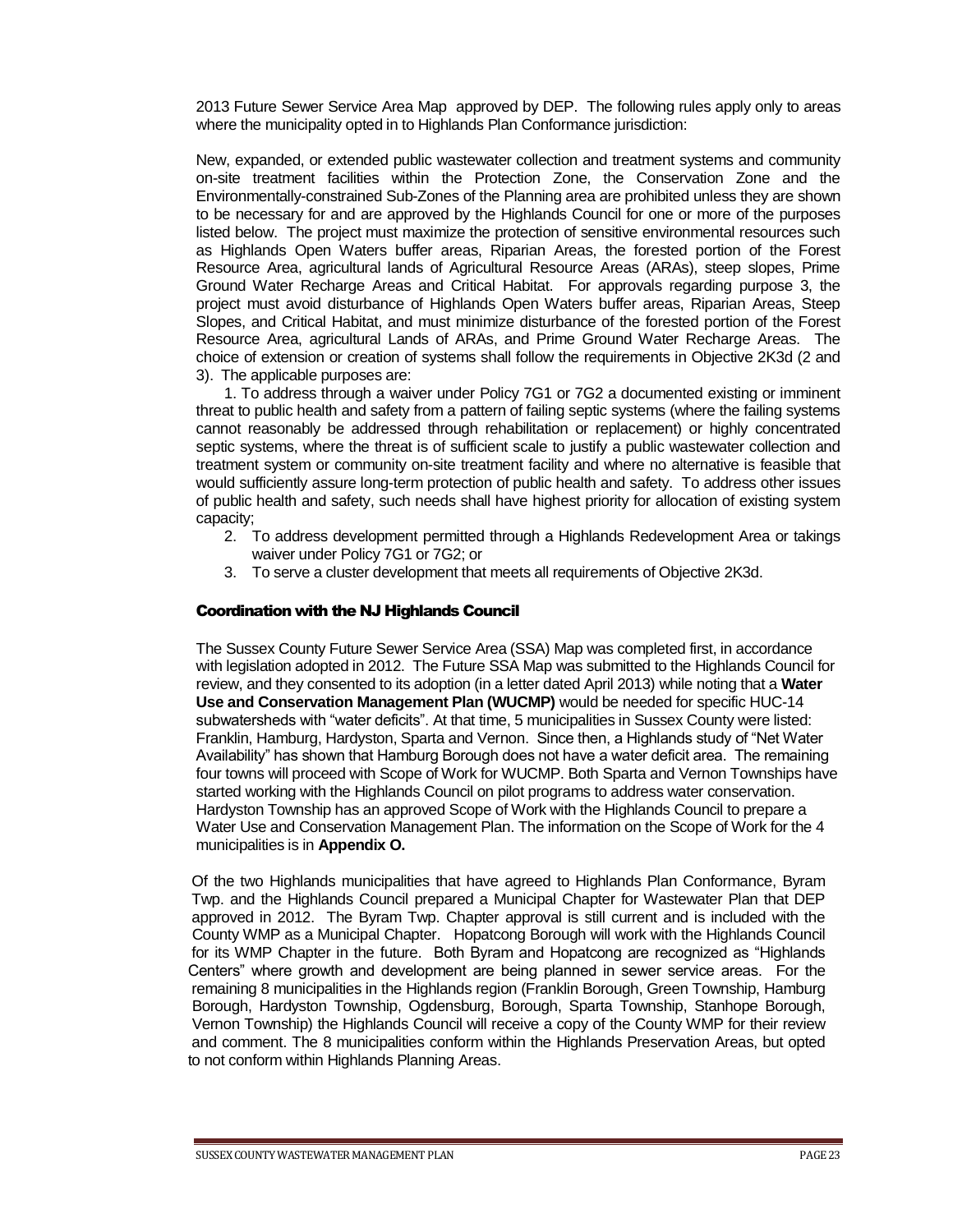#### <span id="page-23-0"></span>Delaware River Basin Commission

The Delaware River Basin Commission (DRBC) regulates the discharge of pollutants into, and the withdrawal of water from, the Delaware River Basin located in 4 states, including New Jersey. Wastewater and water supply decisions affecting the Delaware River Basin must be coordinated with the Commission. In Sussex County, the Upper Delaware Watershed is part of the "Special Protection Waters" drainage basin (as shown on **Map 6**) that protects the water quality of the Delaware River. Based on agreements with New Jersey and DEP, DRBC has jurisdiction to review Wastewater Plan Amendments over 10,000 gallons per day, and water withdrawal applications that meet a certain threshold.

According to DRBC regulations, for drainage areas to "Special Protection Waters" the design flows in NJPDES Permits may continue but "Substantial Alterations or Additions" would trigger additional review. The proposed expansion could not be approved by DRBC until the applicant demonstrates that the project will cause no measurable change to existing water quality for the Delaware River.

#### <span id="page-23-1"></span>Relationship to the Other Regional and State Plans

The first State Development and Redevelopment Plan (State Plan) was adopted in 1992 and the second in 2001. A draft State Strategic Plan was proposed in 2012 and its adoption has been pending for a number of years.

Sussex County had, in accordance with the procedures of the State Planning Commission (SPC), submitted its County Strategic Growth Plan and received Plan Endorsement in 2007. The Sussex County Strategic Growth Plan is the result of more than five years of intensive discussion with the entire County community, numerous public hearings and adoption by the Strategic Growth Advisory Committee, the County Planning Board and Board of Chosen Freeholders.

The central tenet of the Strategic Growth Plan is that growth be focused into compact, mixed-use centers and nodes rather than scattered throughout the county, and that sprawl is discouraged. In Sussex County, Town Centers such as Sparta, Newton, Vernon and Branchville, to name a few, have growth occurring in sewer service areas. The most important change to the entire water quality planning process in Sussex County is the close coordination between the goals, objectives and policies of the Strategic Growth Plan and this plan.

#### <span id="page-23-2"></span>Coordination with Municipalities, Sewer Authorities and Water Utilities

<span id="page-23-3"></span>Municipalities, wastewater and water utilities have been consulted during the entire process and preparation of the County WMP. The County consulted with them by invitation to public meetings, one-on-one discussions with any interested party upon request, requests for formal resolutions of support from all stakeholders, provision of information on the County website www.sussex.nj.us and in public notices. The Sussex County Water Quality Policy Advisory Committee (PAC) is comprised of municipal representatives, regional wastewater utilities, and other stakeholders, and holds public meetings each month. All resolutions from the PAC then go to the County Board of Chosen Freeholders for their action at a public meeting.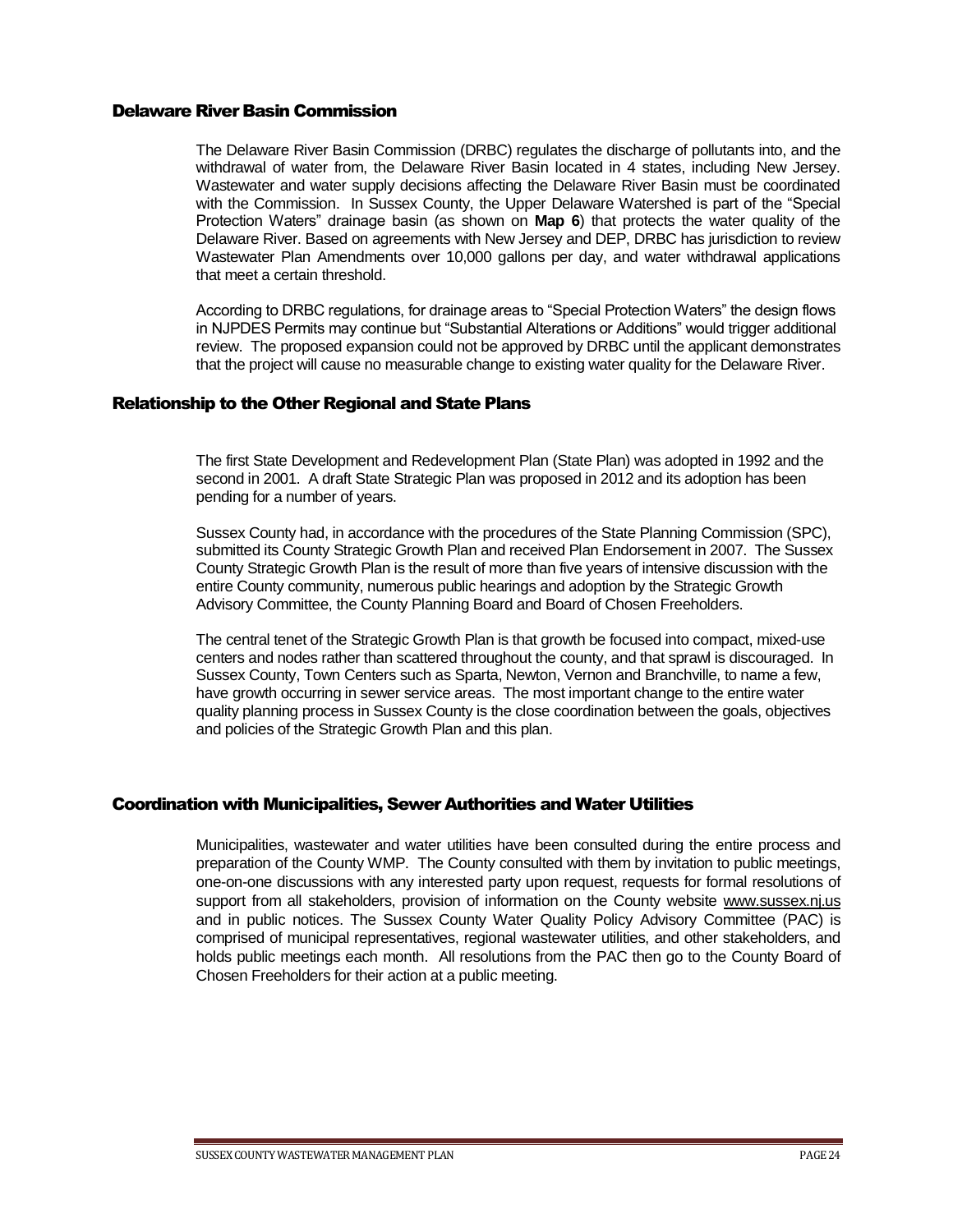#### Wastewater Service Areas

**Map 3** shows both the existing and proposed wastewater service areas for the Sussex County WMP, and is the basis of the mapping for the municipal chapters included in this WMP. Map 3 (previously called the "Future Sewer Service Area Map") was approved by DEP in June 2013. Since the DEP approval in 2013, **Appendix P** lists the changes to Map 3 that are being included with this County WMP document.

The Byram Twp Highlands Conforming Municipal WMP was recently adopted in 2012, and some existing T-1 Permits were added to the sewer service areas map.

The "Wastewater Service Area Map" (Map 3) shows wastewater facilities that Discharge to Surface Water and Discharge to Ground Water. The category "Proposed Sites subject to Sussex County WQMP Amendment Procedure" is used on the map for areas proposed by public comment in 2011 and reviewed by DEP, and approved in June 2013. Supporting documentation for these areas is included in the relevant Municipal Chapters. These areas are similar to "unassigned sewer service areas" in that there is no specific wastewater facility proposed to serve them, but DEP has reviewed and approved the sewer areas, after removing environmentally sensitive areas from the map.

 All areas not mapped as sewer service areas are by default recognized on Map 3 as Septic Areas or Areas to be served by individual subsurface sewage disposal systems (ISSDS) with planning flows 2,000 gallons per day or less.

 All existing, new, or expanded industrial pretreatment facilities requiring Significant Indirect User (SUI) permits and/or Treatment Works Approvals, and which are located within the specified wastewater service area, deemed to be consistent subject to a determination by the DEP to be within the approved wastewater service area.

 Pre-existing grant conditions and requirements (from Federal and State grants or loans for sewerage facilities) which provide for restriction of sewer service to environmentally sensitive areas, are unaffected by adoption of this WMP and compliance is required.

 The 300-foot riparian buffer has been applied to the applicable waterways and removed from the proposed sewer service areas on the mapping. Lesser width buffers have not been graphically removed from the sewer service area but are not proposed for sewer service. Jurisdictional determinations by the Department will be utilized to determine the extent of the sewer service area on individual lots.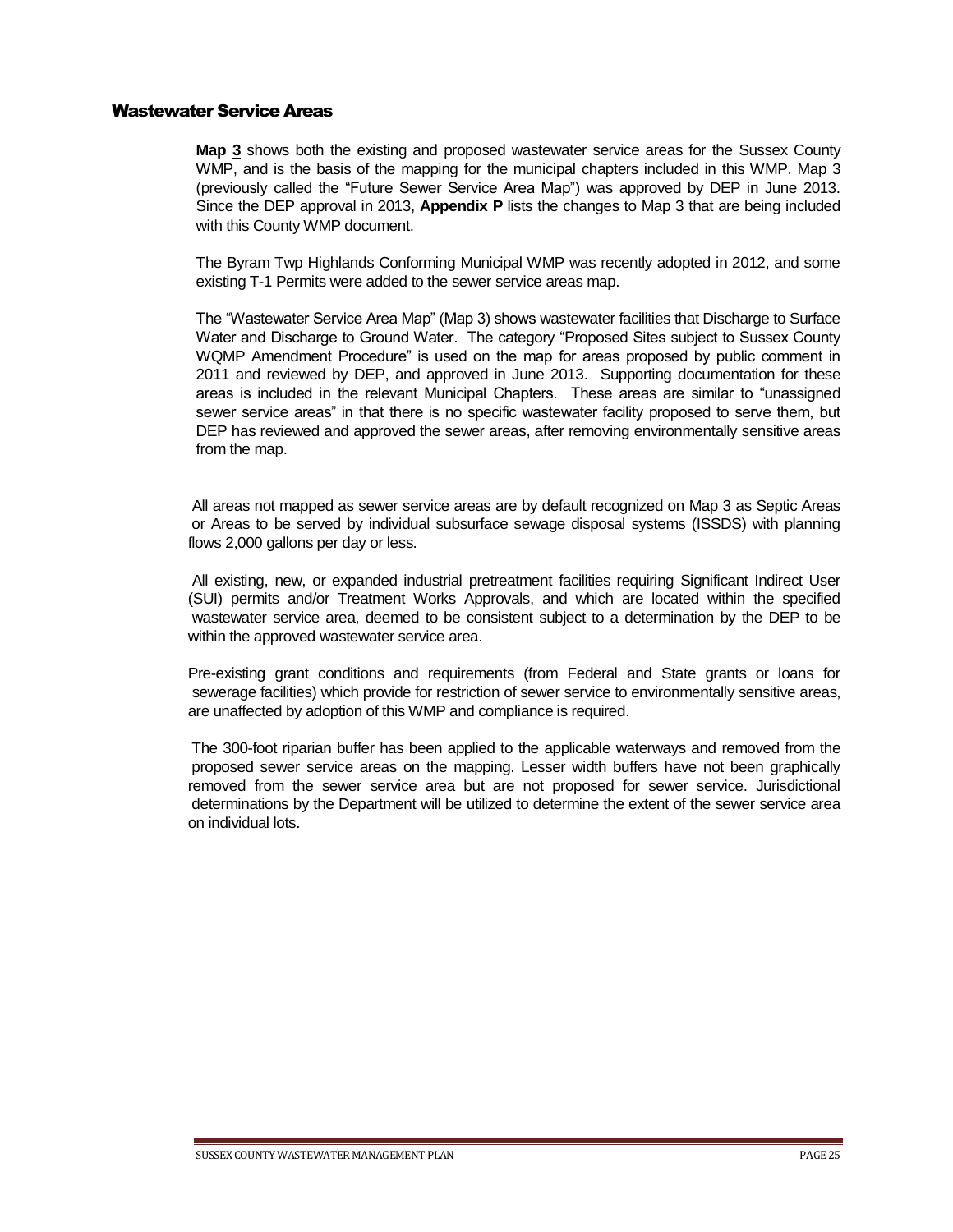## <span id="page-25-0"></span>V. Future County Wastewater Demand and Facilities

This chapter describes the methodology used to conduct the build out analysis to project future wastewater treatment demand to serve future sewer service areas and the nitrate dilution analysis to determine groundwater recharge adequacy to meet future septic area demand outside the service areas the County. In general, composite zoning, as described below, was applied to a parcels and developable area within the sewer service area after removing those areas where it is not expected for development to occur: small irregular polygons, open space, wetlands, and riparian zones. The build out in the septic area was calculated by applying the composite zoning over all undeveloped land. Polygons were assumed to be too small to support additional development when they were less than the required minimum lot size in the municipal zone. The number of residential units and non-residential floor area were then multiplied by the wastewater planning flow estimates in either N.J.A.C. 7:14A or 7:9A as appropriate. The same build out used for the wastewater demand was also used to predict future water supply demand, except that the flow multiplier used to predict future water supply demand is slightly higher than that used for wastewater demand. The results of the analysis are presented in both the municipal chapters and in the facilities tables found in the appendices at the end of this document.

#### <span id="page-25-1"></span>Conformance and Nonconformance with Zoning and Prior Land Use Approvals

Where the WMP build out deviates from either current zoning or prior land use approvals, such deviation and the reasons for the deviation can be explained in the affected municipal chapter. Deviation from current zoning can be justified through reference to an adopted municipal master plan and the formal introduction of a new or revised zoning ordinance that would implement the master plan. Deviation from prior land use approvals can be justified through expectations of land preservation, a court decision or negotiated settlement, or sunset provisions applying to the approvals. Deviation from prior land use approvals also occurred during DEP review, when lots and portions of lots were removed from sewer areas by DEP.

Due to the removal of potential habitat for Threatened and Endangered Species during DEP review, there are some discrepancies between prior site plan approvals and the sewer service area. This occurred on some lots even where there were negotiated settlements by a court, and committed flow to a wastewater utility. There were letters to DEP requesting those sewer areas to be restored, and for some lots it was restored and the issue was resolved. However, for lots with prior land use and site plan approvals and sewer areas removed, this conflict will need to be resolved in the future, possibly through the WMP Revision process.

#### Availability of Land Parcel Data

Sussex County has used its extensive parcel mapping in the preparation of the sewer service area mapping. The information is updated monthly and current as of January 2015 for use in preparing the maps.

#### <span id="page-25-2"></span>Municipal Zoning and Composite Zoning

The County has collected all available information on municipal zoning using digital sources. The status of municipal digital zoning information is listed below. Because municipal zoning ordinances are not uniform in their nomenclature or definitions, a County Composite Zoning Map has been developed shown on **Map 4** to aid in understanding the patterns of anticipated development in the County. The many municipal zones have been aggregated into 19 composite zones based on their general similarities, as generally described in the **Table** 4 below. These composite zones are used for build-out analyses.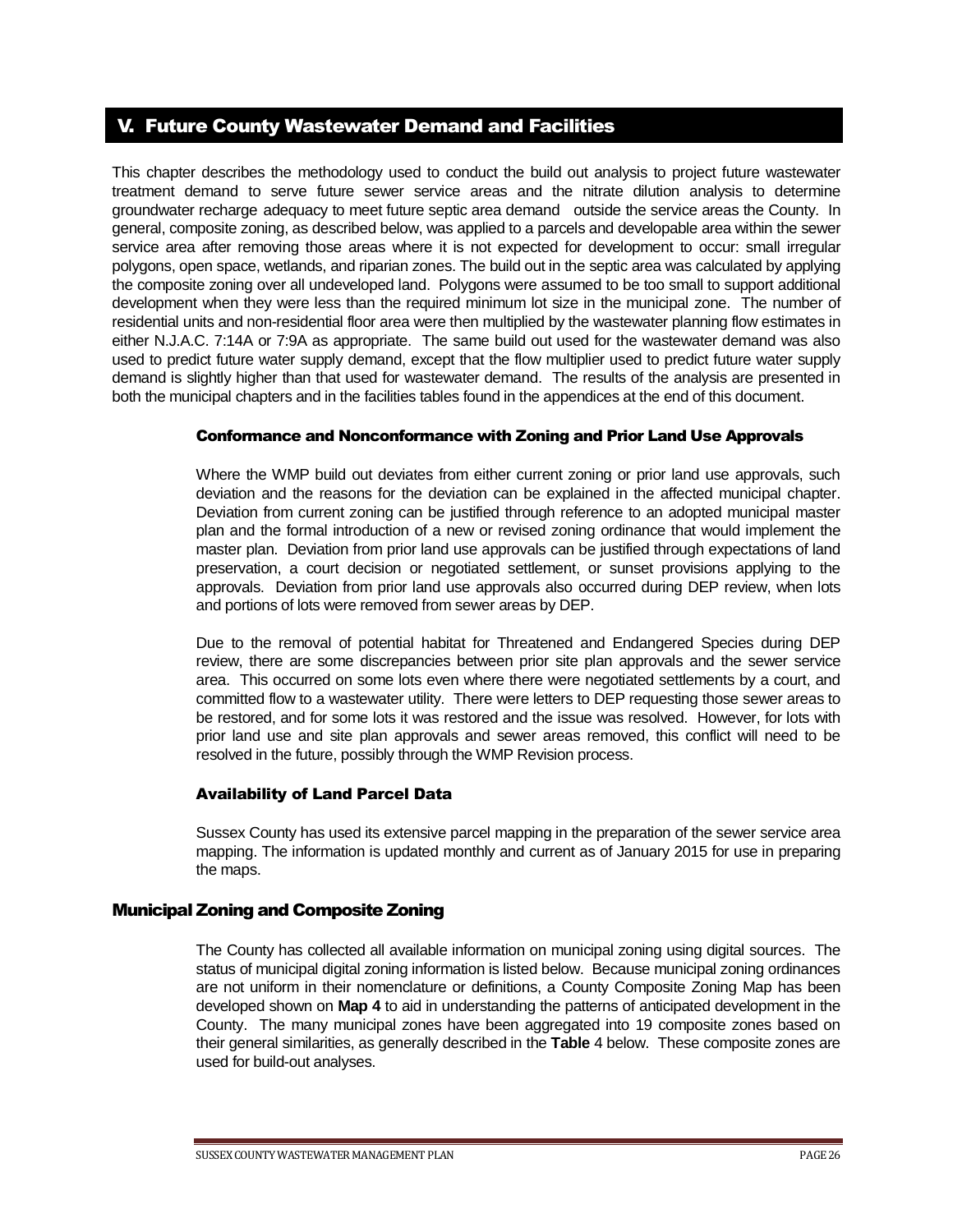| Table 4 - Summary of Sussex County Composite Zones |                          |  |  |  |  |  |
|----------------------------------------------------|--------------------------|--|--|--|--|--|
| <b>Composite Zone Name</b>                         | <b>Zone Description</b>  |  |  |  |  |  |
|                                                    | <b>And Min. Lot Size</b> |  |  |  |  |  |
| Mobile Home                                        | 3,000 sq.ft.             |  |  |  |  |  |
| Single-family Residential (0 - 10,000 sq.ft.)      | 10,000 sq.ft.            |  |  |  |  |  |
| Single-family Res. (10,001 - 20,000 sq.ft.)        | 15,000 sq.ft.            |  |  |  |  |  |
| Single-family Res. (20,001 - 40,000 sq.ft.)        | 30,000 sq.ft.            |  |  |  |  |  |
| Single-family Res. (40,001 - 65,340 sq.ft.)        | 50,000 sq.ft.            |  |  |  |  |  |
| Single-family Res. (1.51 to 2.0 acres)             | 80,000 sq.ft.            |  |  |  |  |  |
| Single-family Res. (2.1 to 4.0 acres)              | 120,000 sq.ft.           |  |  |  |  |  |
| Single-family Res. (4.1 to 6.0 acres)              | 200,000 sq.ft.           |  |  |  |  |  |
| Single-family Res. (greater than 6.1 acres)        | 280,000 sq.ft.           |  |  |  |  |  |
| Multi-family (2-3 units per acre)                  | 13,000 sq.ft.            |  |  |  |  |  |
| <b>Commercial/Business</b>                         | 80,000 sq.ft.            |  |  |  |  |  |
| Industrial                                         | 120,000 sq.ft.           |  |  |  |  |  |
| Parks/Conservation                                 | n/a                      |  |  |  |  |  |
| Recreation/Tourism                                 | n/a                      |  |  |  |  |  |
| Congregate Care                                    | 200,000 sq.ft.           |  |  |  |  |  |
| Hospital                                           | n/a                      |  |  |  |  |  |
| Public                                             | n/a                      |  |  |  |  |  |
| Planned Residential (4-5 units per acre)           | 8,000 sq.ft.             |  |  |  |  |  |
| Mixed Use (6-8 units per acre)                     | 5,700 sq.ft.             |  |  |  |  |  |

"Available land" includes both undeveloped and underdeveloped parcels. "Undeveloped" parcels are those where no development exists and the land has not been restricted from development through dedicated open space or agricultural preservation programs.

## Calculating Future Wastewater Needs and Capacity

The countywide composite municipal zoning information, existing wastewater treatment facilities' sewer service area (SSA) and environmentally constrained areas were all applied in the build-out analysis to project potential wastewater demands. The build-out results can be used to determine wastewater capacity within the SSA.

#### Municipal Demand Projections: Urban and Non-urban Municipalities

With the definition of "Urban Municipality" used in the 2016 DEP Water Quality Rules, Sussex Borough is the only municipality in Sussex County that is now classified as "urban". For an "urban" municipality, there is much less vacant land available, and the sewer demand projections can be calculated differently, using on population and employment projections. However, Sussex Borough has already completed their Build-out analysis using a parcel-based method with current zoning and proposed redevelopment.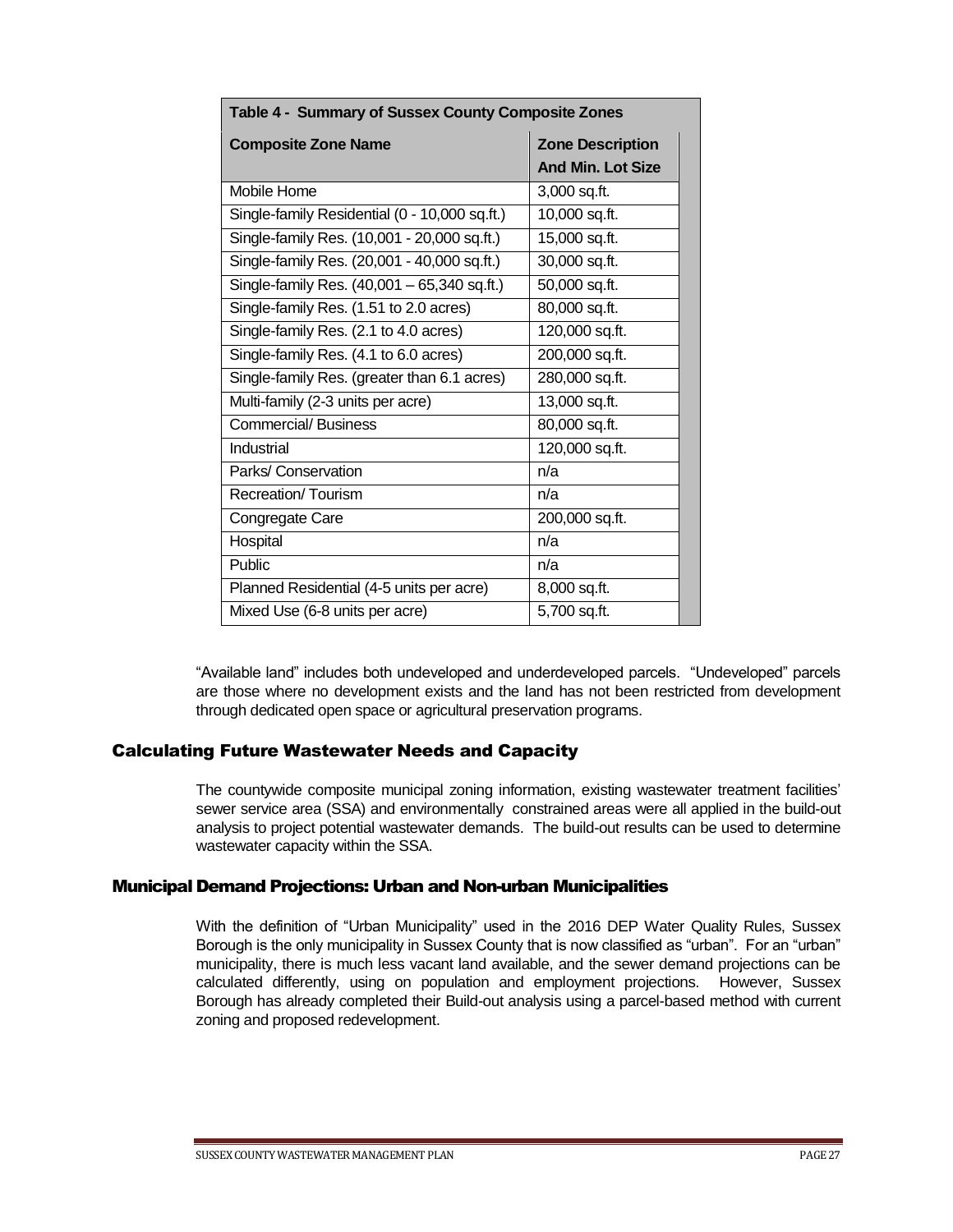For the "non-urban municipalities", the development of vacant available land is used as the predominant type of growth to determine future wastewater treatment needs. The analysis assesses the ability to provide wastewater treatment while protecting surface and ground water quality for the entire projected build-out allowable by zoning.

There are two types of analysis employed in the DEP Build-out Model for calculating future wastewater generation at build out, depending upon whether the area is designated as sewer service area (SSA) or areas to be served by individual septic systems (Septic Areas).

#### <span id="page-27-0"></span>Future Wastewater Projections from Sewer Service Areas

For areas within the sewer service areas, undeveloped and underdeveloped land is calculated by excluding following features because they are unlikely to project wastewater in the future: wetlands, riparian zones, permanently preserved farmland, permanently preserved open space, and cemeteries. The existing zoning is then applied to the remaining developable land area (applied as a GIS shapefile/ polygon layer) over the sewer service area to calculate estimated future wastewater needs for each individual Sanitary Treatment Plants. Furthermore, local municipal input was obtained and applied in the process because GIS data cannot capture all the relevant or site specific details about future development, such as reuse of existing buildings.

Build out data for each municipality is presented in *Section VIII – Municipal Chapters.* The results of the calculated potential new residential units or total commercial square footage is then converted to a projected future wastewater flow by applying the planning flow criteria from N.J.A.C. 7:14A based on the type of development projected.

<span id="page-27-1"></span>For example, single-family residential development is assumed to consist of houses having three or more bedrooms per house, and each projected new house is multiplied by 300 gallons per day to predict the future generated wastewater. For non-residential land uses the anticipated floor area is multiplied by 0 .1 gallons per day to predict future wastewater generation. The projected wastewater data is also aggregated by wastewater treatment plant and presented as the future flow in facilities tables in Appendix *C* for comparison to the existing permitted capacity of each facility.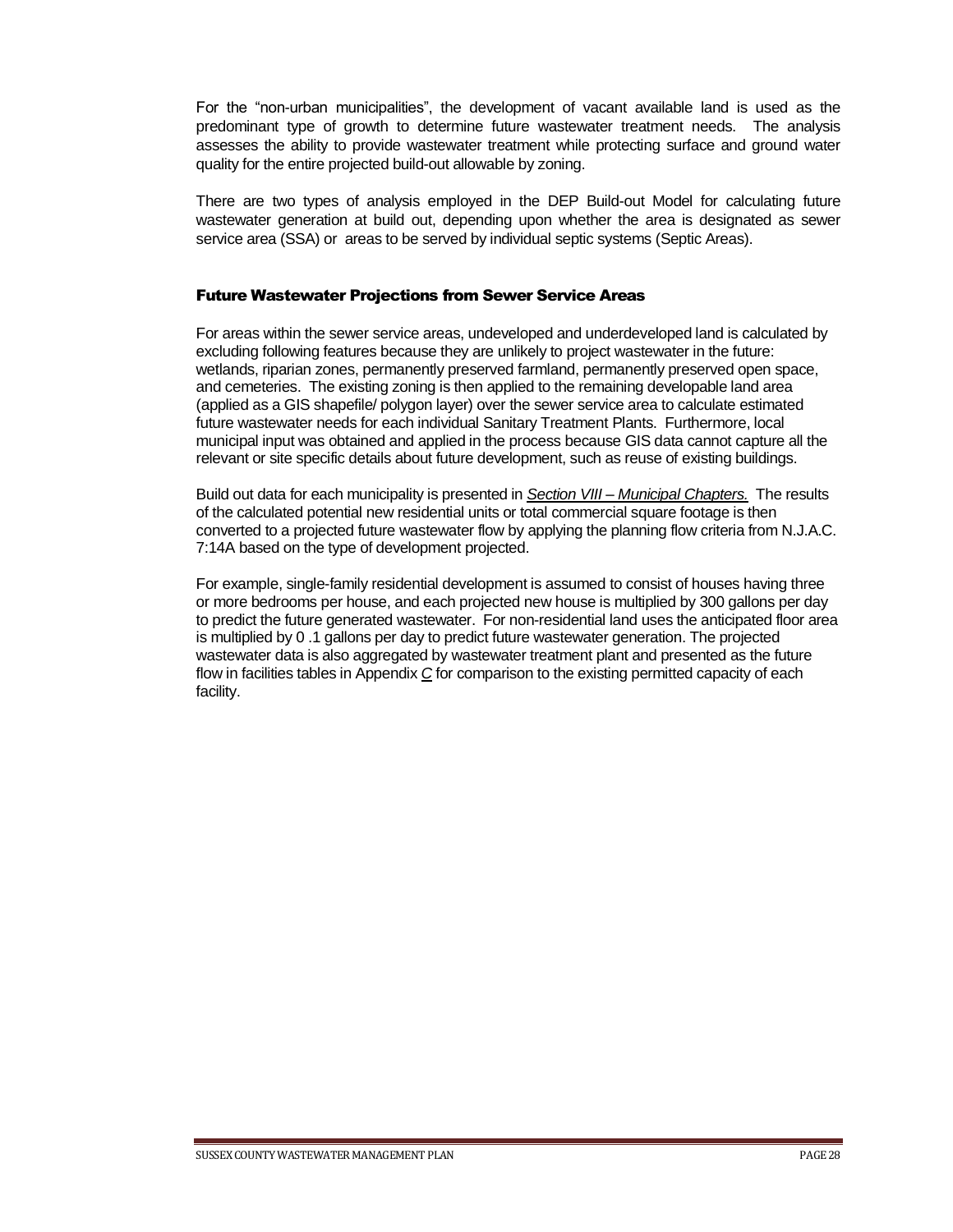#### Septic System Development Within the Sewer Service Areas

Individual subsurface sewage disposal systems (ISSDS) on individual residential lots can only be constructed in depicted sewer service areas if legally enforceable guarantees are provided, before such construction, that use of such systems will be discontinued when the depicted sewer service becomes available. This applies to ISSDS that require certification from the Department under the Realty Improvement Sewerage and Facilities Act (N.J.S.A. 58:11-23) or individual Treatment Works Approval or New Jersey Pollutant Discharge Elimination System Permits (under N.J.A.C. 7:14A). According to DEP, it also applies to ISSDS which require only local Health Dept. approvals. Compliance with the connection requirement has been demonstrated through adoption of Municipal Ordinances, where applicable, and these are listed in **Appendix E.**

#### <span id="page-28-0"></span>Collection System Construction Within the Sewer Service Areas

Where an area is designated for sewer service but the required trunk line or collection main has not yet been constructed, dry sewer lines may be required to be constructed within each new development. Then the developments will be connected to the sewer system as line capacity is constructed. Where a municipality has adopted an ordinance regarding dry sewer lines, they are listed in **Appendix E.**

#### <span id="page-28-1"></span>Future Wastewater Outside of Sewer Service Areas

The default wastewater management alternative to support development in areas that are not designated as sewer service area is discharge to groundwater of 2,000 gallons per day or less. This analysis used NJDEP's nitrate-nitrogen concentration target of 2 mg/L, with the assumption that all ammonium and other nitrogen compounds are converted to nitrate within the property, and that the nitrate concentrations dilute evenly across the HUC-11 watershed. These assumptions are implicit in the nitrate dilution model developed by NJDEP. The County ran the analysis using annual average recharge (provided in the GSR-32 model). The County WMP recognizes that in the Highlands Preservation Area the NJDEP's Highlands rules at N.J.A.C. 7:38 will apply, using a much more stringent nitrate target.

<span id="page-28-2"></span>Areas located within the watershed of a Freshwater One (FW1) stream, as classified in the Surface Water Quality Standards, and/or that have Class 1-A ground water (Ground Water of Special Ecological Significance), as classified in the Ground Water Quality Standards, are identified as "Non-degradation water area based on the Surface Water Quality Standards at N.J.A.C. 7:(B, and/or the Ground Water Quality Standards at N.J.A.C. 7:9-6". Where this requirement has been studied and reviewed as part of the WMP process, this classification appears on Map #3. Nondegradation water areas shall be maintained in their natural state (set aside for posterity) and are subject to restrictions including, but not limited to, the following: 1) DEP will not approve any pollutant discharge to ground water nor approve any human activity which results in a degradation of natural quality except for the upgrade or continued operation of existing facilities serving existing development. For additional information please see the Surface Water Quality Standards at N.J.A.C. 7:9B, and/or the Ground Water Quality Standards at N.J.A.C. 7:9-6.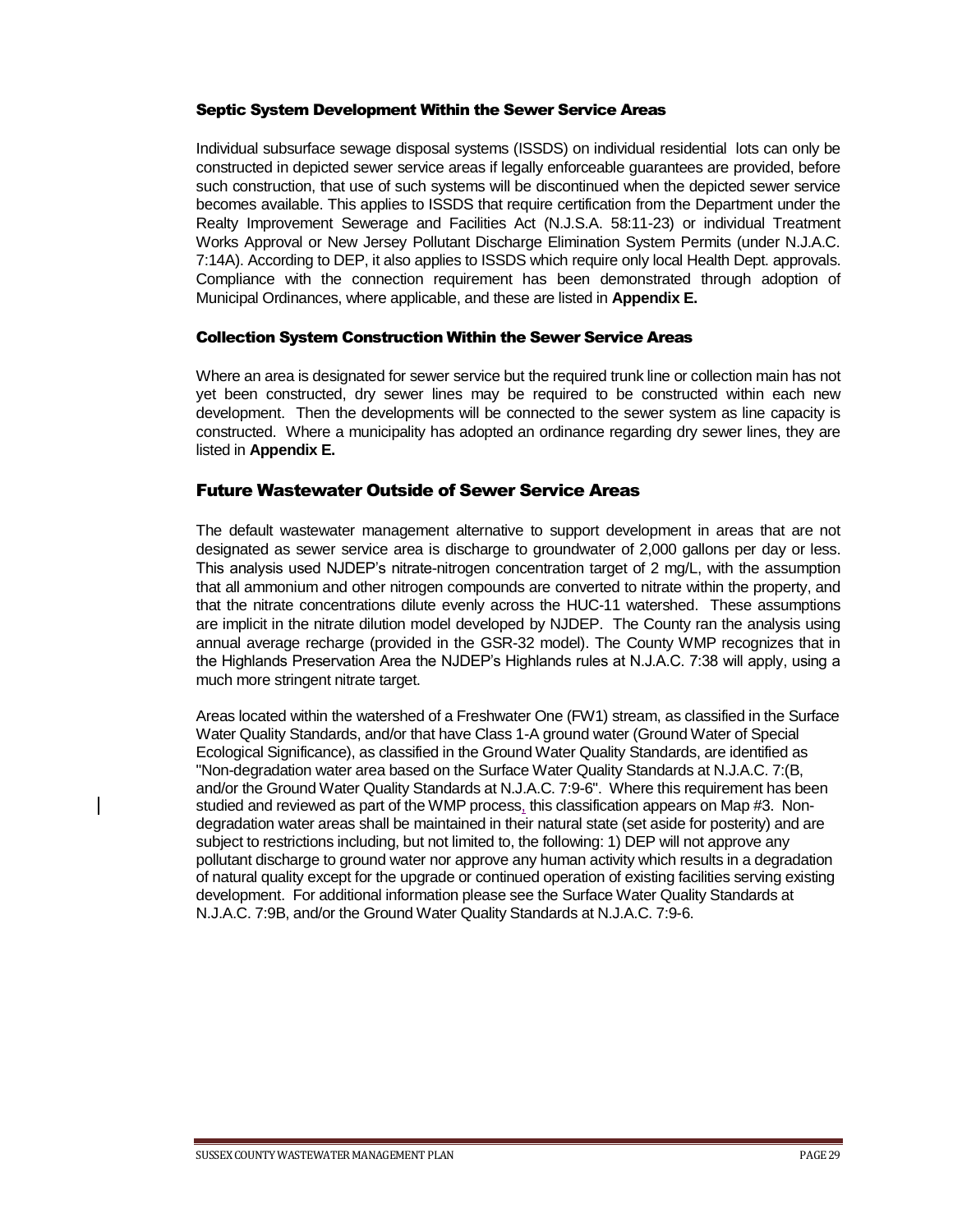## VI. Analysis of Capacity to Meet Future Wastewater Needs

The next step in the wastewater management planning process is to assess whether there is sufficient wastewater treatment capacity to meet the needs of the County based on the projections described above. **For sewer service areas** this requires the aggregation of municipal wastewater projections by sewage treatment plant and a comparison of the projected future demand plus the existing wastewater discharge volume calculated as the most recent monthly average flow as reported on Discharge Monitoring Reports to the existing permitted capacity of the sewage treatment plant.

**In areas outside of sewer service areas,** the default wastewater management alternative is discharge to groundwater of less than 2,000 gallons per day, commonly referred to as septic systems. The assessment of water quality impacts from development on septic systems relies on nitrate concentration. In this analysis, Nitrate acts as a conservative surrogate for any of a number of constituents that are also discharged from a septic system, (e.g., phosphates, chlorides, calcium, sodium, and potassium). Nitrate was chosen because it is highly soluble in water, and because it is a stable compound that by itself could render water unsuitable for human consumption. The capacity to support septic systems without violating groundwater quality standards is determined by the amount of dilution available.

The Water Quality Management Planning Rules advocate a watershed approach to assessing the adequacy of available dilution to meet future development on septic systems. Using this approach, available dilution, (essentially groundwater recharge), is calculated within a HUC- 11 watershed and translated into a finite amount of wastewater that can be discharged, which in turn can be translated into a finite number of housing units that can be supported while maintaining a target concentration of nitrate in groundwater. Zoning is then applied to the available land in that same watershed, outside of any sewer service area, to calculate the number of units that could be developed on septic systems.

The results of these two analyses are then compared and if the number of potential residential units and equivalent units based on municipal zoning does not exceed the maximum units that can be supported, adequate capacity has been demonstrated. If the number of units allowed by zoning exceeds that which can be supported in a particular watershed, then it is an indicator that there may be a water quality problem in the future under full build-out conditions. However, it is important to remember that "full build-out" with maximum new septic systems might not ever occur, and is influenced by other variables such as market demand for lower-density housing. Also, some land could be preserved instead of developed.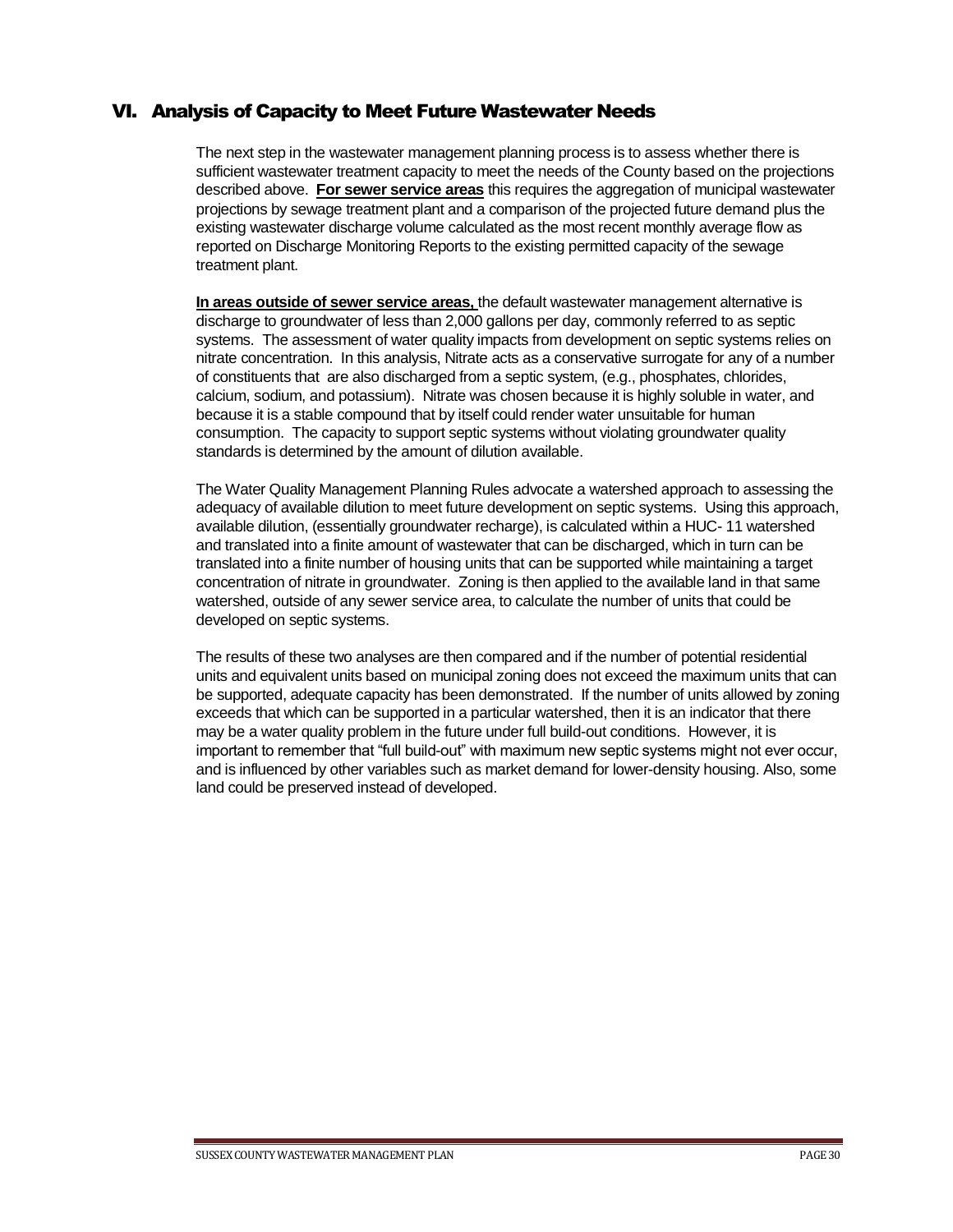|                                                                                           | Table 5 - Future Wastewater Planning Flows By Facility |                                              |                                        |                                            |  |                                              |  |                                           |                                                |  |
|-------------------------------------------------------------------------------------------|--------------------------------------------------------|----------------------------------------------|----------------------------------------|--------------------------------------------|--|----------------------------------------------|--|-------------------------------------------|------------------------------------------------|--|
| <b>Sewerage Treatment</b><br>Plant (STP) with<br><b>NJPDES Permit numbers</b>             | Facility Permitted<br>Flow (MGD)                       | 2014-Apr2015<br>Existing Flows<br><b>NGD</b> | Projected Residentia<br>Dwelling Units | <b>Projected Residential</b><br>Flow (MGD) |  | Projected<br>Nonresidential<br>Space (sq ft) |  | Projected<br>Nonresidential Flow<br>(MGD) | <b>Planning Flows</b><br>(MGD)<br>Total Future |  |
| <b>Sussex County MUA</b><br><b>Upper Wallkill -DSW</b><br><b>Permit NJ0053350</b>         | 3.                                                     | 1.45                                         | 3,800                                  | 1.14                                       |  | 4,000,000                                    |  | 0.400                                     | 3.                                             |  |
| <b>Sussex County MUA</b><br>Vernon - DGW<br><b>Permit NJ0145688</b>                       | 0.265                                                  | 0.008                                        | n/a                                    | n/a                                        |  | n/a                                          |  | n/a                                       | .265                                           |  |
| <b>Newton Town</b><br><b>DSW</b><br><b>Permit NJ0020184</b>                               | 1.4                                                    | 1.02                                         | 930                                    | 0.28                                       |  | 5,300,000                                    |  | 0.530                                     | 1.83                                           |  |
| <b>Branchville Borough</b><br>(SCMUA facility) - DGW<br><b>Permit NJ0146676</b>           | 0.200                                                  | n/a                                          | n/a                                    | 0.109                                      |  | n/a                                          |  | 0.091                                     | 0.20                                           |  |
| <b>Musconetcong Sewerage</b><br><b>Authority</b><br><b>DSW</b><br><b>Permit NJ0027821</b> | 4.31                                                   | 2.13                                         | n/a                                    | n/a                                        |  | n/a                                          |  | n/a                                       | 5.79                                           |  |
| <b>Hampton Commons</b><br>(SCMUA facility) - DSW<br><b>Permit</b>                         | 0.050                                                  | 0.031                                        | <b>Built</b><br>out                    | 0.036                                      |  | 140,000                                      |  | 0.014                                     | 0.050                                          |  |
|                                                                                           |                                                        |                                              |                                        |                                            |  |                                              |  |                                           |                                                |  |

**n/a = not available**

**DSW = Discharge to Surface Water**

**DGW = Discharge to Ground Water**

**Note: 'Existing Flows" were based on monthly average flow for 2014 – April 2015.**

**\* The MSA facility's NJPDES permitted flow is 4.31 million gallons per day (MGD) with a future stage flow of 5.79 MGD. MSA also serves 4 towns in Morris County.**

#### Adequacy of Sewage Treatment Plant Capacity

**Table 6** further separates the countywide projected planning flows by sewage treatment facility and municipality. Details of the projected wastewater flows are included within the municipal chapters, which also address any needs for new or expanded treatment facility discharges.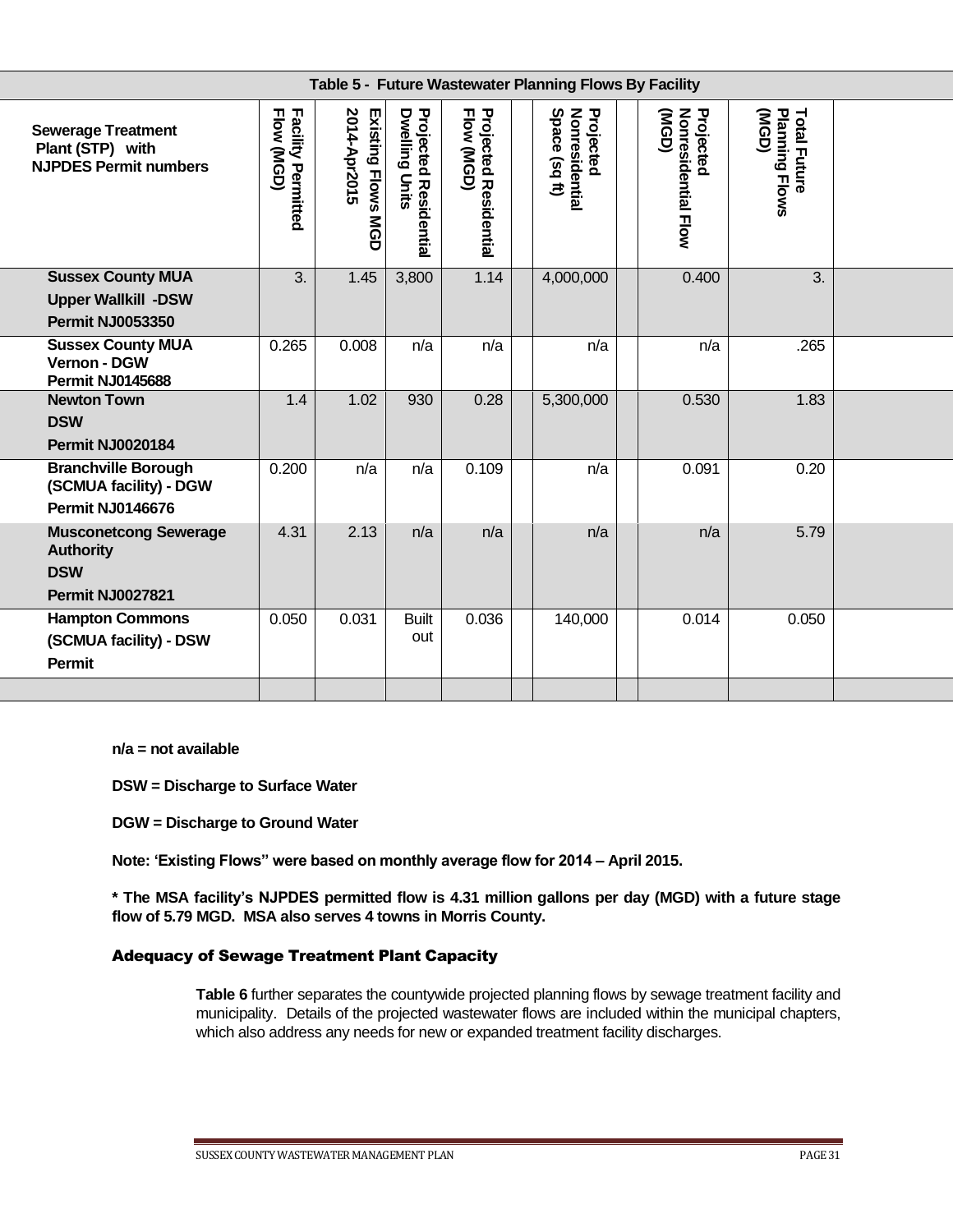| Table 6 - Future Wastewater Planning Flows by Treatment Plant and Municipality |                                |                                                                              |                     |                                                                             |                                                                |
|--------------------------------------------------------------------------------|--------------------------------|------------------------------------------------------------------------------|---------------------|-----------------------------------------------------------------------------|----------------------------------------------------------------|
| <b>Facility</b>                                                                | <b>NJPDES</b><br><b>Permit</b> | <b>Facility Type</b><br><b>Discharge to</b><br><b>Surface Water</b><br>(DSW) | <b>Municipality</b> | *Municipal<br><b>Allocations</b><br><b>Million Gallons</b><br>Per Day (MGD) | <b>Planning or</b><br><b>Build-out</b><br><b>Flow</b><br>(MGD) |
| <b>Sussex County MUA</b>                                                       |                                |                                                                              |                     |                                                                             |                                                                |
| Upper Wallkill Sewage<br><b>Treatment Plant (STP)</b>                          | NJ0053350                      | <b>DSW</b>                                                                   | Franklin            | 0.785                                                                       | 0.780                                                          |
|                                                                                | NJ0145688                      | <b>DGW</b>                                                                   | Hamburg             | 0.420                                                                       | 0.410                                                          |
|                                                                                |                                |                                                                              | Hardyston           | 0.607                                                                       | 0.890                                                          |
|                                                                                |                                |                                                                              | Sparta              | 0.210                                                                       | <b>TBD</b>                                                     |
|                                                                                |                                |                                                                              | <b>Sussex Boro</b>  | 0.464                                                                       | .355                                                           |
|                                                                                |                                |                                                                              | Vernon              | 0.645                                                                       | 0.645                                                          |
|                                                                                |                                |                                                                              | Wantage             | 0.063                                                                       | 0.079                                                          |
|                                                                                |                                |                                                                              |                     |                                                                             |                                                                |
| Newton STP                                                                     | NJ0020184                      | <b>DSW</b>                                                                   | <b>Newton</b>       | 1.40                                                                        | 1.83                                                           |
| Musconetcong                                                                   | NJ0027821                      | <b>DSW</b>                                                                   |                     |                                                                             |                                                                |
| Sewerage Authority                                                             |                                |                                                                              | <b>Byram</b>        | 0.100                                                                       | 0.0985                                                         |
| <b>STP</b>                                                                     |                                |                                                                              | Hopatcong**         | 0.580                                                                       | TBD                                                            |
|                                                                                |                                |                                                                              | Stanhope            | 0.541                                                                       | 0.406                                                          |

**\* The allocation amounts identified in this document are neither NJDEP-determined nor NJDEPenforced. They are used entirely by SCMUA, MSA and their customers for allocation and billing.**

**\*\*Hopatcong Municipal Chapter is being prepared with Highlands Council under Plan Conformance.**

#### **TBD = To Be Determined**

Details of Build-out projections for each respective municipality are shown in their Municipal Chapter. It is noted, for regional facilities such as the SCMUA or MSA, transfer of allocation can be used between municipalities if additional flow is needed. Sparta will complete their Build-out as part of Highlands Council Scope of Work, along with Water Conservation Plan.

Using the Build-out planning horizon for the wastewater plan, the capacity is analyzed for the sewage treatment plants listed above. For the Town of Newton, their full build-out analysis showed a projected flow of 1.83 MGD, and details are shown in their Municipal Chapter. According to DEP, methods to address any potential wastewater deficit would include: Modifying the Sewer Service Area Delineation and Build-out; Reducing Planning Flows Through Structural Controls and Conservation; and/or Planning Flows Requiring New or Expanded Capacity.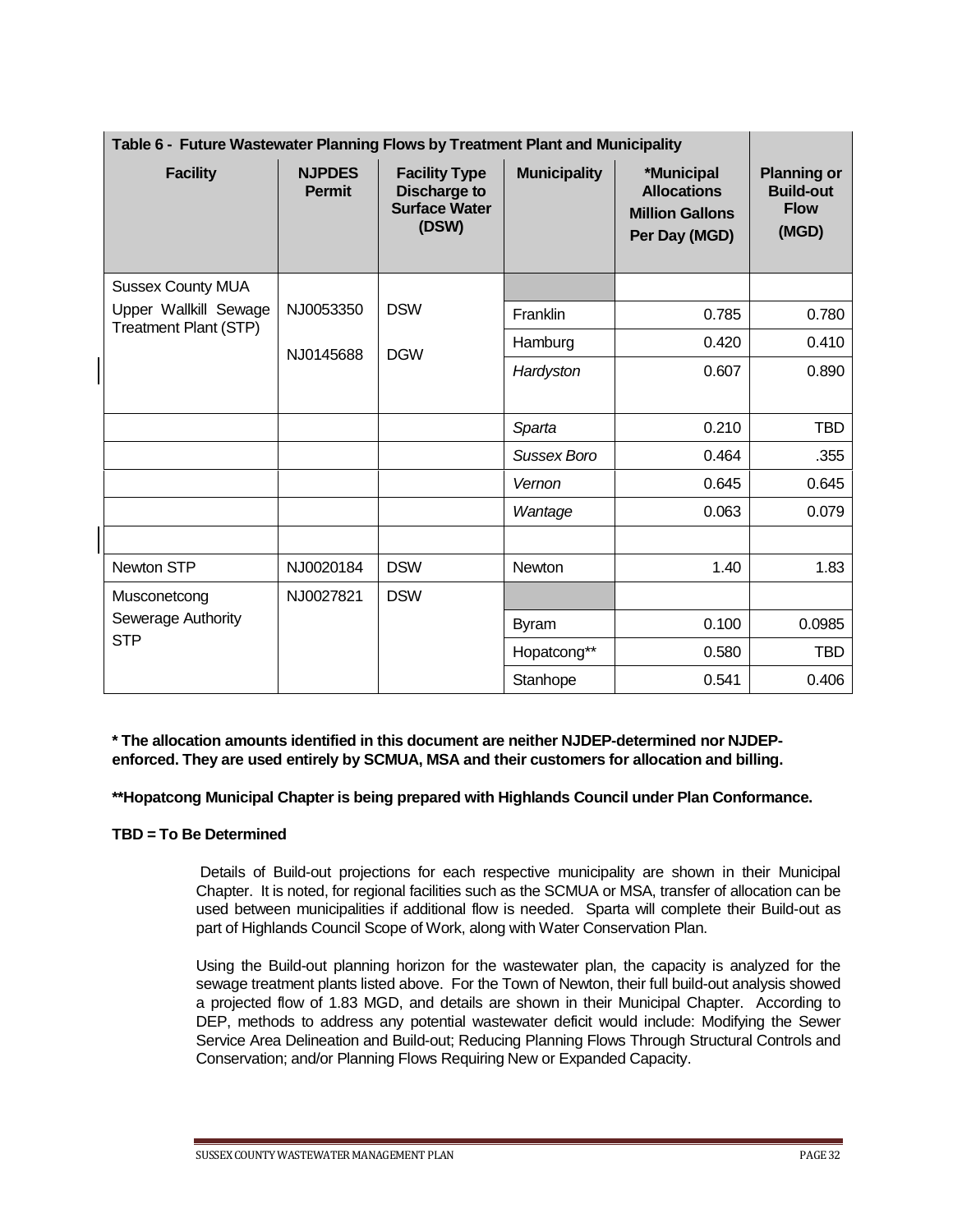Below are the results of the NJDEP's Division of Water Quality's WWTP Capacity Analysis Tool provided for use as a preliminary analysis to determine if any wastewater facility's Actual Flow are currently at 80% of the Permitted Flow. This initial analysis indicated that the following 3 facilities within Sussex County are listed with existing flow at or over 80% of the current permitted flow value. The data used for this evaluation was the same data that was used for the DEP Capacity Assurance Program proposed rule changes. It is based on Discharge Monitoring Report (DMR) data from 6/1/2010 through 5/31/2015, using the maximum 12-month period .

**Table 7 – DEP Capacity Analysis: Facilities at 80% of** 

|                          | <b>Permitted Flow</b>                                   |                                          |                                            |                                           |
|--------------------------|---------------------------------------------------------|------------------------------------------|--------------------------------------------|-------------------------------------------|
| <b>NJPDES</b><br>Permit# | <b>Facility Name</b>                                    | <b>Permitted</b><br><b>Flow</b><br>(MGD) | Max.<br><b>Rolling</b><br>Average<br>(MGD) | $%$ of<br><b>Permitted</b><br><b>Flow</b> |
| NJ0020184                | <b>NEWTON SEWAGE</b><br><b>TREATMENT PLANT</b><br>(STP) | 1.4                                      | 1.357                                      | 97.0%                                     |
| NJ0027057                | <b>SPARTA PLAZA STP</b>                                 | 0.05                                     | 0.086                                      | 171.0%                                    |
| NJ0050580                | <b>HAMPTON COMMONS</b><br><b>STP</b>                    | 0.05                                     | 0.040                                      | 80.0%                                     |

#### **\* Maximum 12-Month Rolling Average over 5- year Time period from 6/1/2010 through 5/31/2015, as provided by DEP staff**

The above information is for guidance on the Capacity Assurance Program requirements provided under the new rule at N.J.A.C. 7:15-4.5(b)5. However, during the summer of 2011, the storms Hurricane Irene and Hurricane Lee resulted in extremely heavy rainfall that skewed the Maximum Rolling Averages for the wastewater facilities. Since wastewater flow data for the listed facilities does vary, DEP staff advised that the County can update the capacity analysis using a more recent 5-year period.

The table below shows updated Maximum Rolling Average during recent 5 Years from 9/1/2011 thru 9/1/2016. Using this updated measure, the resulting "% of Permitted Flow" is less than 80% for the Hampton Commons facility and for Sparta Plaza (also called "White Deer Plaza"). Newton facility is at 82% Maximum 12-Month Average for that time period, but more recent data shows that actual annual flow is less than 80% of permitted flow. The Newton Municipal Chapter does include a discussion of future options to the potential need for additional wastewater treatment capacity, since their planning flow from projected build-out exceeds their permitted flow.

| <b>NJPDES#</b> | <b>Facility Name</b>                                 | <b>Permitted</b><br>Flow '<br>(MGD) | <b>Updated Max.</b><br><b>Rolling</b><br>Average<br>(MGD) | $%$ of<br><b>Permitted</b><br><b>Flow</b> |
|----------------|------------------------------------------------------|-------------------------------------|-----------------------------------------------------------|-------------------------------------------|
| NJ0020184      | <b>NEWTON SEWAGE</b><br><b>TREATMENT PLANT (STP)</b> | 1.4                                 | 1.148                                                     | 82%                                       |
| NJ0027057      | <b>SPARTA PLAZA</b><br><b>STP</b>                    | 0.050                               | 0.35                                                      | 70%                                       |
| NJ0050580      | <b>HAMPTON COMMONS</b><br><b>STP</b>                 | 0.050                               | 0.036                                                     | 72%                                       |

**\* Maximum 12-Month Rolling Average over last 5 years Time period used was 9/1/2011 through 9/1/2016**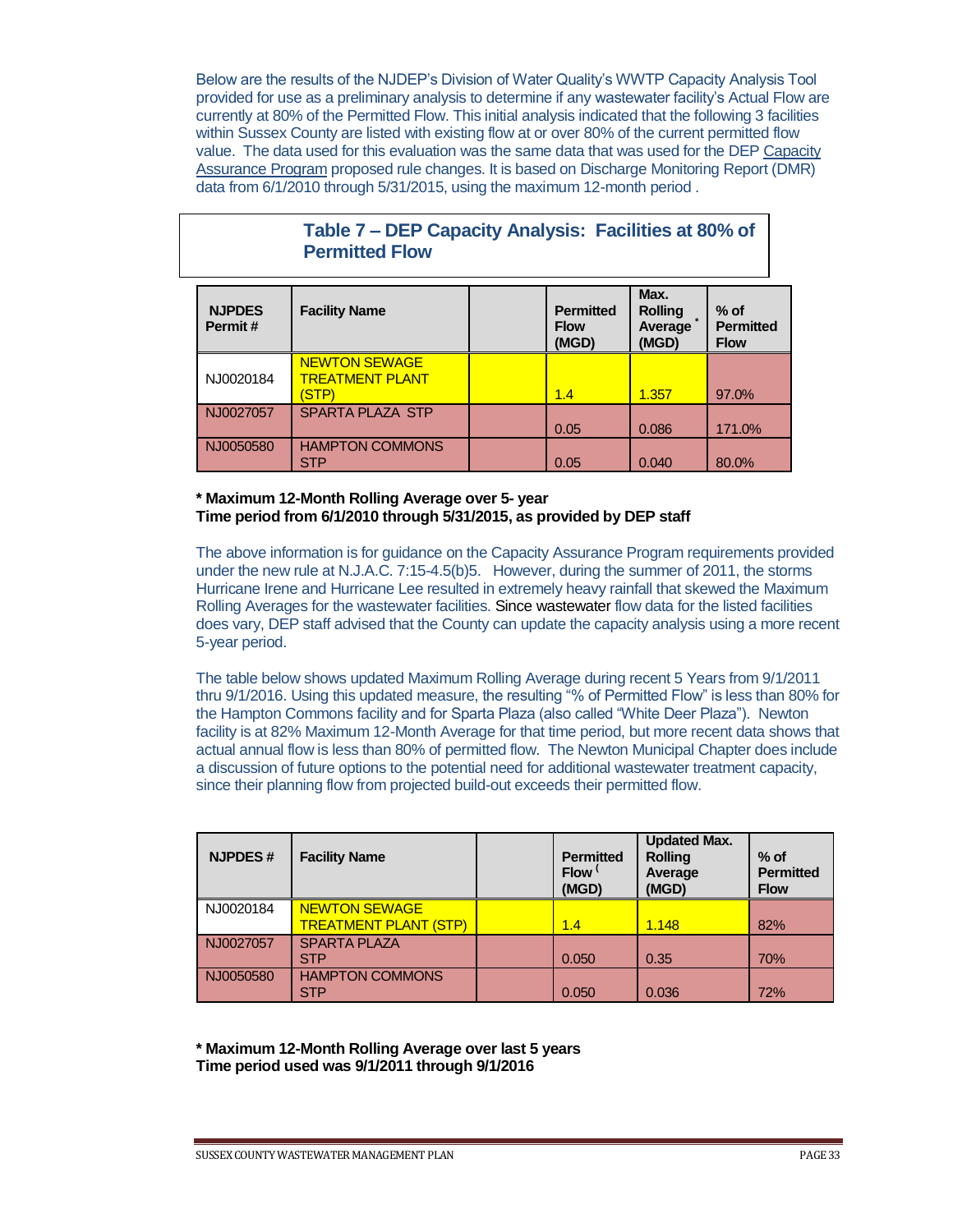The facilities tables in **Appendix C** provide detailed information on the planning flows (in Million Gallons per Day, or MGD) for each new and expanded treatment facility with Discharge to Ground Water (DGW). There are no proposed Discharges to Surface Water in Sussex County. The following facilities will require new or expanded capacity:

| Table 8 - New and Expanded DGW Wastewater Treatment Facilities            |                                   |                                     |                                |                                           |  |  |  |
|---------------------------------------------------------------------------|-----------------------------------|-------------------------------------|--------------------------------|-------------------------------------------|--|--|--|
| <b>Facility</b>                                                           | Domestic (D) or<br>Industrial (I) | <b>NJPDES Permit#</b><br><b>DGW</b> | <b>Permitted Flow</b><br>(MGD) | <b>Future Flow</b><br>Projection<br>(MGD) |  |  |  |
| Rachel Manor Property<br>("Wantage Heights" project)<br>Route 23, Wantage | <b>New Domestic</b>               | Proposed<br><b>DGW</b>              | *TBD                           | 0.01995                                   |  |  |  |
| Nouvelle Associates<br>Route 15, Lafayette                                | <b>New Domestic</b>               | Proposed<br><b>DGW</b>              | <b>TBD</b>                     | 0.0149                                    |  |  |  |
| North Village<br>Route 15, Sparta                                         | <b>New Domestic</b>               | Proposed<br><b>DGW</b>              | <b>TBD</b>                     | 0.120                                     |  |  |  |
| NEMSA (A.K.A.Martin Property)<br>Route 206, Hampton                       | Expanded<br>Domestic              | NJ0135160<br><b>DGW</b>             | 0.01998                        | 0.10255                                   |  |  |  |
| St. Paul's Abbey<br>Route 206, Andover Twp.                               | Expanded<br>Domestic              | NJ0023132<br><b>DGW</b>             | 0.020                          | 0.040                                     |  |  |  |
| <b>Hampton Square</b><br>Route 206, Hampton                               | <b>New Domestic</b>               | NJ0166791<br><b>DGW</b>             | 0.01994                        | 0.01994                                   |  |  |  |
| Hampton Crossings<br>Route 206, Hampton                                   | <b>New Domestic</b>               | NJ0173754<br><b>DGW</b>             | 0.01988                        | 0.01988                                   |  |  |  |
| Proposed convenience store<br>Route 206, Andover Twp.                     | <b>New Domestic</b>               | Proposed<br><b>DGW</b>              | <b>TBD</b>                     | 0.00272                                   |  |  |  |
| Branchville/ SCMUA plant<br>Route 206, Frankford                          | <b>New Domestic</b>               | NJ0146676<br><b>DGW</b>             | 0.170                          | 0.170                                     |  |  |  |
| Frankford Town Center<br>Route 206, Frankford                             | <b>New Domestic</b>               | NJ0208990<br><b>DGW</b>             | <b>TBD</b>                     | 0.2104                                    |  |  |  |
| Crossed Keys B & B<br>Route 603, Green                                    | New Domestic                      | NJ0159948<br><b>DGW</b>             | .0045                          | 0.0045                                    |  |  |  |
| Kimber Petroleum Corp.<br>Route 15, Lafayette                             | <b>New Domestic</b>               | Proposed<br><b>DGW</b>              | <b>TBD</b>                     | 0.0025                                    |  |  |  |
| <b>Blue Heron Senior Housing</b><br>Route 15, Sparta                      | New Domestic                      | NJ0077127<br><b>DGW</b>             | 0.026                          | 0.026                                     |  |  |  |
| Wantage Village Development<br>Route 628, Wantage                         | New Domestic                      | NJ0166561<br><b>DGW</b>             | 0.01987                        | 0.0398                                    |  |  |  |
| Highview Estates (Martin property)<br>Route 94, Fredon                    | New Domestic                      | NJ0205893<br><b>DGW</b>             | 0.01995                        | 0.01995                                   |  |  |  |

<span id="page-33-0"></span> $*$ TBD = To Be Determined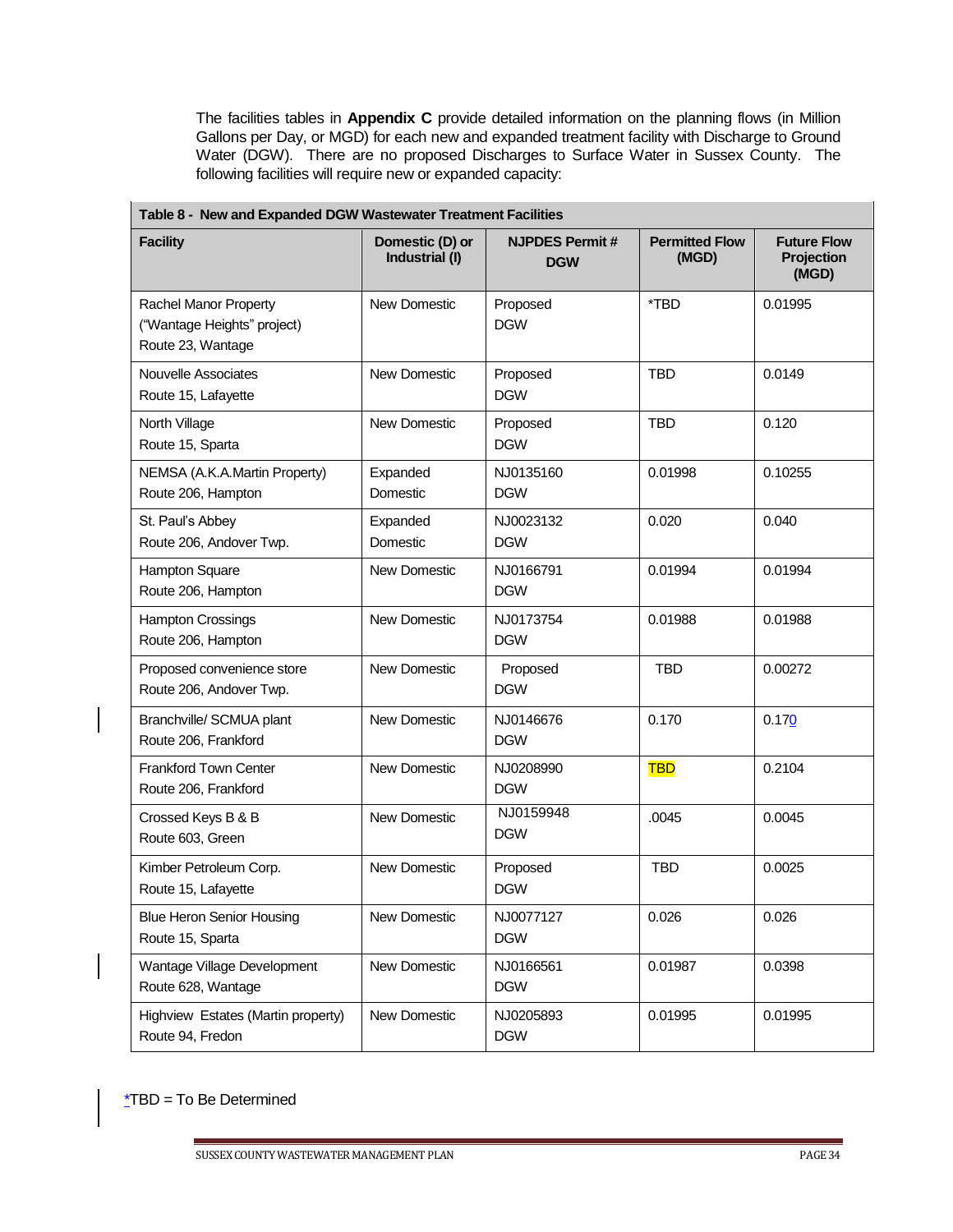#### Analysis and Selection of Treatment Alternatives

#### Relationship to Water Quality Classification

New and expanded discharges will not be permitted in FW1 surface waters or Class I-A ground waters. New and expanded discharges that would degrade current water quality will not be permitted in FW2-Category 1 surface waters or Highlands Preservation Area ground and surface waters. New and expanded discharges to FW2-Category 2 surface waters and Class II-A ground waters may be permitted subject to an analysis of their potential to degrade water quality, the justification for doing so, opportunities for avoiding such degradation, and an overriding requirement that any degradation may not be allowed to violate or increase the violation of standards.

Additional requirements for new or expanded treatment works or increased pollutant loads will be applied through the NJDEP regulatory process, including but not limited to compliance with antidegradation requirements of the Surface Water Quality Standards, NJAC 7:9B, and the Ground Water Quality Standards, NJAC 7:9C. Most stringent of these are the nondegradation requirements. Nondegradation water areas shall be maintained in their natural state (set aside for posterity) and are subject to restrictions including, but not limited to, the following: 1) DEP will not approve any pollutant discharges to an FW1 stream, with the exception of upgrades to or continued operation of existing facilities serving existing development. 2) DEP will not approve any pollutant discharge to ground water nor approve any human activity which results in a degradation of natural quality except for the upgrade or continued operation of existing facilities serving existing development. For additional information please see the Surface Water Quality Standards at N.J.A.C. 7:9B, and/or the Ground Water Quality Standards at N.J.A.C. 7:9C. Nondegradation requirements also apply in most situations for waters of the Highlands Preservation Area.

## Discharges to Ground Water

The treatment method for all new or expanded facilities listed above in **Table 9** are regulated by a Discharge to Ground Water permit and therefore the determination that there is sufficient capacity to meet the projected/permitted design flow to meet the needs of proposed development will be address as part of the Department 's NJPDES regularity program.

#### Adequacy of dilution to meet future septic area demand

In the DEP analysis, required acres per new septic system were calculated for each HUC-11 Watershed using a target of 2 parts per million (ppm) Nitrate concentration based on the overall dilution available in the watershed. **Map 9** shows "New Jersey Septic Densities Based on Regional HUC-11 Analysis" where each watershed has a calculated acreage per new septic system required to not exceed the nitrate dilution target.

**Table 9** provides the resulting values for septic system densities by HUC-11 watershed, then distributed among the municipalities within the watershed. This was accomplished by using the DEP GIS application called the "Wastewater Estimation model builder," which calculated the number of undeveloped acres per municipality, within each HUC-11 watershed. Unlike the build-out analysis performed for sewer service areas, for areas to be served by individual septic systems, not all environmentally sensitive areas are removed prior to performing the build out analysis. This is due to the fact that while certain areas may be unbuildable, such as riparian zones or steep slopes, they still contribute to the overall available dilution of nitrate in groundwater. The septic densities calculated by the Nitrate Dilution Model are entered into the Wastewater Estimation model builder application, to establish the maximum number of units that can be built in each municipality/HUC-11 watershed area to meet the 2 parts per million (ppm) nitrate target. Permanently preserved open space and farmland were also included in "Lands Available for Dilution" because that provides a realistic view of the dilution that occurs in a watershed.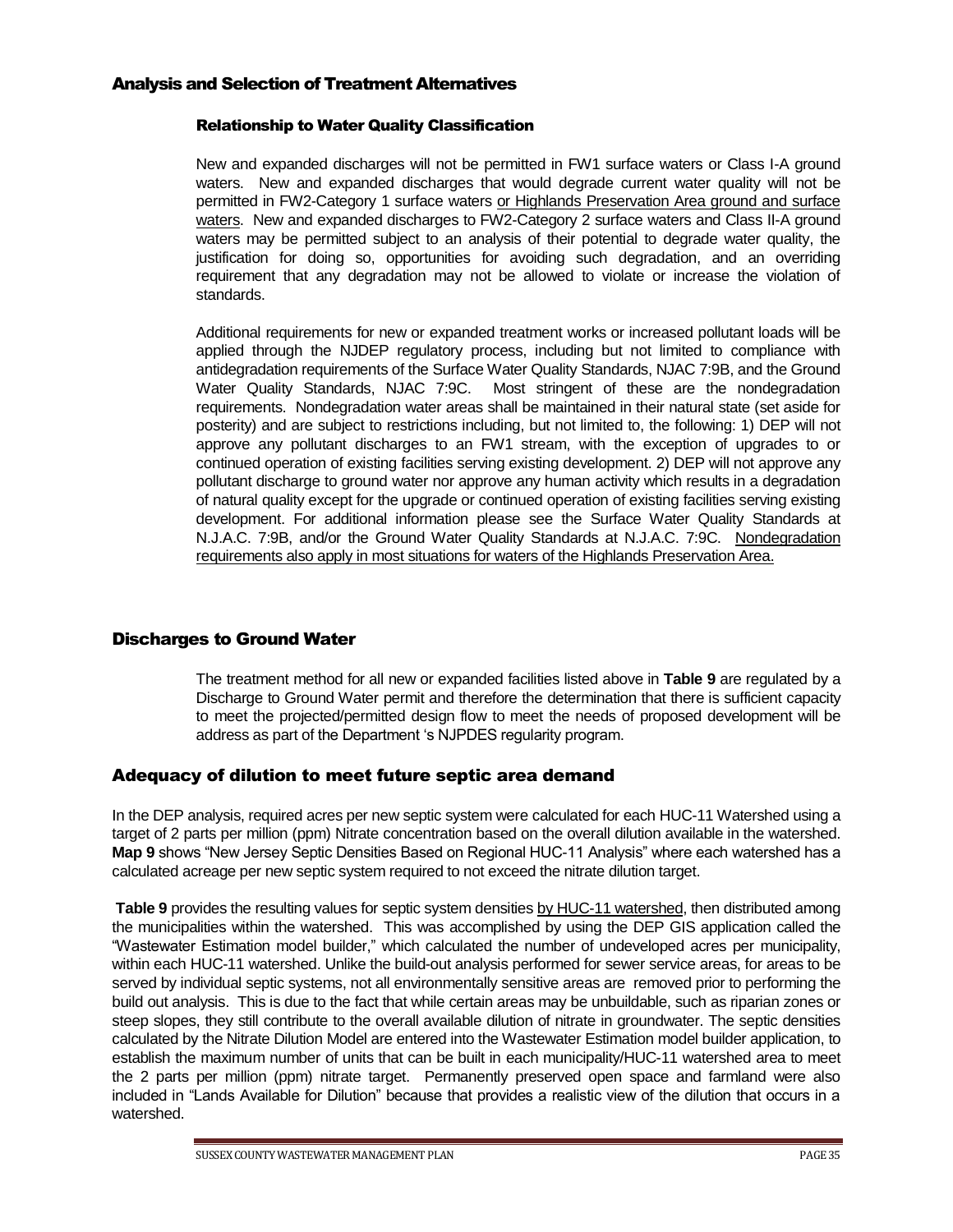Total Undeveloped/Underdeveloped Acres Outside of Sewer Area / Acres Required per New Septic (HUC11 Septic Density)

= Total New Units Allowed

The description of the NJDEP Model in **Appendix J** states limitations of the model, and that "the model itself does not represent sustainable environmental planning." It is intended to "supplement county or municipal-wide comprehensive planning that takes additional environmental considerations into account." For that reason, build-out results from the Sussex County Strategic Growth Plan were also used. One example is in the Flat Brook Watershed, where some Municipal Ordinances limit the number of new units based on environmental constraints such as wetlands and flood plains. The lower results based on Municipal Ordinances and County Strategic Growth Plan were used.

DEP Watershed Model Interpretation - The NJDEP Build-out Model should be viewed as a rough indicator. The Model includes variables with a range of values (such as household size) and assumes that existing zoning would not change. It is a regional planning tool with just one focus: to identify possible areas of future stresses on ground water quality. The number of maximum allowable units is a theoretical number, and local municipal plans could provide for much less growth. There are many other considerations for municipalities, and it is not meant to replace or override the local perspective. The DEP Model uses "Septic Densities" with Acres per New Septic by HUC-11 watershed, as shown on Map 9. This should not be misinterpreted as a required minimum lot size.

In addition, within the Highlands Preservation Area, the County WMP anticipates that NJDEP will use its regulatory authority to ensure compliance with this nitrate dilution analysis under Highlands rules at NJAC 7:38, development regulated by NJDEP.

To calculate "Total New Zoned Units", the zoning within the general service area for septic systems for the municipality was used for developable land. **Table 9** compares the Total New Allowed Units within each HUC-11 watershed to the Total New Zoned Units that could be built under the existing zoning within that watershed. For the purposes of this analysis, results for the entire HUC-11 watershed should not exceed the Total New Allowed Units.

Based on recent guidance from DEP staff, the following tables will show calculations for the regional HUC-11 watershed level, and also for municipal areas within each HUC-11 watershed**.** The build-out numbers labeled as "Total Zoned Units" are compared to the allowable densities as determined through nitrate dilution analysis labeled "Total Allowed Units." The model provides approximate results for "septic density", or the average acres required to provide recharge for a single septic system to meet the nitrate target of 2 milligrams per liter (2 mg/l). Therefore, DEP determined that if the calculated Total Zoned Units fall within 10% of the Total Allowed Units, that individual HUC-11 watershed would be deemed as meeting the nitrate standard.

The following tables show the 10% range calculations for those HUC-11 watersheds and portions of municipalities where the Total Zoned Units are initially greater than Total Allowed Units. As the tables show, with a 10% reduction of units, this resolves the issue for most HUC-11 watersheds and municipal areas.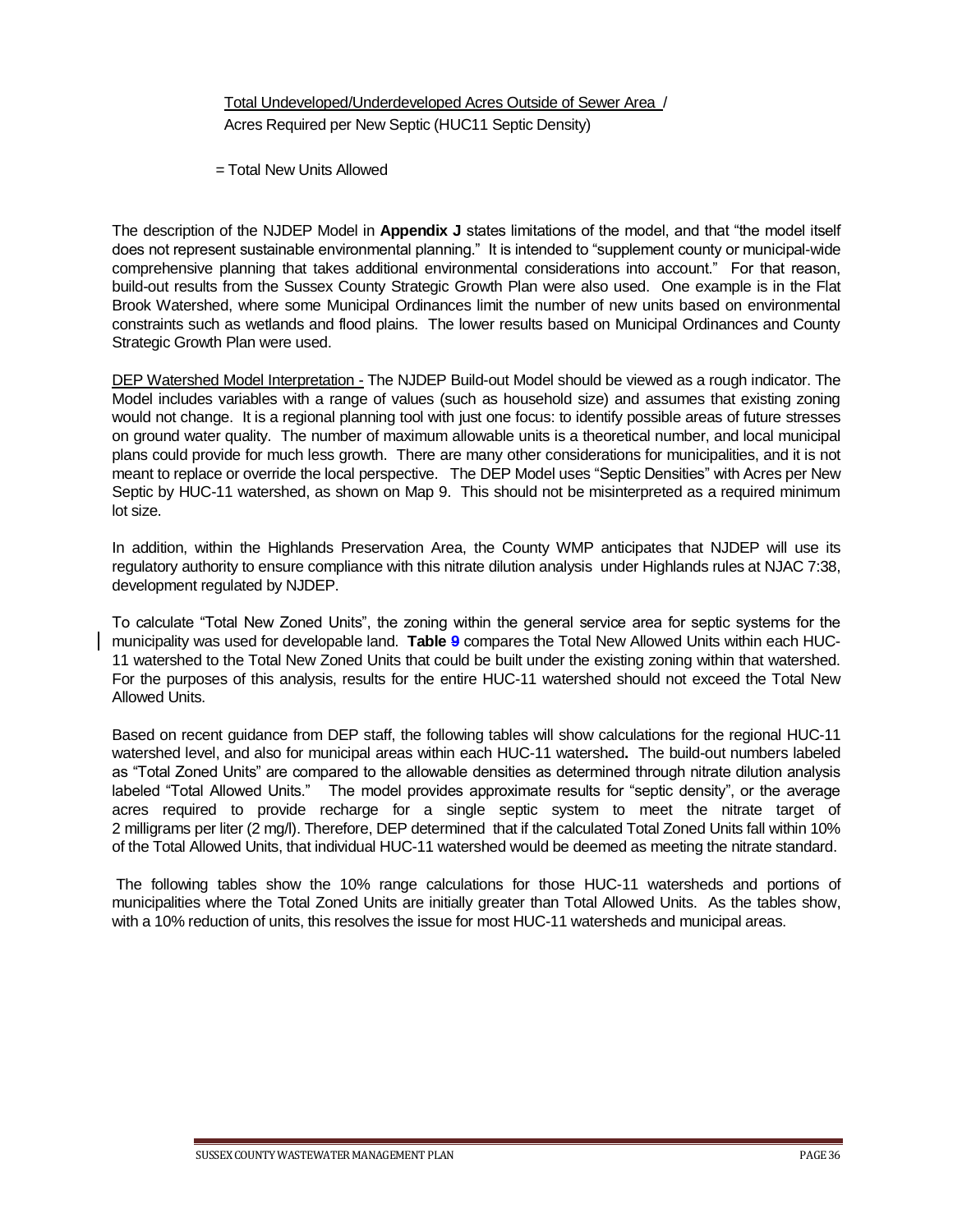| <b>HUC11 Watershed</b><br><b>Name and Number</b><br><b>DEP Septic</b><br><b>Density</b> | <b>Municipality</b> | <b>Total Undeveloped</b><br><b>Land Available</b><br>for Dilution<br>(Acres) | <b>Total New Allowed</b><br><b>Units</b><br><b>Based on DEP Septic</b><br><b>Density</b><br>(Average Recharge) | <b>Total Zoned Units</b><br><b>Based on Build-out</b> |
|-----------------------------------------------------------------------------------------|---------------------|------------------------------------------------------------------------------|----------------------------------------------------------------------------------------------------------------|-------------------------------------------------------|
| Shimers Brook/                                                                          | <b>TOTAL</b>        | 6,542                                                                        | 1,310                                                                                                          | 926                                                   |
| <b>Clove Brook</b>                                                                      | Montague            | 6,542                                                                        | 1,310                                                                                                          | 926                                                   |
| 02040104090<br>5.0 acres/septic                                                         |                     |                                                                              |                                                                                                                |                                                       |
| <b>Walpack Bend/</b>                                                                    |                     |                                                                              |                                                                                                                |                                                       |
| <b>Montague</b><br><b>Riverfront</b>                                                    | <b>TOTAL</b>        | 8,550                                                                        | 1,990                                                                                                          | 218                                                   |
| 02040104110                                                                             | Montague            | 1,852                                                                        | 410                                                                                                            | 157                                                   |
|                                                                                         | Sandyston           | 4,432                                                                        | 980                                                                                                            | 61                                                    |
| 4.5 acres/septic                                                                        | Walpack             | 2,266                                                                        | 500                                                                                                            | $\mathbf 0$                                           |
|                                                                                         |                     |                                                                              |                                                                                                                |                                                       |
| <b>Little Flat Brook</b><br>02040104130                                                 | <b>TOTAL</b>        | 5,332                                                                        | 1,110                                                                                                          | 1,120 - 10%<br>$= 1,008$                              |
|                                                                                         | Montague            | 1,580                                                                        | 330                                                                                                            | 300                                                   |
| 4.8 acres/septic                                                                        | Sandyston           | 3,740                                                                        | 780                                                                                                            | 820-10%=738                                           |
|                                                                                         | Walpack             | $\overline{2}$                                                               | $\mathbf 0$                                                                                                    | 0                                                     |
|                                                                                         |                     |                                                                              |                                                                                                                |                                                       |
| <b>Big Flat Brook</b>                                                                   | <b>TOTAL</b>        | 17,220                                                                       | 3,310                                                                                                          | 350                                                   |
| 02040104140                                                                             | Frankford           | 190                                                                          | 37                                                                                                             | 30                                                    |
| 5.2 acres/septic                                                                        | Montague            | 7,172                                                                        | 1,380                                                                                                          | $\mathbf 0$                                           |
|                                                                                         | Sandyston           | 9,774                                                                        | 1,880                                                                                                          | <b>320</b>                                            |
|                                                                                         | Wantage             | 84                                                                           | 16                                                                                                             | $\mathbf 0$                                           |
| <b>Flat Brook</b>                                                                       | <b>TOTAL</b>        | 3,716                                                                        | 740                                                                                                            | ${\bf 8}$                                             |
| 02040104150                                                                             | Frankford           | 13                                                                           | $\overline{2}$                                                                                                 | $\overline{2}$                                        |
| 5.0 acres/septic                                                                        | Sandyston           | 858                                                                          | 170                                                                                                            | 6                                                     |
|                                                                                         | Walpack             | 2,845                                                                        | 570                                                                                                            | $\mathsf 0$                                           |
| Van Campens Brk/                                                                        | <b>TOTAL</b>        | 510                                                                          | 111                                                                                                            | $\mathbf 0$                                           |
| <b>Dunnfield Creek</b>                                                                  |                     |                                                                              |                                                                                                                |                                                       |
| 02040104240                                                                             | Walpack             | 510                                                                          | 111                                                                                                            | $\mathbf 0$                                           |
| 4.6 acres/septic                                                                        |                     |                                                                              |                                                                                                                |                                                       |

## **Comparison of Allowed Units and Zoned Units by Municipality**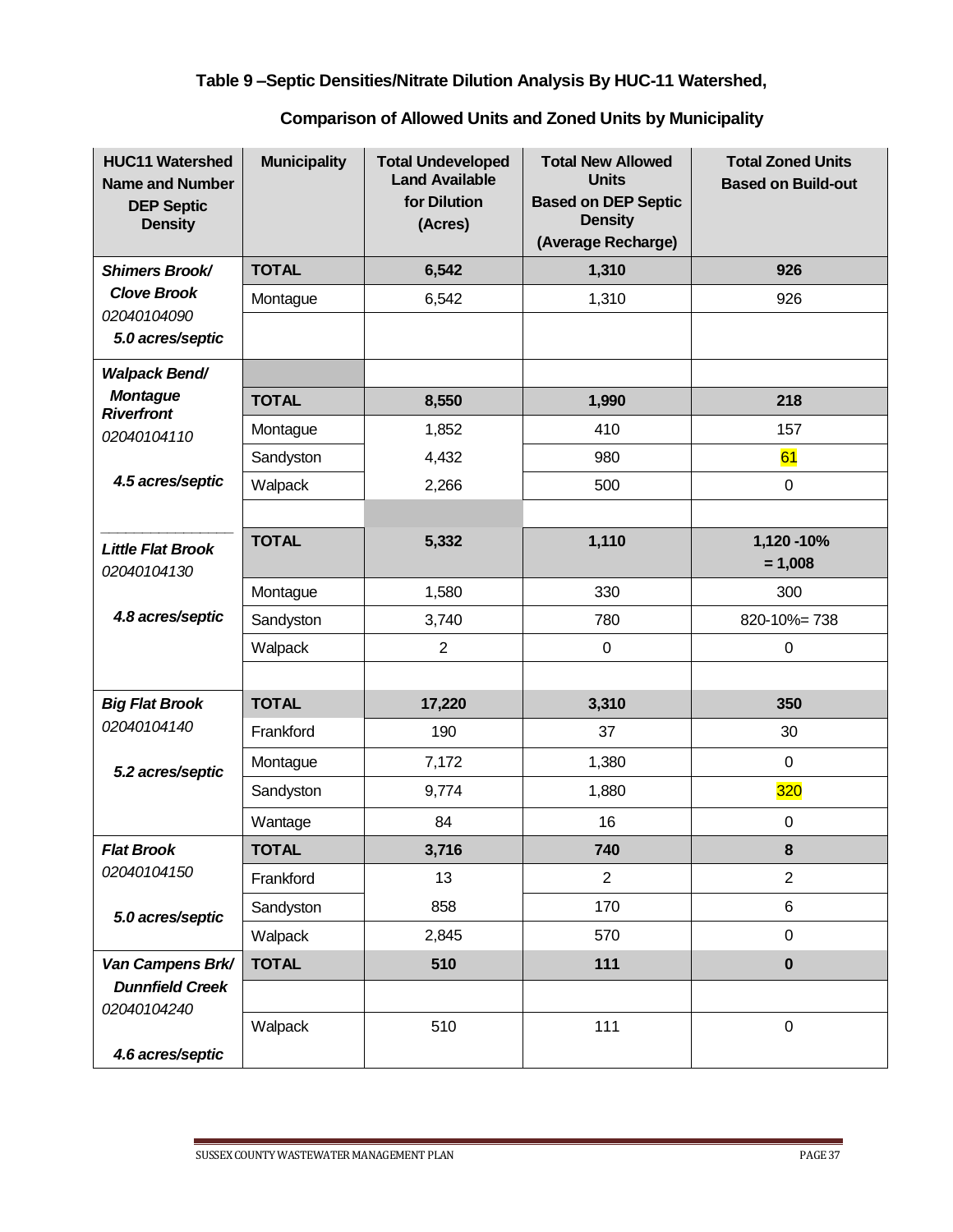| <b>HUC11 Watershed</b><br><b>Name and Number</b><br><b>DEP Septic</b><br><b>Density</b> | <b>Municipality</b> | <b>Total Undeveloped</b><br><b>Land Available</b><br>for Dilution<br>(Acres) | <b>Total New Allowed</b><br><b>Units</b><br><b>Based on DEP Septic</b><br><b>Density</b><br>(Average Recharge) | <b>Total Zoned Units</b><br><b>Based on Build-out</b> |
|-----------------------------------------------------------------------------------------|---------------------|------------------------------------------------------------------------------|----------------------------------------------------------------------------------------------------------------|-------------------------------------------------------|
| Trout Brook/<br><b>Swartswood</b><br>Lake                                               | <b>TOTAL</b>        | 7,541                                                                        | 1,570                                                                                                          | 1,270                                                 |
| 02040105030                                                                             | Frankford           | 279                                                                          | 58                                                                                                             | 50                                                    |
|                                                                                         | Hampton             | 1,993                                                                        | 415                                                                                                            | 475-10%=428                                           |
| 4.8 acres/septic                                                                        | <b>Stillwater</b>   | 5,269                                                                        | 1,097                                                                                                          | 745                                                   |
|                                                                                         |                     |                                                                              |                                                                                                                |                                                       |
| <b>Paulins Kill</b>                                                                     | <b>TOTAL</b>        | 21,249                                                                       | 4,420                                                                                                          | 4,345                                                 |
| (above Stillwater                                                                       | Andover Twp.        | 1,067                                                                        | 222                                                                                                            | 240-10%=216                                           |
| Village)<br>02040105040                                                                 | <b>Branchville</b>  | 37                                                                           | $\overline{7}$                                                                                                 | $29-10\% = 26$                                        |
|                                                                                         | Frankford           | 4,668                                                                        | 970                                                                                                            | $987 - 10\% = 889$                                    |
| 4.8 acres/septic                                                                        | Fredon              | 3,205                                                                        | 667                                                                                                            | 425                                                   |
|                                                                                         | Hampton             | 5,850                                                                        | 1,220                                                                                                          | 1,510-10%= 1,359                                      |
|                                                                                         | Hardyston           | 24                                                                           | 5                                                                                                              | 4                                                     |
|                                                                                         | Lafayette           | 3,464                                                                        | 720                                                                                                            | 748-10%= 674                                          |
|                                                                                         | Newton              | 158                                                                          | 33                                                                                                             | $47 - 10\% = 43$                                      |
|                                                                                         | Sparta              | 1,711                                                                        | 350                                                                                                            | 140                                                   |
|                                                                                         | <b>Stillwater</b>   | 1,055                                                                        | 220                                                                                                            | 218                                                   |
| <b>Pequest River</b>                                                                    | <b>TOTAL</b>        | 10,934                                                                       | 2,435                                                                                                          | 1,990                                                 |
| <i>(above Bear</i><br>Swamp)                                                            | Andover Bor.        | 400                                                                          | 90                                                                                                             | 86                                                    |
| 02040105070                                                                             | Andover Twp.        | 4,301                                                                        | 955                                                                                                            | 920                                                   |
|                                                                                         | Fredon              | 1,741                                                                        | 385                                                                                                            | 95                                                    |
| 4.5 acres/septic                                                                        | Green               | 4,359                                                                        | 968                                                                                                            | 825                                                   |
|                                                                                         | Newton              | 28                                                                           | 6                                                                                                              | $45 - 10% = 41$                                       |
|                                                                                         | Sparta              | 105                                                                          | 25                                                                                                             | 20                                                    |
| <b>Bear Creek</b>                                                                       | <b>TOTAL</b>        | 1,940                                                                        | 420                                                                                                            | 327                                                   |
| 02040105080                                                                             | Fredon              | 728                                                                          | 160                                                                                                            | 111                                                   |
| 4.6 acres/septic                                                                        | Green               | 1,212                                                                        | 260                                                                                                            | 216                                                   |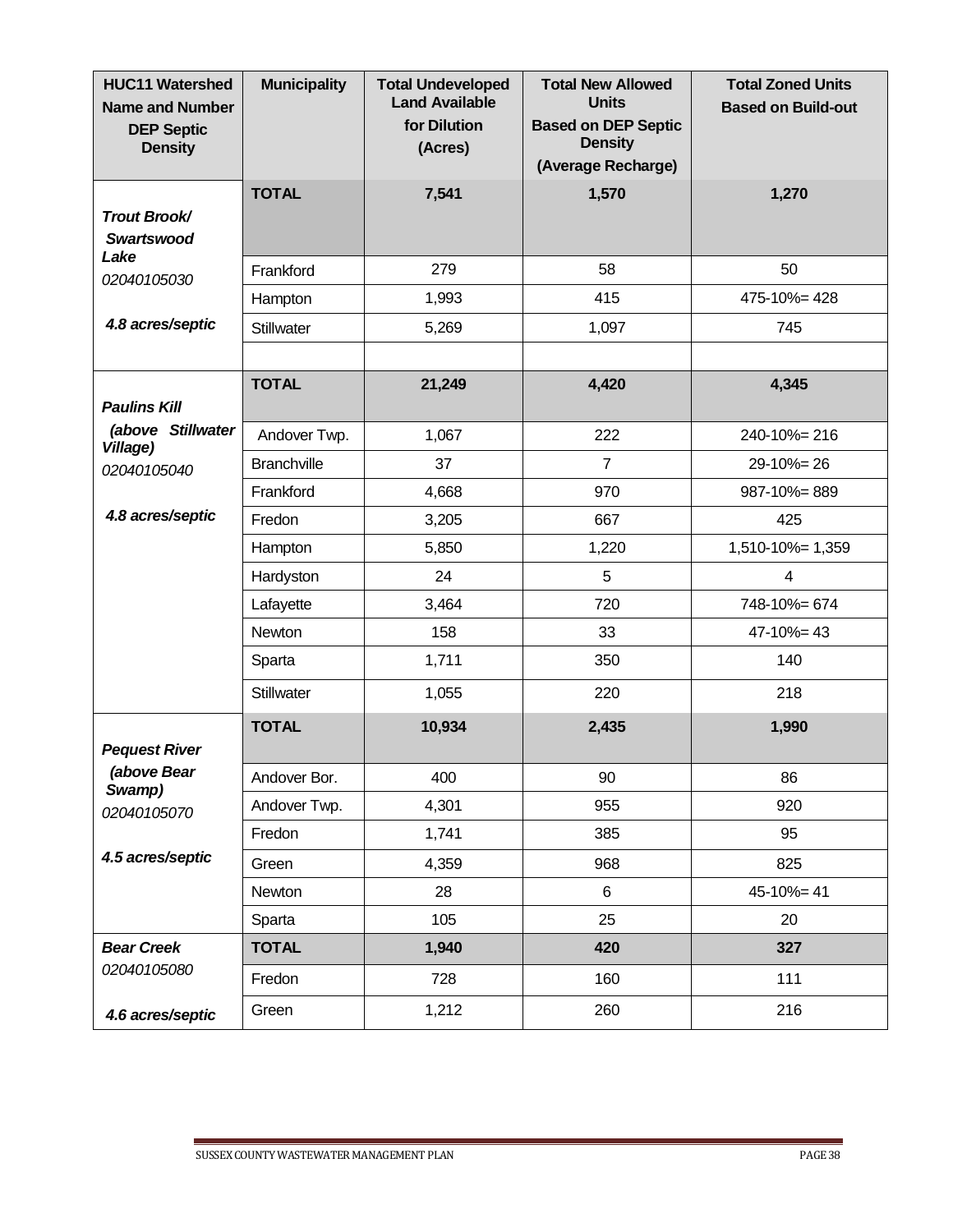| <b>Musconetcong</b><br><b>River (above Trout</b><br>Brook)*                | <b>Municipality</b> | <b>Total Undeveloped</b><br><b>Land Available for</b><br><b>Dilution (Acres)</b> | <b>Total Allowed Units</b><br><b>Based on</b><br><b>DEP Septic Density</b><br>(Average Recharge | <b>Total Zoned Units</b><br><b>Based on Build-out</b><br>(Average Recharge) |
|----------------------------------------------------------------------------|---------------------|----------------------------------------------------------------------------------|-------------------------------------------------------------------------------------------------|-----------------------------------------------------------------------------|
| 02040105150                                                                | <b>TOTAL</b>        | 303                                                                              | 65                                                                                              | $105 - 10\% = 95$                                                           |
| 4.7 acres/septic                                                           | Sparta              | 91                                                                               | 20                                                                                              | 18                                                                          |
|                                                                            | Stanhope            | 212                                                                              | 45                                                                                              | $87-10% = 79$                                                               |
| <b>Paulins Kill</b>                                                        | <b>TOTAL</b>        | 3,625                                                                            | 770                                                                                             | 632                                                                         |
| (below Stillwater<br>Village)                                              | <b>Stillwater</b>   | 3,475                                                                            | 740                                                                                             | 607                                                                         |
| 02040105050<br>4.7 acres/septic                                            | Fredon              | 150                                                                              | 30                                                                                              | 25                                                                          |
| <b>Rutgers Creek</b>                                                       | <b>TOTAL</b>        | 689                                                                              | 135                                                                                             | 116                                                                         |
| tributaries<br>02020007000                                                 | Wantage             | 689                                                                              | 135                                                                                             | 116                                                                         |
| 5.1 acres/septic                                                           |                     |                                                                                  |                                                                                                 |                                                                             |
| <b>Wallkill River</b><br>(above road to<br><b>Martins</b> )<br>02020007010 | <b>TOTAL</b>        | 6,457                                                                            | 1,340                                                                                           | 1,470 - 10%<br>$= 1,325$                                                    |
|                                                                            | Franklin            | 659                                                                              | 130                                                                                             | 148-10%= 134                                                                |
|                                                                            | Hamburg             | 53                                                                               | 10                                                                                              | $\overline{7}$                                                              |
| 4.8 acres/septic                                                           | Hardyston           | 2,583                                                                            | 540                                                                                             | $601 - 10\% = 541$                                                          |
|                                                                            | Lafayette           | 444                                                                              | 90                                                                                              | 130-10%= 117                                                                |
|                                                                            | Ogdensburg          | 198                                                                              | 40                                                                                              | $50-10% = 45$                                                               |
|                                                                            | Sparta              | 1,526                                                                            | 320                                                                                             | 230                                                                         |
|                                                                            | Vernon              | 185                                                                              | 40                                                                                              | $50-10% = 45$                                                               |
|                                                                            | Wantage             | 809                                                                              | 170                                                                                             | 255-10%=230                                                                 |
| <b>Papakating Creek</b><br>02020007020                                     | <b>TOTAL</b>        | 18,608                                                                           | 3,795                                                                                           | $3,880 - 10%$<br>$= 3,492$                                                  |
|                                                                            | Frankford           | 5,166                                                                            | 1,055                                                                                           | 1,092-10%=983                                                               |
| 4.9 acres/septic                                                           | Lafayette           | 1,142                                                                            | 230                                                                                             | 241-10%=217                                                                 |
|                                                                            | Sussex Bor.         | 6                                                                                | 1                                                                                               | $\overline{2}$                                                              |
|                                                                            | Wantage             | 12,294                                                                           | 2,510                                                                                           | 2,547-10%= 2,293                                                            |
| <b>Wallkill River</b><br>(below road<br>to                                 | <b>TOTAL</b>        | 6,170                                                                            | 1,230                                                                                           | 1,267 - 10%<br>$= 1,140$                                                    |
| <b>Martins)</b><br>02020007030                                             | Vernon              | 1,227                                                                            | 245                                                                                             | 180                                                                         |
| 5.0 acres/septic                                                           | Wantage             | 4,943                                                                            | 985                                                                                             | 1,087-10%=979                                                               |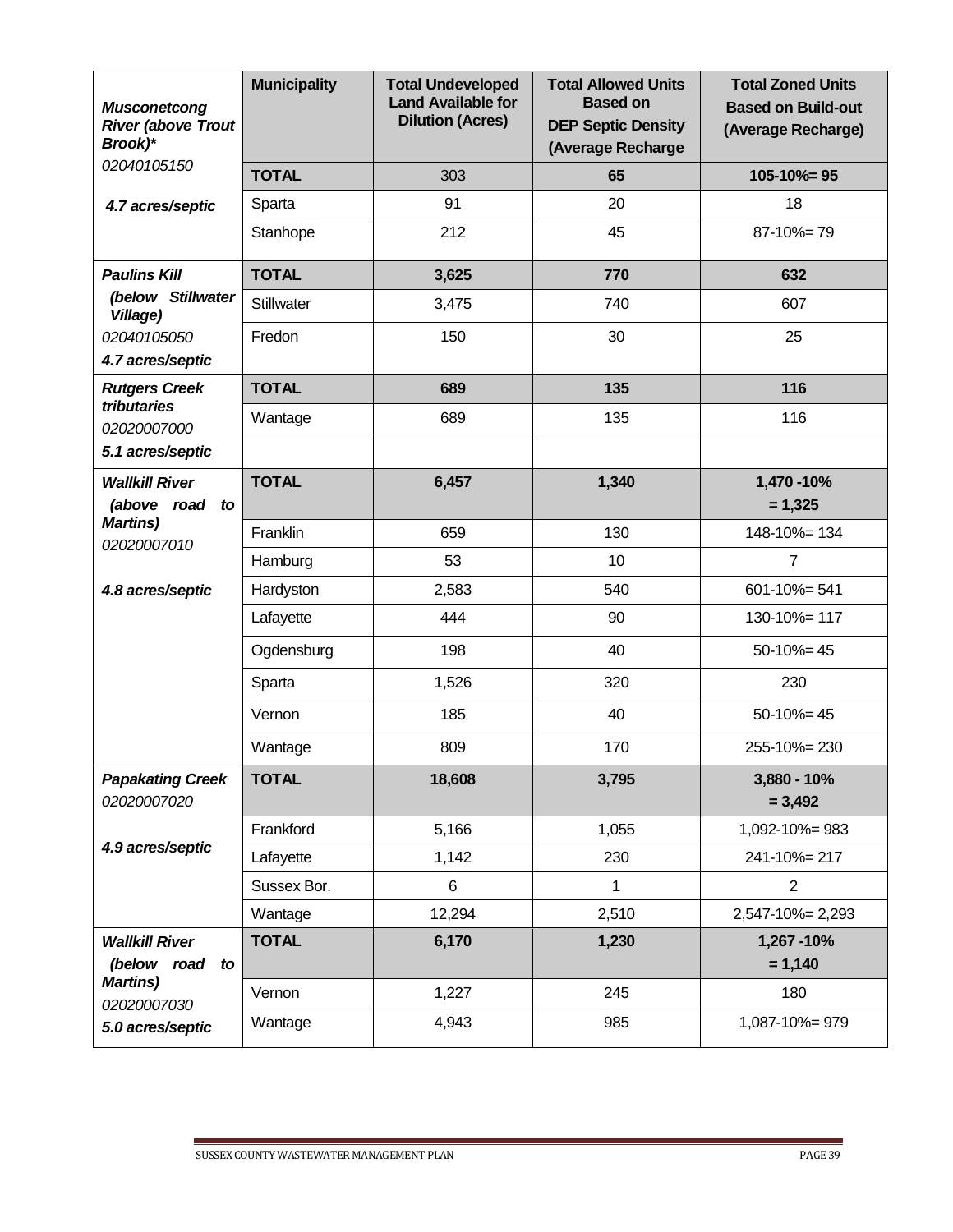| <b>Pochuck Creek</b><br>02020007040<br>4.8 acres/septic  | <b>MUNICIPALITY</b> | <b>Total Undeveloped</b><br><b>Land Available for</b><br><b>Dilution (Acres)</b> | <b>Total Allowed Units</b><br><b>Based on</b><br><b>DEP Septic Density</b><br>(Average Recharge) | <b>Total Zoned Units</b><br><b>Based on Build-out</b><br>(Average Recharge) |
|----------------------------------------------------------|---------------------|----------------------------------------------------------------------------------|--------------------------------------------------------------------------------------------------|-----------------------------------------------------------------------------|
|                                                          | <b>TOTAL</b>        | 2,995                                                                            | 620                                                                                              | 435                                                                         |
|                                                          | Hardyston           | 52                                                                               | 10                                                                                               | $15 - 10\% = 14$                                                            |
|                                                          | Vernon              | 2.943                                                                            | 610                                                                                              | 420                                                                         |
| <b>Rockaway River</b><br>02030103030<br>4.8 acres/septic | <b>TOTAL</b>        | $\mathbf{2}$                                                                     | 0                                                                                                |                                                                             |
|                                                          | Sparta              | 2                                                                                | 0                                                                                                |                                                                             |

#### **\* Note: For Musconetcong River (above Trout Brook), portions of Byram and Hopatcong are also in the HUC-11 watershed.**

For almost all HUC-11 watersheds in the County, the Total Zoned Units fall within 10% of the Total Allowed Units, and are deemed as meeting the nitrate standard. There are four HUC-11 watersheds where the 10% range was used, as shown on Table 9: Little Flat Brook, both Wallkill River watersheds (above and below road to Martins), and Papakating Creek. The Musconetcong River watershed (above Trout Brook) is the only HUC-11 watershed where the Total Zoned Units remain higher than Total Allowed Units, even with the 10% reduction. This occurred in Stanhope Borough, where there are 79 Zoned Units, compared to 45 Allowed Units.

According to DEP, if a HUC-11 watershed or municipal area were projected to exceed the Total Allowed Units in the build-out results, this deficiency would be addressed as part of the ongoing "Continuing Planning Process" that is outlined in the new DEP Water Quality Rule. There are strategies that the DEP identified to be used when the nitrate dilution standard might not be met, according to projected build-out. For example, one of the strategies of the Continuing Planning Process is "Identifying areas appropriate for sewer service area". For a municipality like Stanhope Borough, the number of new septic systems could be reduced if the sewer service area were expanded. During DEP review, some sewer areas were removed in Stanhope Borough, and the Nitrate Dilution Model results show that it would be beneficial for water quality if some sewer areas were again restored in Stanhope.

The Nitrate Dilution Model results in the tables also show that some municipalities have Total Zoned Units exceeding the Total Allowed, even when the overall HUC-11 watershed numbers are within the Allowed limits. This occurs for municipal areas in Branchville, Newton, Franklin, and Vernon. Recent DEP guidance from staff says that there should be strategies for these "municipal deficits". If so, as part of the Continuing Planning Process, we would support restoration of some sewer areas that were removed during DEP review, so more lots could be served by sewers and the number of septic systems reduced in these municipalities.

For Nitrate Dilution Model results, Hampton, Lafayette, Ogdensburg, and Wantage also have areas where Total Zoned units exceed Total Allowed, even though HUC-11 watershed overall has acceptable results. Another DEP strategy to address "municipal deficits" is continued land preservation to protect open space and farmland. With the oversupply of approved large-lot subdivisions in the past decade, DEP has actually purchased some subdivisions that were approved but not constructed. There were two subdivisions in Ogdensburg and two in Hampton Twp. that DEP purchased, and this reduces the Total Zoned Units in each municipality. In Sussex County, there is an active Open Space and Farmland Preservation Program with County Planning staff that meets with two different advisory committees and advise the County Freeholder Board about property and pending applications. Between Municipal and County Open Space funding, and non-profit groups such as The Nature Conservancy, there will continue to be an ongoing process of land preservation and protection in Sussex County.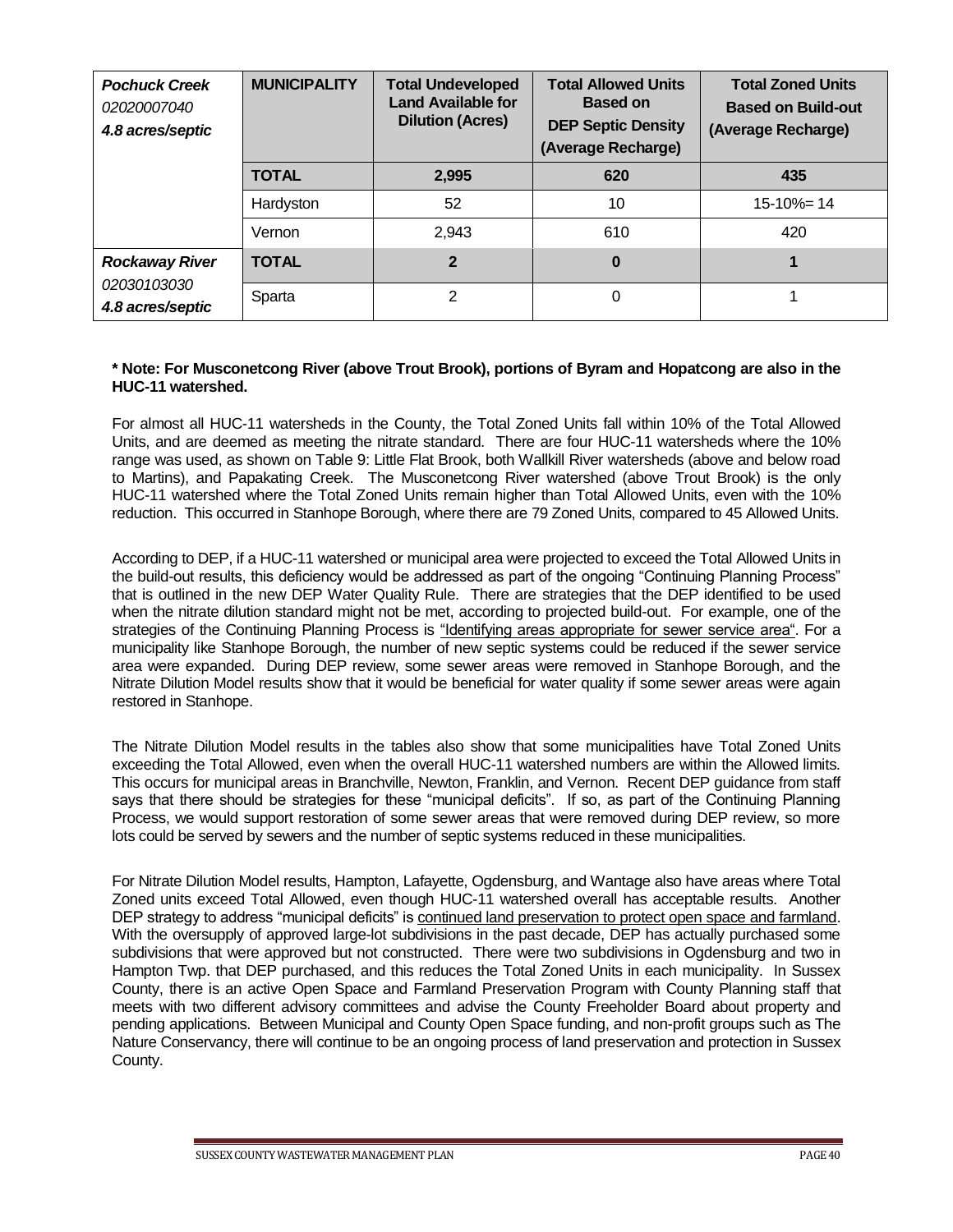Another strategy that the DEP has identified for "municipal deficits" in nitrate dilution standard is "Use and Monitoring of Alternative Septic Systems." This will be addressed more fully as part of the "Septic Management Plan" that will be prepared and submitted separately as part of the Sussex County Wastewater Plan.

#### <span id="page-40-0"></span>Environmental Protection

The County WMP must ensure that proposed wastewater service areas will minimize or eliminate primary and secondary environmental impacts. The identification of appropriate wastewater service areas begins with the analysis of environmentally sensitive areas discussed above. Added to this result is the build-out analyses. The result is a determination of what areas are both zoned for and appropriate for community sewer service, and which areas are not appropriate for sewers due to zoning, environmentally sensitive areas, or both.

The above septic density analysis provides an indication as to whether development densities and aggregated demands or impacts remain within thresholds. Where the thresholds are exceeded, either the size or development density of a sewer service area or the development density of a non-sewered area must be reduced, or the impact must be mitigated. This plan has demonstrated compliance with these capacity constraints.

#### <span id="page-40-1"></span>TMDLs and Watershed Restoration/ Regional Stormwater Management Plans

Total Maximum Daily Loads (TMDLs) are established by State DEP for limiting pollutants for water bodies that do not meet water quality standards and are "impaired". In Sussex County, there are Watershed Restoration Plans prepared by Wallkill Watershed Group and approved by NJDEP to address TMDLs and improve water quality. Reducing Total Phosphorus is a goal in both Watershed Restoration Plans. In **Appendix M**, descriptions of the Watershed Restoration Plans for Upper Paulins Kill Watershed, Papakating Creek and Clove Acres Lake Watershed are provided.

#### **Lake Hopatcong Restoration Plan**

The NJDEP has recognized that Lake Hopatcong is impaired for excessive in-lake total phosphorus (TP) originating from high phosphorus loads. This propagated the need for the development of a Restoration Plan for the lake. In June 2006, "A Refined Phosphorus TMDL and Restoration Plans for Lake Hopatcong and Lake Musconetcong, Upper Musconetcong River Watershed, Morris and Sussex Counties, New Jersey" was finalized. Based on this TMDL, "the existing TP load must be reduced by 41% to achieve the targeted TP loads as outlined in the State's TMDL."